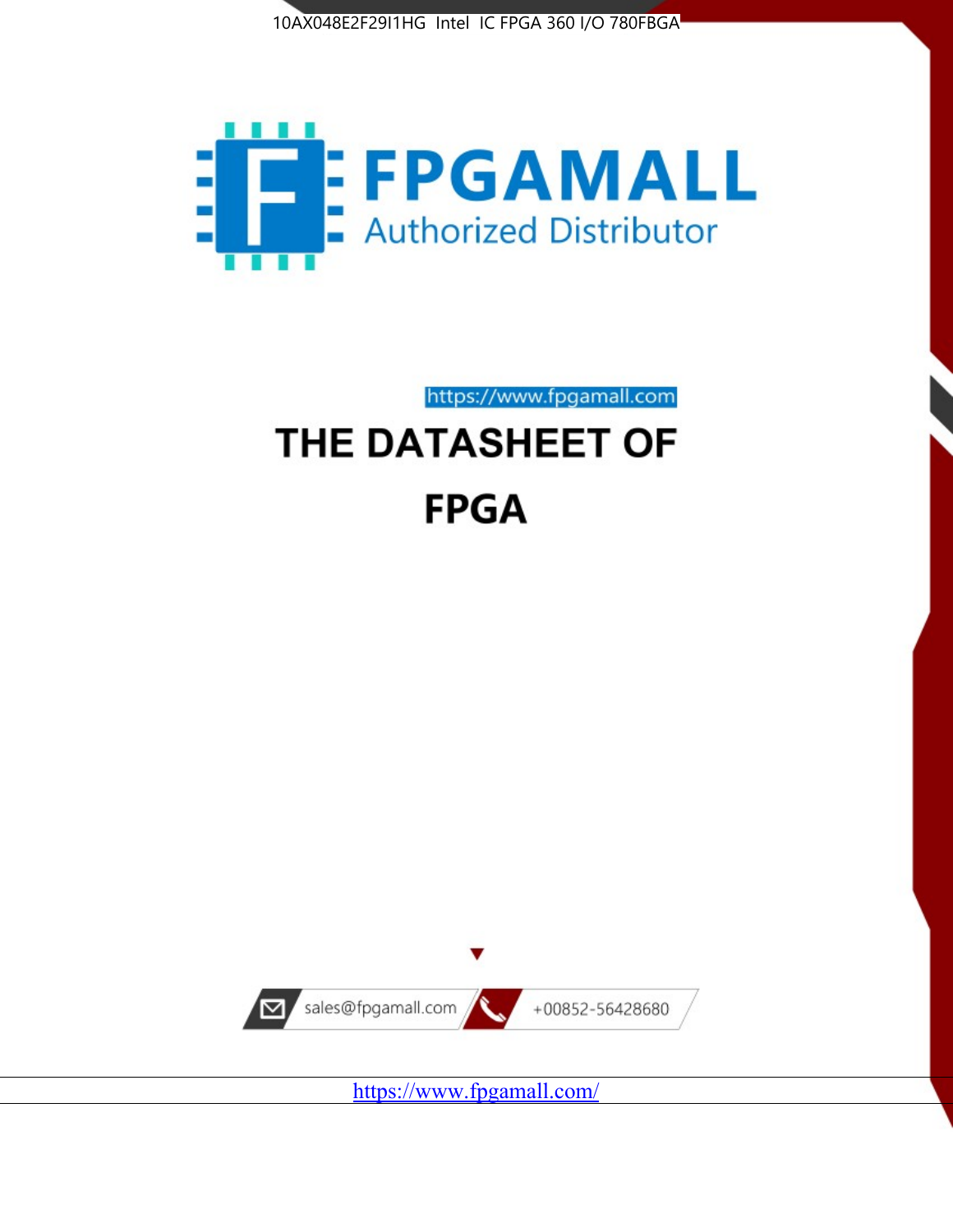10AX048E2F29I1HG Intel IC FPGA 360 I/O 780FBGA



# **Intel® Arria® 10 Device Overview**



**A10-OVERVIEW | 2018.12.06** Latest document on the web: **[PDF](https://www.intel.com/content/dam/www/programmable/us/en/pdfs/literature/hb/arria-10/a10_overview.pdf)** | **[HTML](https://www.intel.com/content/www/us/en/programmable/documentation/sam1403480274650.html)**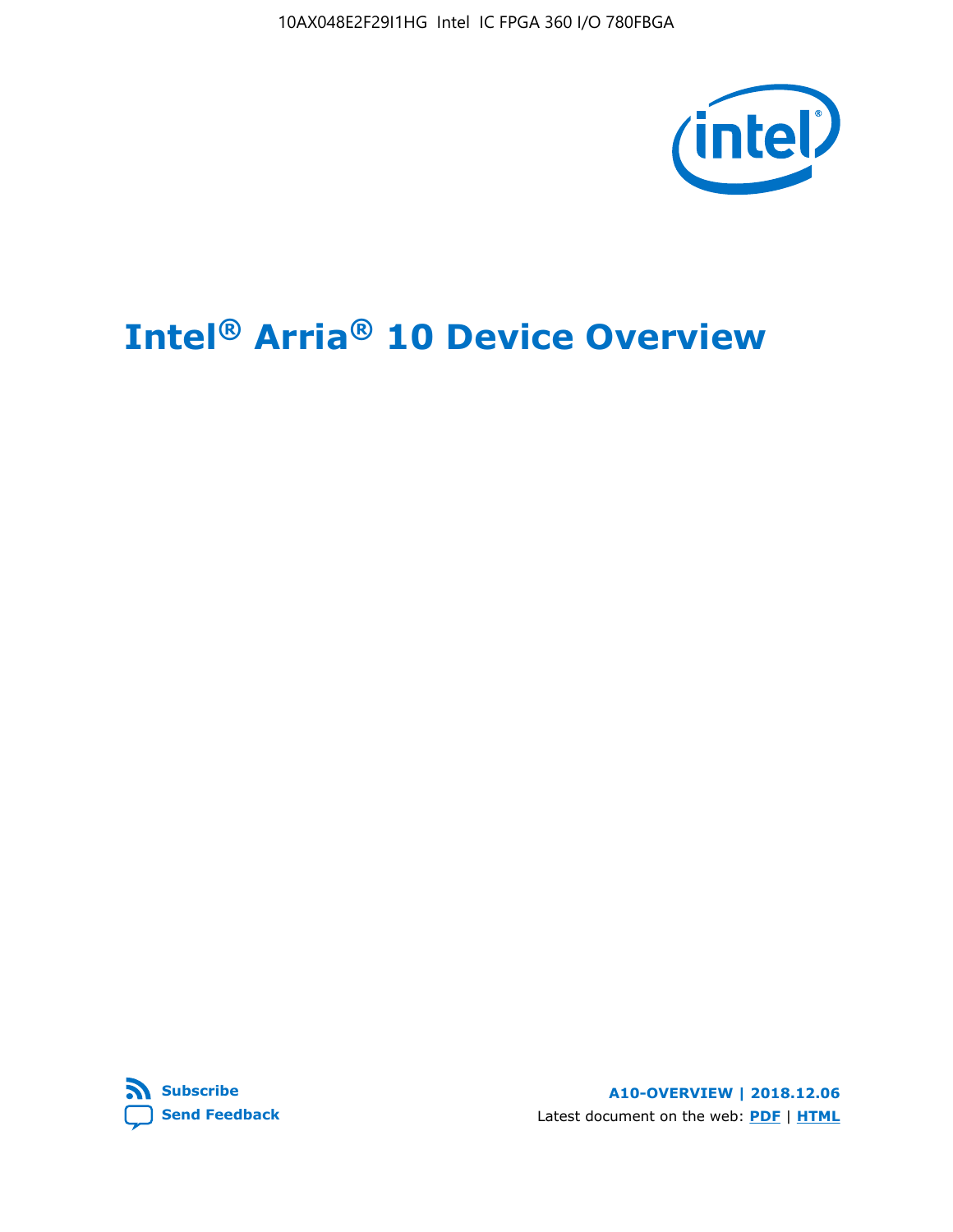

**Contents** 

# **Contents**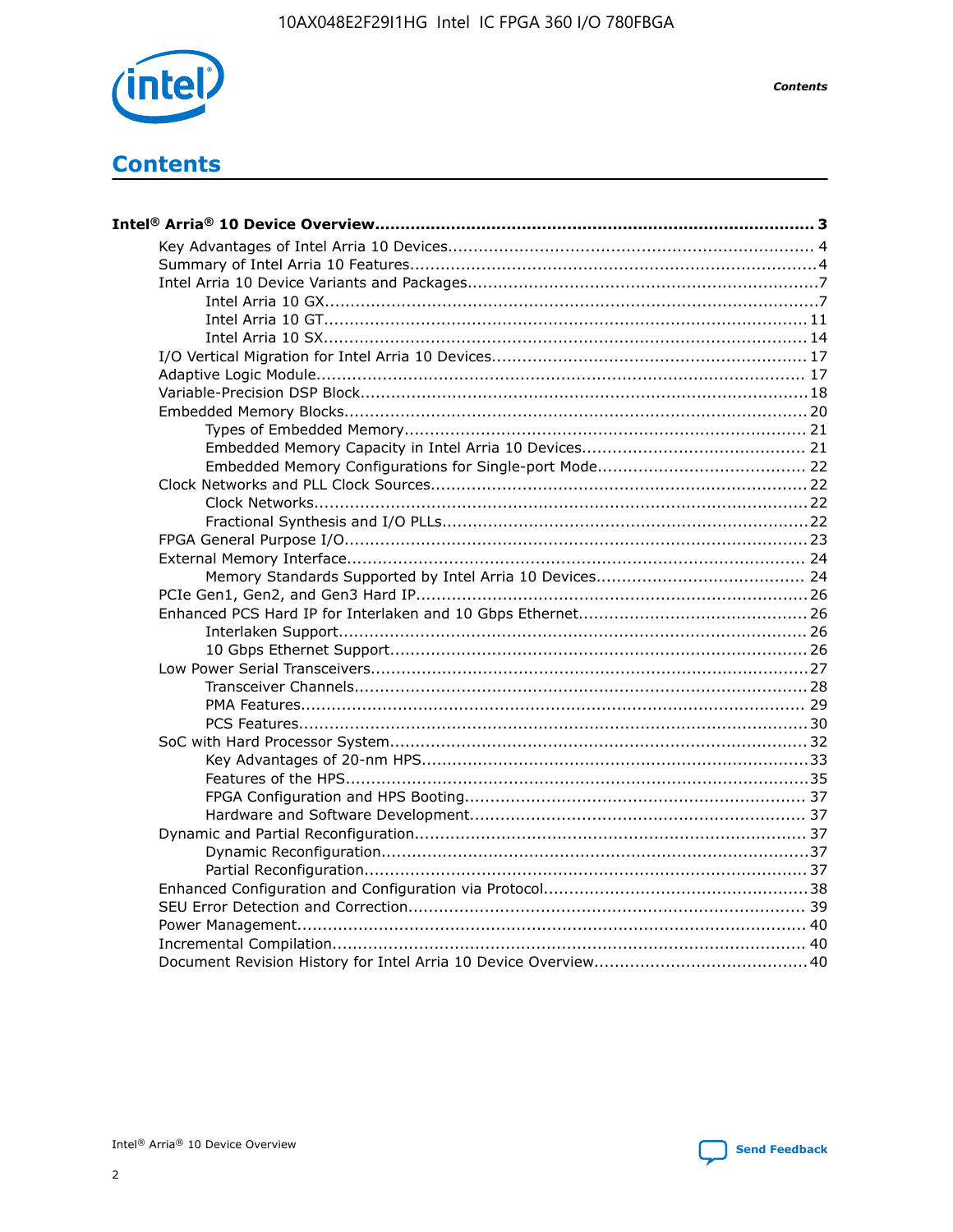**A10-OVERVIEW | 2018.12.06**

**[Send Feedback](mailto:FPGAtechdocfeedback@intel.com?subject=Feedback%20on%20Intel%20Arria%2010%20Device%20Overview%20(A10-OVERVIEW%202018.12.06)&body=We%20appreciate%20your%20feedback.%20In%20your%20comments,%20also%20specify%20the%20page%20number%20or%20paragraph.%20Thank%20you.)**



# **Intel® Arria® 10 Device Overview**

The Intel<sup>®</sup> Arria<sup>®</sup> 10 device family consists of high-performance and power-efficient 20 nm mid-range FPGAs and SoCs.

Intel Arria 10 device family delivers:

- Higher performance than the previous generation of mid-range and high-end FPGAs.
- Power efficiency attained through a comprehensive set of power-saving technologies.

The Intel Arria 10 devices are ideal for high performance, power-sensitive, midrange applications in diverse markets.

| <b>Market</b>         | <b>Applications</b>                                                                                               |
|-----------------------|-------------------------------------------------------------------------------------------------------------------|
| Wireless              | Channel and switch cards in remote radio heads<br>٠<br>Mobile backhaul<br>٠                                       |
| Wireline              | 40G/100G muxponders and transponders<br>٠<br>100G line cards<br>٠<br><b>Bridging</b><br>٠<br>Aggregation<br>٠     |
| <b>Broadcast</b>      | Studio switches<br>٠<br>Servers and transport<br>٠<br>Videoconferencing<br>٠<br>Professional audio and video<br>٠ |
| Computing and Storage | Flash cache<br>٠<br>Cloud computing servers<br>٠<br>Server acceleration<br>٠                                      |
| Medical               | Diagnostic scanners<br>٠<br>Diagnostic imaging<br>٠                                                               |
| Military              | Missile guidance and control<br>٠<br>Radar<br>٠<br>Electronic warfare<br>٠<br>Secure communications<br>٠          |

#### **Table 1. Sample Markets and Ideal Applications for Intel Arria 10 Devices**

#### **Related Information**

- [Intel Arria 10 Device Handbook: Known Issues](http://www.altera.com/support/kdb/solutions/rd07302013_646.html) Lists the planned updates to the *Intel Arria 10 Device Handbook* chapters.
- [Intel Arria 10 GX/GT Device Errata and Design Recommendations](https://www.intel.com/content/www/us/en/programmable/documentation/agz1493851706374.html#yqz1494433888646)
- [Intel Arria 10 SX Device Errata and Design Recommendations](https://www.intel.com/content/www/us/en/programmable/documentation/cru1462832385668.html#cru1462832558642)

Intel Corporation. All rights reserved. Intel, the Intel logo, Altera, Arria, Cyclone, Enpirion, MAX, Nios, Quartus and Stratix words and logos are trademarks of Intel Corporation or its subsidiaries in the U.S. and/or other countries. Intel warrants performance of its FPGA and semiconductor products to current specifications in accordance with Intel's standard warranty, but reserves the right to make changes to any products and services at any time without notice. Intel assumes no responsibility or liability arising out of the application or use of any information, product, or service described herein except as expressly agreed to in writing by Intel. Intel customers are advised to obtain the latest version of device specifications before relying on any published information and before placing orders for products or services. \*Other names and brands may be claimed as the property of others.

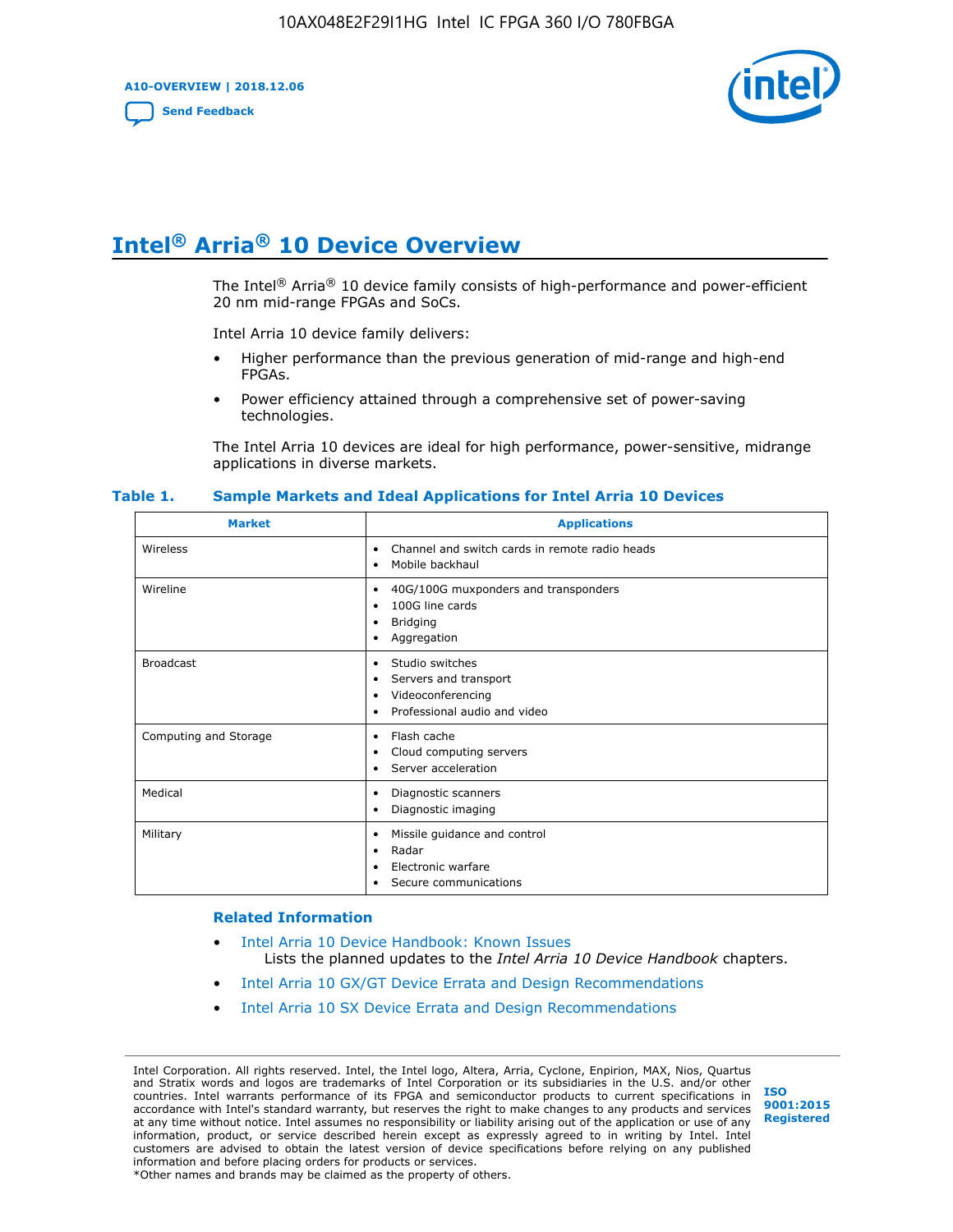

# **Key Advantages of Intel Arria 10 Devices**

# **Table 2. Key Advantages of the Intel Arria 10 Device Family**

| <b>Advantage</b>                                                                                          | <b>Supporting Feature</b>                                                                                                                                                                                                                                                                                                |
|-----------------------------------------------------------------------------------------------------------|--------------------------------------------------------------------------------------------------------------------------------------------------------------------------------------------------------------------------------------------------------------------------------------------------------------------------|
| Enhanced core architecture                                                                                | Built on TSMC's 20 nm process technology<br>٠<br>60% higher performance than the previous generation of mid-range FPGAs<br>٠<br>15% higher performance than the fastest previous-generation FPGA<br>٠                                                                                                                    |
| High-bandwidth integrated<br>transceivers                                                                 | Short-reach rates up to 25.8 Gigabits per second (Gbps)<br>٠<br>Backplane capability up to 12.5 Gbps<br>٠<br>Integrated 10GBASE-KR and 40GBASE-KR4 Forward Error Correction (FEC)<br>٠                                                                                                                                   |
| Improved logic integration and<br>hard IP blocks                                                          | 8-input adaptive logic module (ALM)<br>٠<br>Up to 65.6 megabits (Mb) of embedded memory<br>٠<br>Variable-precision digital signal processing (DSP) blocks<br>Fractional synthesis phase-locked loops (PLLs)<br>Hard PCI Express Gen3 IP blocks<br>Hard memory controllers and PHY up to 2,400 Megabits per second (Mbps) |
| Second generation hard<br>processor system (HPS) with<br>integrated ARM* Cortex*-A9*<br>MPCore* processor | Tight integration of a dual-core ARM Cortex-A9 MPCore processor, hard IP, and an<br>٠<br>FPGA in a single Intel Arria 10 system-on-a-chip (SoC)<br>Supports over 128 Gbps peak bandwidth with integrated data coherency between<br>$\bullet$<br>the processor and the FPGA fabric                                        |
| Advanced power savings                                                                                    | Comprehensive set of advanced power saving features<br>٠<br>Power-optimized MultiTrack routing and core architecture<br>٠<br>Up to 40% lower power compared to previous generation of mid-range FPGAs<br>٠<br>Up to 60% lower power compared to previous generation of high-end FPGAs<br>٠                               |

# **Summary of Intel Arria 10 Features**

## **Table 3. Summary of Features for Intel Arria 10 Devices**

| <b>Feature</b>                  | <b>Description</b>                                                                                                                                                                                                                                                                                                                                                                                       |
|---------------------------------|----------------------------------------------------------------------------------------------------------------------------------------------------------------------------------------------------------------------------------------------------------------------------------------------------------------------------------------------------------------------------------------------------------|
| Technology                      | TSMC's 20-nm SoC process technology<br>٠<br>Allows operation at a lower $V_{\text{CC}}$ level of 0.82 V instead of the 0.9 V standard $V_{\text{CC}}$ core voltage                                                                                                                                                                                                                                       |
| Packaging                       | 1.0 mm ball-pitch Fineline BGA packaging<br>0.8 mm ball-pitch Ultra Fineline BGA packaging<br>Multiple devices with identical package footprints for seamless migration between different<br><b>FPGA</b> densities<br>Devices with compatible package footprints allow migration to next generation high-end<br>Stratix $\mathcal{R}$ 10 devices<br>RoHS, leaded $(1)$ , and lead-free (Pb-free) options |
| High-performance<br>FPGA fabric | Enhanced 8-input ALM with four registers<br>٠<br>Improved multi-track routing architecture to reduce congestion and improve compilation time<br>Hierarchical core clocking architecture<br>Fine-grained partial reconfiguration                                                                                                                                                                          |
| Internal memory<br>blocks       | M20K-20-Kb memory blocks with hard error correction code (ECC)<br>Memory logic array block (MLAB)-640-bit memory                                                                                                                                                                                                                                                                                         |
|                                 | continued                                                                                                                                                                                                                                                                                                                                                                                                |



<sup>(1)</sup> Contact Intel for availability.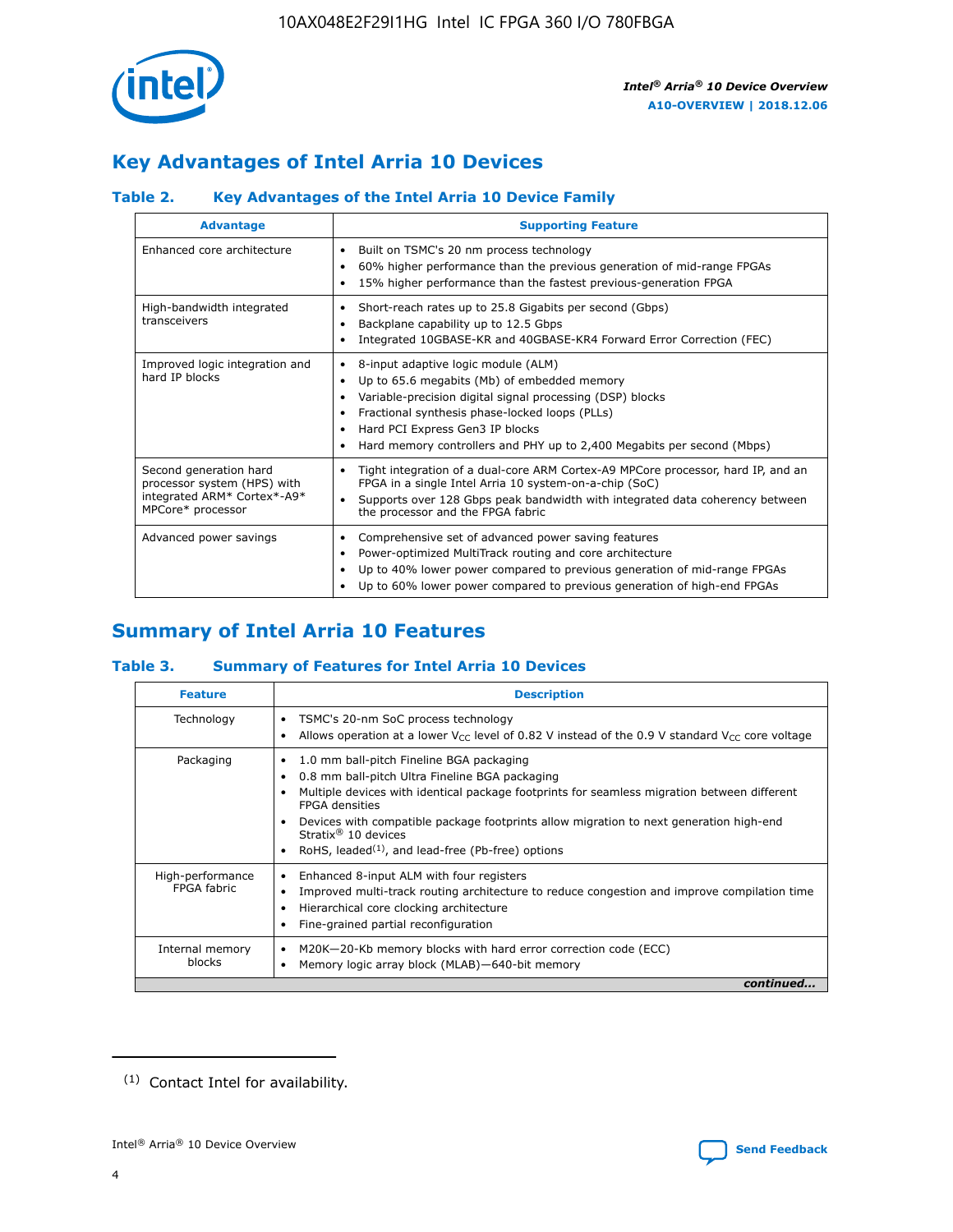$\mathsf{r}$ 



| <b>Feature</b>                         |                                                                                                                | <b>Description</b>                                                                                                                                                                                                                                                                                                                                                                                                                                                                                                                                                                                                                                                                                                                                                                                                                          |
|----------------------------------------|----------------------------------------------------------------------------------------------------------------|---------------------------------------------------------------------------------------------------------------------------------------------------------------------------------------------------------------------------------------------------------------------------------------------------------------------------------------------------------------------------------------------------------------------------------------------------------------------------------------------------------------------------------------------------------------------------------------------------------------------------------------------------------------------------------------------------------------------------------------------------------------------------------------------------------------------------------------------|
| Embedded Hard IP<br>blocks             | Variable-precision DSP                                                                                         | Native support for signal processing precision levels from $18 \times 19$ to<br>$\bullet$<br>54 x 54<br>Native support for 27 x 27 multiplier mode<br>64-bit accumulator and cascade for systolic finite impulse responses<br>(FIRS)<br>Internal coefficient memory banks<br>٠<br>Preadder/subtractor for improved efficiency<br>Additional pipeline register to increase performance and reduce<br>power<br>Supports floating point arithmetic:<br>- Perform multiplication, addition, subtraction, multiply-add,<br>multiply-subtract, and complex multiplication.<br>- Supports multiplication with accumulation capability, cascade<br>summation, and cascade subtraction capability.<br>- Dynamic accumulator reset control.<br>- Support direct vector dot and complex multiplication chaining<br>multiply floating point DSP blocks. |
|                                        | Memory controller                                                                                              | DDR4, DDR3, and DDR3L                                                                                                                                                                                                                                                                                                                                                                                                                                                                                                                                                                                                                                                                                                                                                                                                                       |
|                                        | PCI Express*                                                                                                   | PCI Express (PCIe*) Gen3 (x1, x2, x4, or x8), Gen2 (x1, x2, x4, or x8)<br>and Gen1 (x1, x2, x4, or x8) hard IP with complete protocol stack,<br>endpoint, and root port                                                                                                                                                                                                                                                                                                                                                                                                                                                                                                                                                                                                                                                                     |
|                                        | Transceiver I/O                                                                                                | 10GBASE-KR/40GBASE-KR4 Forward Error Correction (FEC)<br>PCS hard IPs that support:<br>- 10-Gbps Ethernet (10GbE)<br>- PCIe PIPE interface<br>- Interlaken<br>- Gbps Ethernet (GbE)<br>- Common Public Radio Interface (CPRI) with deterministic latency<br>support<br>- Gigabit-capable passive optical network (GPON) with fast lock-<br>time support<br>13.5G JESD204b<br>8B/10B, 64B/66B, 64B/67B encoders and decoders<br>Custom mode support for proprietary protocols                                                                                                                                                                                                                                                                                                                                                                |
| Core clock networks                    | $\bullet$                                                                                                      | Up to 800 MHz fabric clocking, depending on the application:<br>- 667 MHz external memory interface clocking with 2,400 Mbps DDR4 interface<br>- 800 MHz LVDS interface clocking with 1,600 Mbps LVDS interface<br>Global, regional, and peripheral clock networks<br>Clock networks that are not used can be gated to reduce dynamic power                                                                                                                                                                                                                                                                                                                                                                                                                                                                                                 |
| Phase-locked loops<br>(PLLs)           | High-resolution fractional synthesis PLLs:<br>$\bullet$<br>Integer PLLs:<br>- Adjacent to general purpose I/Os | - Precision clock synthesis, clock delay compensation, and zero delay buffering (ZDB)<br>- Support integer mode and fractional mode<br>- Fractional mode support with third-order delta-sigma modulation<br>- Support external memory and LVDS interfaces                                                                                                                                                                                                                                                                                                                                                                                                                                                                                                                                                                                   |
| FPGA General-purpose<br>$I/Os$ (GPIOs) | On-chip termination (OCT)<br>$\bullet$                                                                         | 1.6 Gbps LVDS-every pair can be configured as receiver or transmitter<br>1.2 V to 3.0 V single-ended LVTTL/LVCMOS interfacing                                                                                                                                                                                                                                                                                                                                                                                                                                                                                                                                                                                                                                                                                                               |
| <b>External Memory</b><br>Interface    |                                                                                                                | Hard memory controller- DDR4, DDR3, and DDR3L support<br>$-$ DDR4 $-$ speeds up to 1,200 MHz/2,400 Mbps<br>- DDR3-speeds up to 1,067 MHz/2,133 Mbps<br>Soft memory controller—provides support for RLDRAM $3^{(2)}$ , QDR IV $(2)$ , and QDR II+<br>continued                                                                                                                                                                                                                                                                                                                                                                                                                                                                                                                                                                               |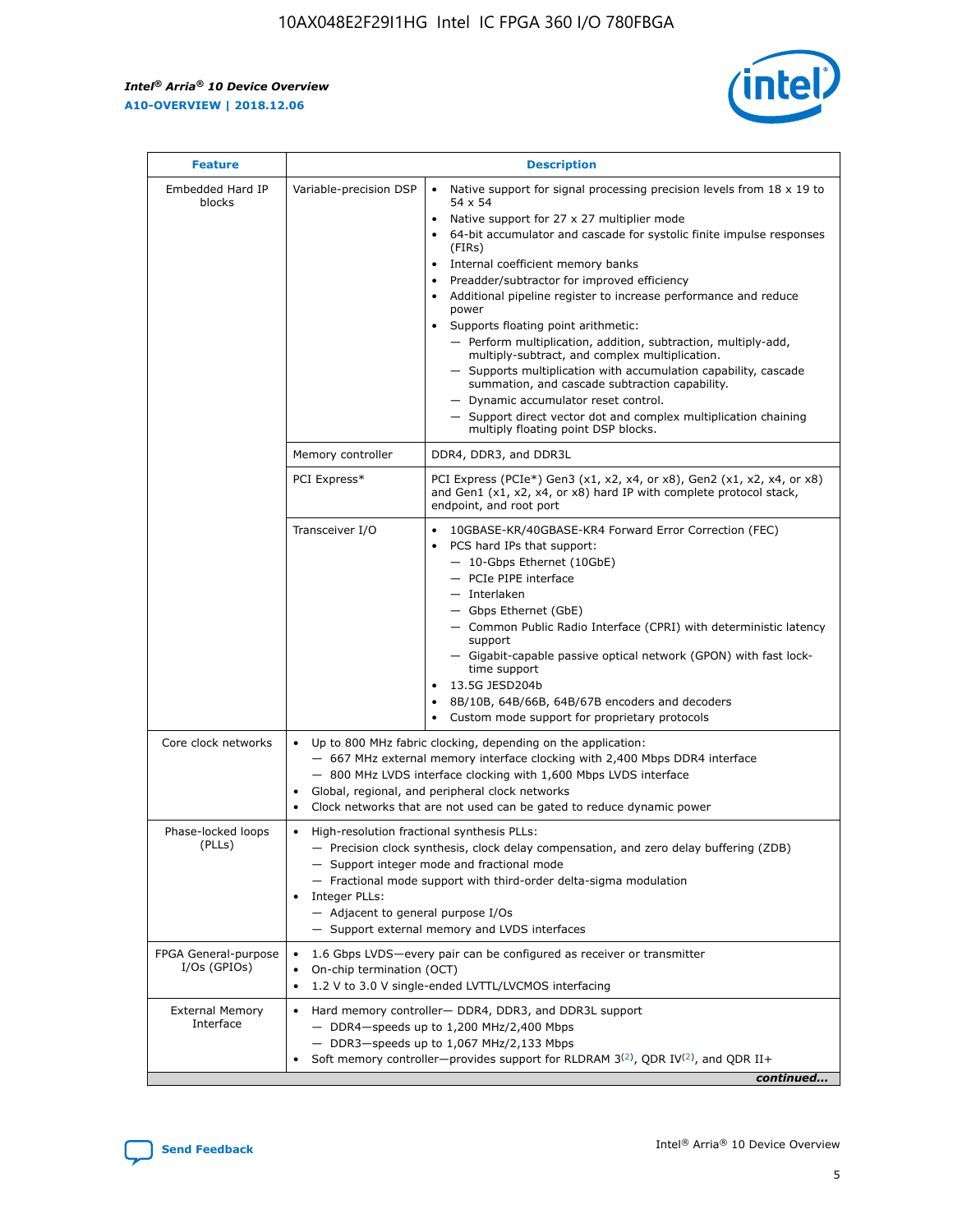

| <b>Feature</b>                                    | <b>Description</b>                                                                                                                                                                                                                                                                                                                                                                                                                                                                                                                                                                                                                                                        |
|---------------------------------------------------|---------------------------------------------------------------------------------------------------------------------------------------------------------------------------------------------------------------------------------------------------------------------------------------------------------------------------------------------------------------------------------------------------------------------------------------------------------------------------------------------------------------------------------------------------------------------------------------------------------------------------------------------------------------------------|
| Low-power serial<br>transceivers                  | • Continuous operating range:<br>- Intel Arria 10 GX-1 Gbps to 17.4 Gbps<br>$-$ Intel Arria 10 GT $-1$ Gbps to 25.8 Gbps<br>Backplane support:<br>$\bullet$<br>$-$ Intel Arria 10 GX-up to 12.5<br>$-$ Intel Arria 10 GT-up to 12.5<br>Extended range down to 125 Mbps with oversampling<br>ATX transmit PLLs with user-configurable fractional synthesis capability<br>Electronic Dispersion Compensation (EDC) support for XFP, SFP+, OSFP, and CFP optical<br>module<br>Adaptive linear and decision feedback equalization<br>$\bullet$<br>Transmitter pre-emphasis and de-emphasis<br>$\bullet$<br>Dynamic partial reconfiguration of individual transceiver channels |
| <b>HPS</b><br>(Intel Arria 10 SX<br>devices only) | Dual-core ARM Cortex-A9 MPCore processor-1.2 GHz CPU with<br>Processor and system<br>$\bullet$<br>1.5 GHz overdrive capability<br>256 KB on-chip RAM and 64 KB on-chip ROM<br>System peripherals-general-purpose timers, watchdog timers, direct<br>memory access (DMA) controller, FPGA configuration manager, and<br>clock and reset managers<br>• Security features—anti-tamper, secure boot, Advanced Encryption<br>Standard (AES) and authentication (SHA)<br>ARM CoreSight* JTAG debug access port, trace port, and on-chip<br>$\bullet$<br>trace storage                                                                                                           |
|                                                   | <b>External interfaces</b><br>Hard memory interface—Hard memory controller (2,400 Mbps DDR4,<br>and 2,133 Mbps DDR3), Quad serial peripheral interface (QSPI) flash<br>controller, NAND flash controller, direct memory access (DMA)<br>controller, Secure Digital/MultiMediaCard (SD/MMC) controller<br>Communication interface-10/100/1000 Ethernet media access<br>$\bullet$<br>control (MAC), USB On-The-GO (OTG) controllers, I <sup>2</sup> C controllers,<br>UART 16550, serial peripheral interface (SPI), and up to 62<br>HPS GPIO interfaces (48 direct-share I/Os)                                                                                             |
|                                                   | Interconnects to core<br>• High-performance ARM AMBA* AXI bus bridges that support<br>simultaneous read and write<br>HPS-FPGA bridges-include the FPGA-to-HPS, HPS-to-FPGA, and<br>$\bullet$<br>lightweight HPS-to-FPGA bridges that allow the FPGA fabric to issue<br>transactions to slaves in the HPS, and vice versa<br>Configuration bridge that allows HPS configuration manager to<br>configure the core logic via dedicated 32-bit configuration port<br>FPGA-to-HPS SDRAM controller bridge-provides configuration<br>interfaces for the multiport front end (MPFE) of the HPS SDRAM<br>controller                                                               |
| Configuration                                     | Tamper protection—comprehensive design protection to protect your valuable IP investments<br>Enhanced 256-bit advanced encryption standard (AES) design security with authentication<br>$\bullet$<br>Configuration via protocol (CvP) using PCIe Gen1, Gen2, or Gen3<br>continued                                                                                                                                                                                                                                                                                                                                                                                         |



<sup>(2)</sup> Intel Arria 10 devices support this external memory interface using hard PHY with soft memory controller.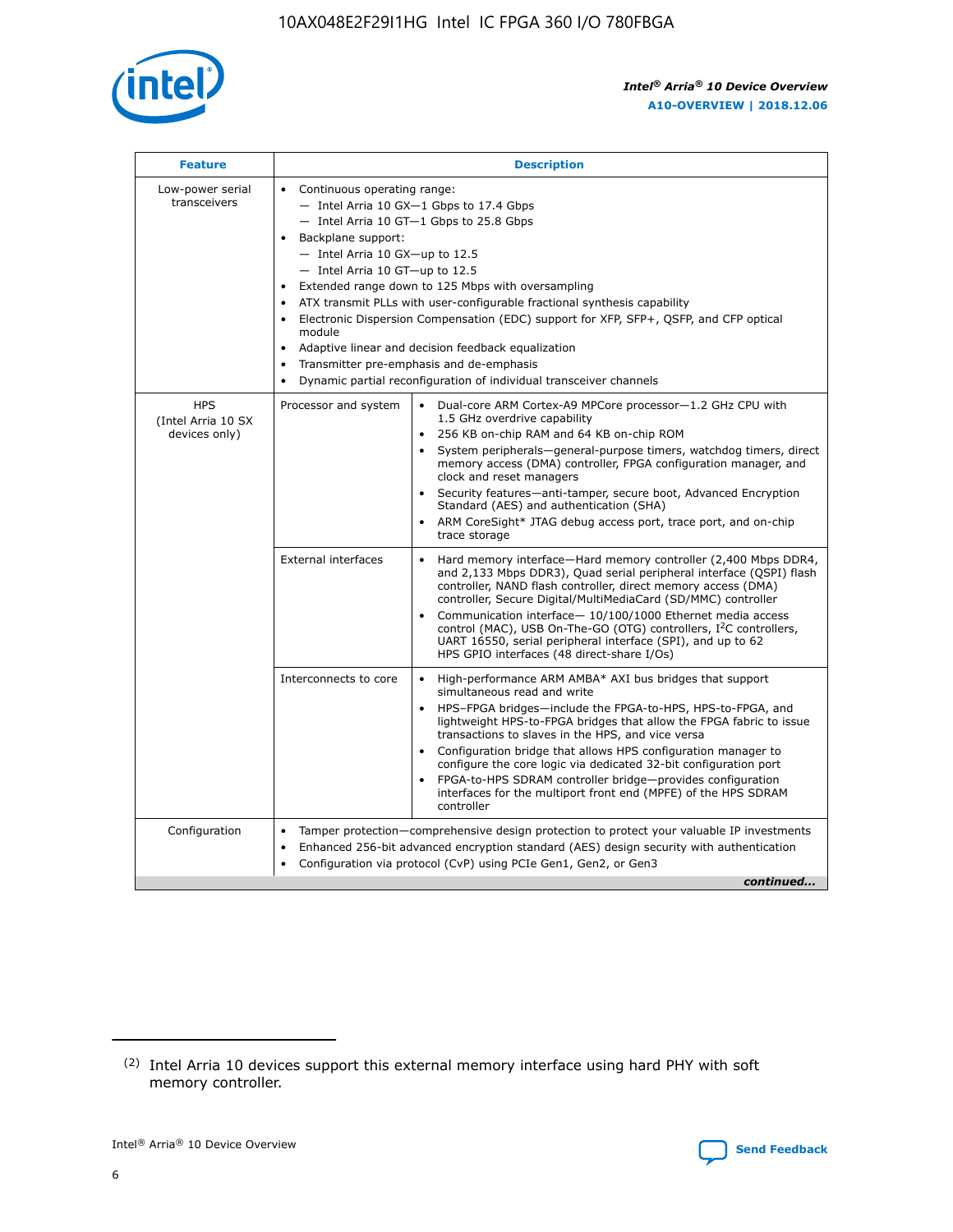

| <b>Feature</b>     | <b>Description</b>                                                                                                                                                                                               |
|--------------------|------------------------------------------------------------------------------------------------------------------------------------------------------------------------------------------------------------------|
|                    | Dynamic reconfiguration of the transceivers and PLLs<br>Fine-grained partial reconfiguration of the core fabric<br>Active Serial x4 Interface<br>$\bullet$                                                       |
| Power management   | SmartVID<br>Low static power device options<br>Programmable Power Technology<br>Intel Quartus <sup>®</sup> Prime integrated power analysis                                                                       |
| Software and tools | Intel Quartus Prime design suite<br>Transceiver toolkit<br>Platform Designer system integration tool<br>DSP Builder for Intel FPGAs<br>OpenCL <sup>™</sup> support<br>Intel SoC FPGA Embedded Design Suite (EDS) |

## **Related Information**

[Intel Arria 10 Transceiver PHY Overview](https://www.intel.com/content/www/us/en/programmable/documentation/nik1398707230472.html#nik1398706768037) Provides details on Intel Arria 10 transceivers.

# **Intel Arria 10 Device Variants and Packages**

#### **Table 4. Device Variants for the Intel Arria 10 Device Family**

| <b>Variant</b>    | <b>Description</b>                                                                                                                                                                                                     |
|-------------------|------------------------------------------------------------------------------------------------------------------------------------------------------------------------------------------------------------------------|
| Intel Arria 10 GX | FPGA featuring 17.4 Gbps transceivers for short reach applications with 12.5 backplane driving<br>capability.                                                                                                          |
| Intel Arria 10 GT | FPGA featuring:<br>17.4 Gbps transceivers for short reach applications with 12.5 backplane driving capability.<br>25.8 Gbps transceivers for supporting CAUI-4 and CEI-25G applications with CFP2 and CFP4<br>modules. |
| Intel Arria 10 SX | SoC integrating ARM-based HPS and FPGA featuring 17.4 Gbps transceivers for short reach<br>applications with 12.5 backplane driving capability.                                                                        |

# **Intel Arria 10 GX**

This section provides the available options, maximum resource counts, and package plan for the Intel Arria 10 GX devices.

The information in this section is correct at the time of publication. For the latest information and to get more details, refer to the Intel FPGA Product Selector.

#### **Related Information**

#### [Intel FPGA Product Selector](http://www.altera.com/products/selector/psg-selector.html) Provides the latest information on Intel products.

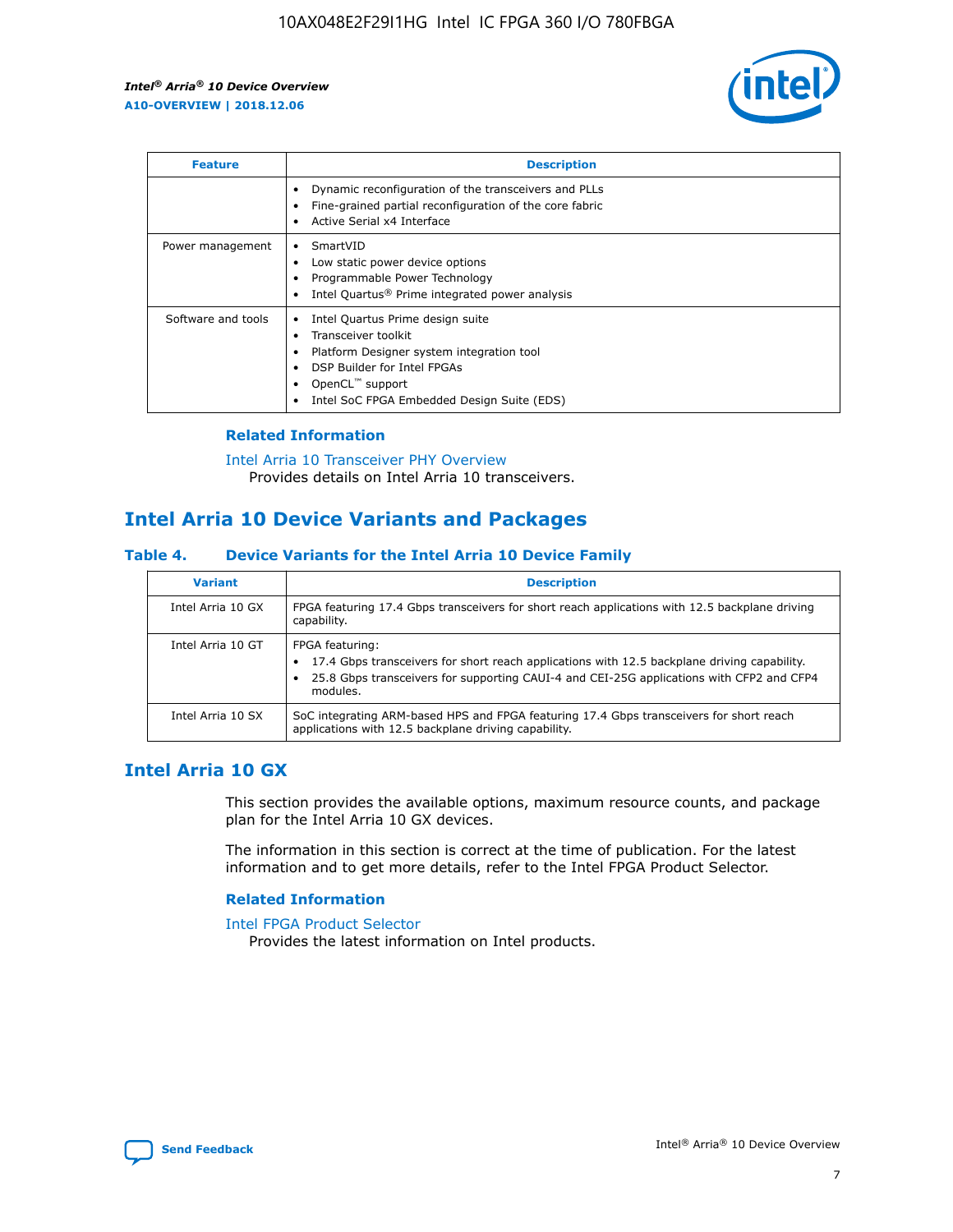

# **Available Options**





#### **Related Information**

[Transceiver Performance for Intel Arria 10 GX/SX Devices](https://www.intel.com/content/www/us/en/programmable/documentation/mcn1413182292568.html#mcn1413213965502) Provides more information about the transceiver speed grade.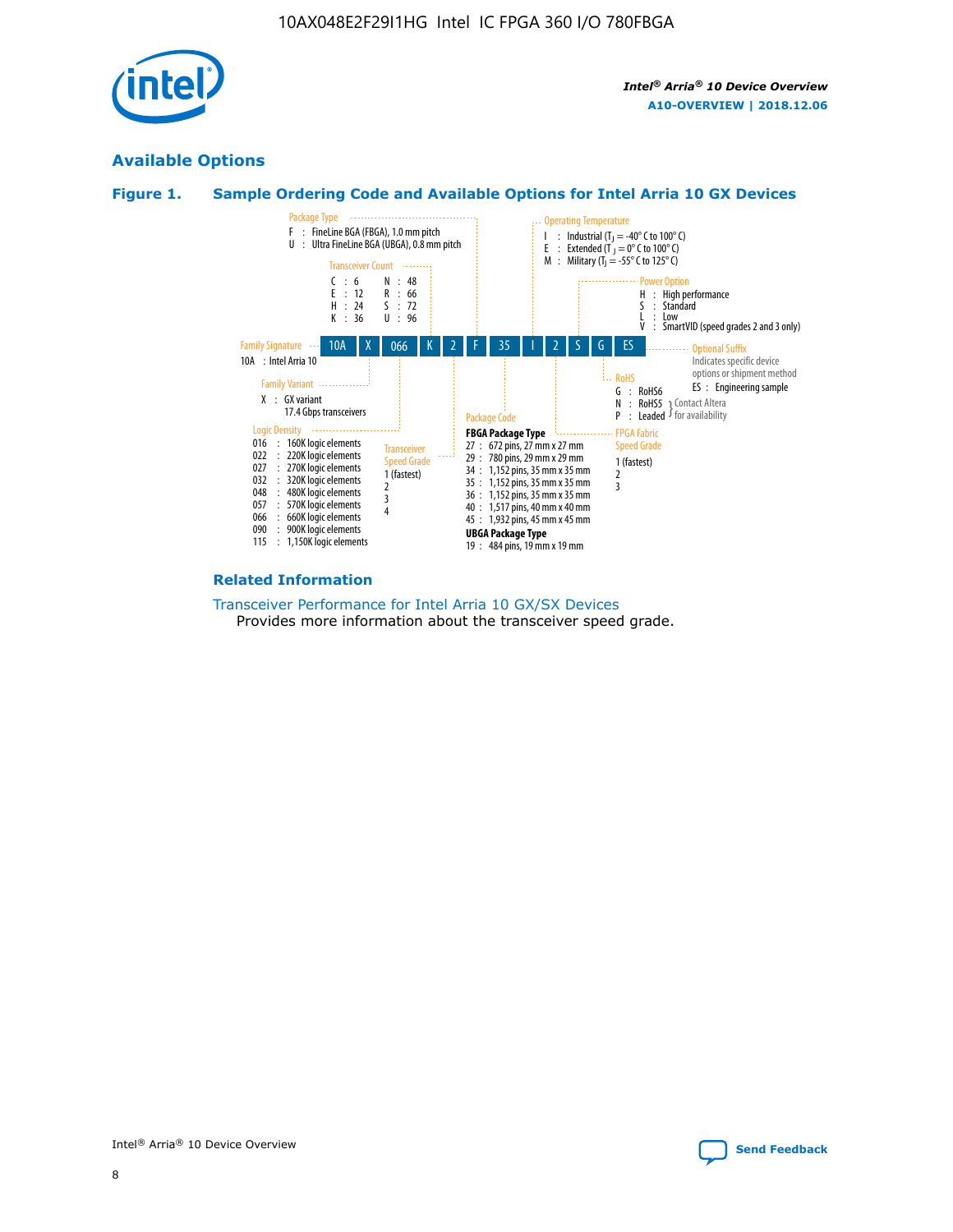

# **Maximum Resources**

#### **Table 5. Maximum Resource Counts for Intel Arria 10 GX Devices (GX 160, GX 220, GX 270, GX 320, and GX 480)**

| <b>Resource</b>              |                         | <b>Product Line</b> |                                                 |                    |                |                |  |  |  |
|------------------------------|-------------------------|---------------------|-------------------------------------------------|--------------------|----------------|----------------|--|--|--|
|                              |                         | <b>GX 160</b>       | <b>GX 220</b><br><b>GX 270</b><br><b>GX 320</b> |                    |                | <b>GX 480</b>  |  |  |  |
| Logic Elements (LE) (K)      |                         | 160                 | 220<br>320<br>270                               |                    |                | 480            |  |  |  |
| <b>ALM</b>                   |                         | 61,510              | 80,330                                          | 101,620            | 119,900        | 183,590        |  |  |  |
| Register                     |                         | 246,040             | 321,320                                         | 406,480<br>479,600 |                | 734,360        |  |  |  |
| Memory (Kb)                  | M <sub>20</sub> K       | 8,800               | 11,740                                          | 15,000             | 17,820         | 28,620         |  |  |  |
|                              | <b>MLAB</b>             | 1,050               | 1,690                                           | 2,452<br>2,727     |                | 4,164          |  |  |  |
| Variable-precision DSP Block |                         | 156                 | 192                                             | 830                | 985            |                |  |  |  |
| 18 x 19 Multiplier           |                         | 312                 | 384                                             | 1,660<br>1,970     |                | 2,736          |  |  |  |
| PLL                          | Fractional<br>Synthesis | 6                   | 6                                               | 8                  | 8              | 12             |  |  |  |
|                              | I/O                     | 6                   | 6                                               | 8                  | 8              | 12             |  |  |  |
| 17.4 Gbps Transceiver        |                         | 12                  | 12                                              | 24                 | 24             | 36             |  |  |  |
| GPIO <sup>(3)</sup>          |                         | 288                 | 288                                             | 384                | 384            |                |  |  |  |
| LVDS Pair $(4)$              |                         | 120                 | 120                                             | 168                | 168            | 222            |  |  |  |
| PCIe Hard IP Block           |                         | $\mathbf{1}$        | 1                                               | $\overline{2}$     | $\overline{2}$ | $\overline{2}$ |  |  |  |
| Hard Memory Controller       |                         | 6                   | 6                                               | 8                  | 8              |                |  |  |  |

<sup>(4)</sup> Each LVDS I/O pair can be used as differential input or output.



<sup>(3)</sup> The number of GPIOs does not include transceiver I/Os. In the Intel Quartus Prime software, the number of user I/Os includes transceiver I/Os.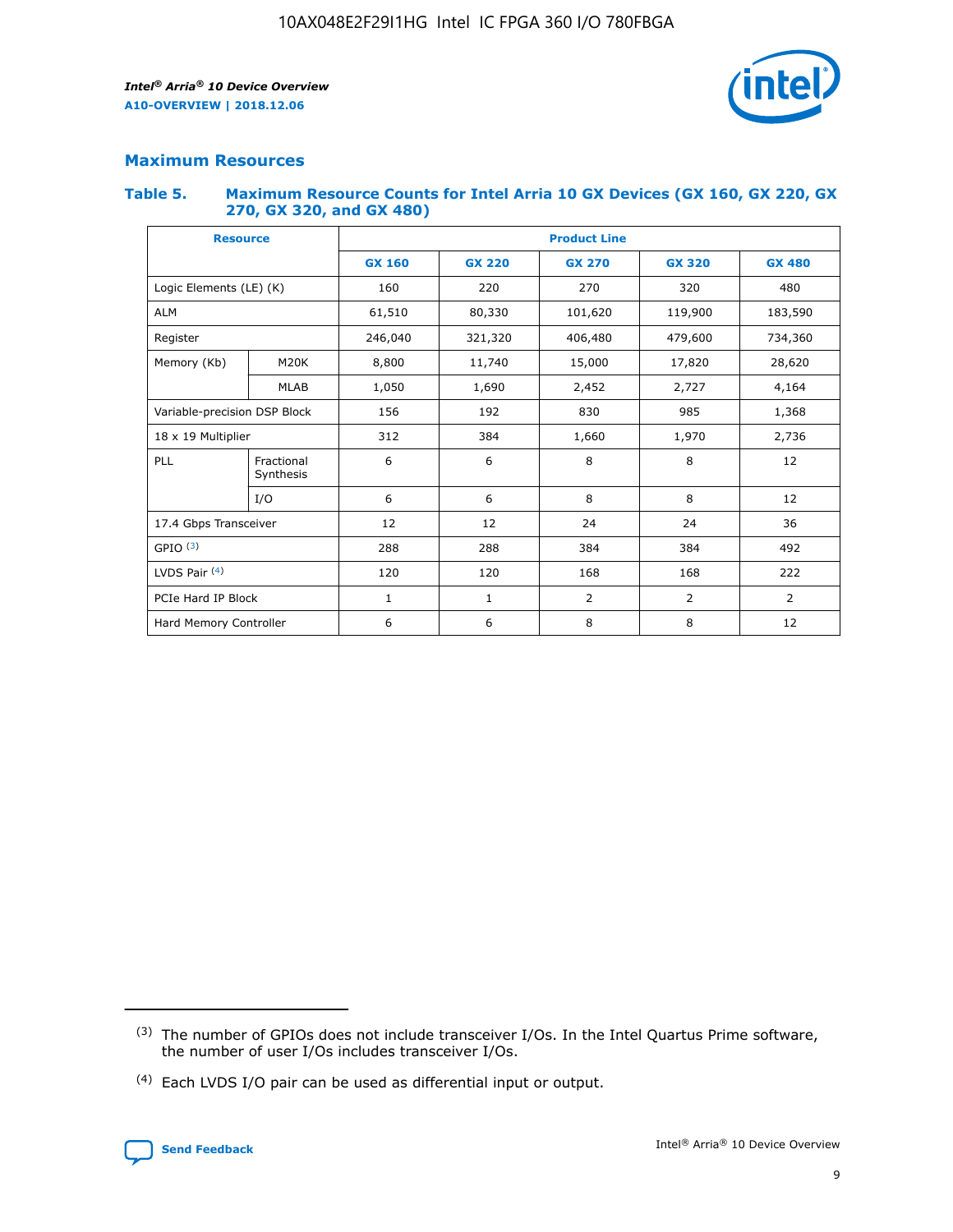

## **Table 6. Maximum Resource Counts for Intel Arria 10 GX Devices (GX 570, GX 660, GX 900, and GX 1150)**

|                              | <b>Resource</b>         | <b>Product Line</b> |                |                |                |  |  |  |
|------------------------------|-------------------------|---------------------|----------------|----------------|----------------|--|--|--|
|                              |                         | <b>GX 570</b>       | <b>GX 660</b>  | <b>GX 900</b>  | <b>GX 1150</b> |  |  |  |
| Logic Elements (LE) (K)      |                         | 570                 | 660            | 900            | 1,150          |  |  |  |
| <b>ALM</b>                   |                         | 217,080             | 251,680        | 339,620        | 427,200        |  |  |  |
| Register                     |                         | 868,320             | 1,006,720      |                | 1,708,800      |  |  |  |
| Memory (Kb)                  | <b>M20K</b>             | 36,000              | 42,620         | 48,460         | 54,260         |  |  |  |
|                              | <b>MLAB</b>             | 5,096               | 5,788          | 9,386          | 12,984         |  |  |  |
| Variable-precision DSP Block |                         | 1,523               | 1,687          | 1,518          | 1,518          |  |  |  |
| $18 \times 19$ Multiplier    |                         | 3,046               | 3,374          | 3,036          | 3,036          |  |  |  |
| PLL                          | Fractional<br>Synthesis | 16                  | 16             | 32             | 32             |  |  |  |
|                              | I/O                     | 16                  | 16             | 16             | 16             |  |  |  |
| 17.4 Gbps Transceiver        |                         | 48                  | 48<br>96       |                | 96             |  |  |  |
| GPIO <sup>(3)</sup>          |                         | 696                 | 696            | 768            | 768            |  |  |  |
| LVDS Pair $(4)$              |                         | 324                 | 324            | 384            | 384            |  |  |  |
| PCIe Hard IP Block           |                         | 2                   | $\overline{2}$ | $\overline{4}$ | $\overline{4}$ |  |  |  |
| Hard Memory Controller       |                         | 16                  | 16             | 16             | 16             |  |  |  |

# **Package Plan**

# **Table 7. Package Plan for Intel Arria 10 GX Devices (U19, F27, and F29)**

Refer to I/O and High Speed I/O in Intel Arria 10 Devices chapter for the number of 3 V I/O, LVDS I/O, and LVDS channels in each device package.

| <b>Product Line</b> | U <sub>19</sub><br>$(19 \text{ mm} \times 19 \text{ mm})$<br>484-pin UBGA) |          |             |         | <b>F27</b><br>(27 mm × 27 mm,<br>672-pin FBGA) |             | <b>F29</b><br>(29 mm × 29 mm,<br>780-pin FBGA) |          |             |  |
|---------------------|----------------------------------------------------------------------------|----------|-------------|---------|------------------------------------------------|-------------|------------------------------------------------|----------|-------------|--|
|                     | 3 V I/O                                                                    | LVDS I/O | <b>XCVR</b> | 3 V I/O | LVDS I/O                                       | <b>XCVR</b> | 3 V I/O                                        | LVDS I/O | <b>XCVR</b> |  |
| GX 160              | 48                                                                         | 192      | 6           | 48      | 192                                            | 12          | 48                                             | 240      | 12          |  |
| GX 220              | 48                                                                         | 192      | 6           | 48      | 192                                            | 12          | 48                                             | 240      | 12          |  |
| GX 270              |                                                                            |          |             | 48      | 192                                            | 12          | 48                                             | 312      | 12          |  |
| GX 320              |                                                                            |          |             | 48      | 192                                            | 12          | 48                                             | 312      | 12          |  |
| GX 480              |                                                                            |          |             |         |                                                |             | 48                                             | 312      | 12          |  |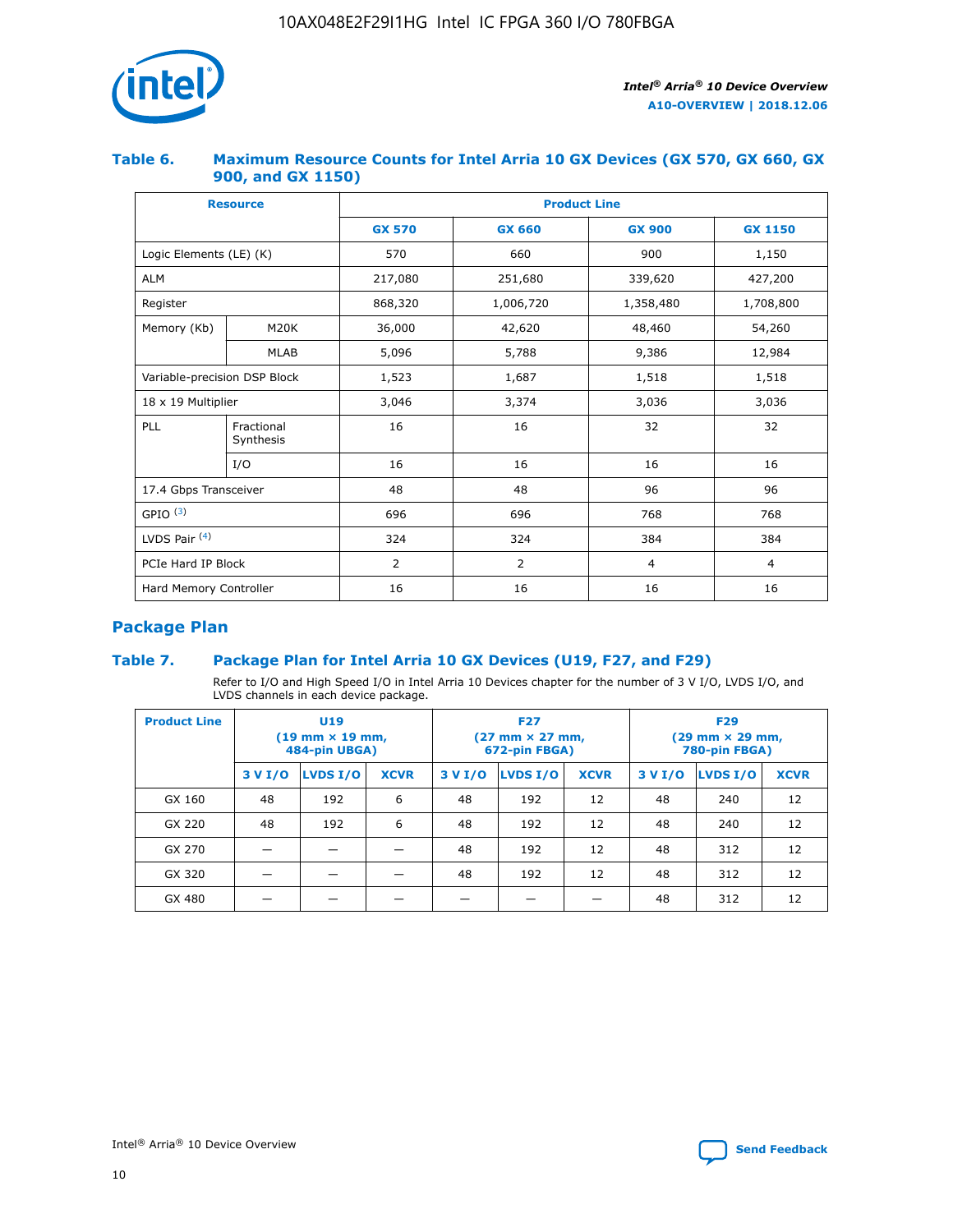

#### **Table 8. Package Plan for Intel Arria 10 GX Devices (F34, F35, NF40, and KF40)**

Refer to I/O and High Speed I/O in Intel Arria 10 Devices chapter for the number of 3 V I/O, LVDS I/O, and LVDS channels in each device package.

| <b>Product Line</b> | <b>F34</b><br>$(35 \text{ mm} \times 35 \text{ mm})$<br>1152-pin FBGA) |                    | <b>F35</b><br>$(35$ mm $\times$ 35 mm,<br><b>1152-pin FBGA)</b> |           | <b>KF40</b><br>$(40$ mm $\times$ 40 mm,<br>1517-pin FBGA) |             |           | <b>NF40</b><br>$(40$ mm $\times$ 40 mm,<br><b>1517-pin FBGA)</b> |             |            |                    |             |
|---------------------|------------------------------------------------------------------------|--------------------|-----------------------------------------------------------------|-----------|-----------------------------------------------------------|-------------|-----------|------------------------------------------------------------------|-------------|------------|--------------------|-------------|
|                     | 3V<br>I/O                                                              | <b>LVDS</b><br>I/O | <b>XCVR</b>                                                     | 3V<br>I/O | <b>LVDS</b><br>I/O                                        | <b>XCVR</b> | 3V<br>I/O | <b>LVDS</b><br>I/O                                               | <b>XCVR</b> | 3 V<br>I/O | <b>LVDS</b><br>I/O | <b>XCVR</b> |
| GX 270              | 48                                                                     | 336                | 24                                                              | 48        | 336                                                       | 24          |           |                                                                  |             |            |                    |             |
| GX 320              | 48                                                                     | 336                | 24                                                              | 48        | 336                                                       | 24          |           |                                                                  |             |            |                    |             |
| GX 480              | 48                                                                     | 444                | 24                                                              | 48        | 348                                                       | 36          |           |                                                                  |             |            |                    |             |
| GX 570              | 48                                                                     | 444                | 24                                                              | 48        | 348                                                       | 36          | 96        | 600                                                              | 36          | 48         | 540                | 48          |
| GX 660              | 48                                                                     | 444                | 24                                                              | 48        | 348                                                       | 36          | 96        | 600                                                              | 36          | 48         | 540                | 48          |
| GX 900              |                                                                        | 504                | 24                                                              | –         |                                                           | -           |           |                                                                  |             |            | 600                | 48          |
| GX 1150             |                                                                        | 504                | 24                                                              |           |                                                           |             |           |                                                                  |             |            | 600                | 48          |

#### **Table 9. Package Plan for Intel Arria 10 GX Devices (RF40, NF45, SF45, and UF45)**

Refer to I/O and High Speed I/O in Intel Arria 10 Devices chapter for the number of 3 V I/O, LVDS I/O, and LVDS channels in each device package.

| <b>Product Line</b> | <b>RF40</b><br>$(40$ mm $\times$ 40 mm,<br>1517-pin FBGA) |                    |             | <b>NF45</b><br>$(45 \text{ mm} \times 45 \text{ mm})$<br><b>1932-pin FBGA)</b> |                    |             | <b>SF45</b><br>$(45 \text{ mm} \times 45 \text{ mm})$<br><b>1932-pin FBGA)</b> |                    |             | <b>UF45</b><br>$(45 \text{ mm} \times 45 \text{ mm})$<br><b>1932-pin FBGA)</b> |                    |             |
|---------------------|-----------------------------------------------------------|--------------------|-------------|--------------------------------------------------------------------------------|--------------------|-------------|--------------------------------------------------------------------------------|--------------------|-------------|--------------------------------------------------------------------------------|--------------------|-------------|
|                     | 3V<br>I/O                                                 | <b>LVDS</b><br>I/O | <b>XCVR</b> | 3 V<br>I/O                                                                     | <b>LVDS</b><br>I/O | <b>XCVR</b> | 3 V<br>I/O                                                                     | <b>LVDS</b><br>I/O | <b>XCVR</b> | 3V<br>I/O                                                                      | <b>LVDS</b><br>I/O | <b>XCVR</b> |
| GX 900              |                                                           | 342                | 66          | _                                                                              | 768                | 48          |                                                                                | 624                | 72          |                                                                                | 480                | 96          |
| GX 1150             |                                                           | 342                | 66          | _                                                                              | 768                | 48          |                                                                                | 624                | 72          |                                                                                | 480                | 96          |

## **Related Information**

[I/O and High-Speed Differential I/O Interfaces in Intel Arria 10 Devices chapter, Intel](https://www.intel.com/content/www/us/en/programmable/documentation/sam1403482614086.html#sam1403482030321) [Arria 10 Device Handbook](https://www.intel.com/content/www/us/en/programmable/documentation/sam1403482614086.html#sam1403482030321)

Provides the number of 3 V and LVDS I/Os, and LVDS channels for each Intel Arria 10 device package.

# **Intel Arria 10 GT**

This section provides the available options, maximum resource counts, and package plan for the Intel Arria 10 GT devices.

The information in this section is correct at the time of publication. For the latest information and to get more details, refer to the Intel FPGA Product Selector.

#### **Related Information**

#### [Intel FPGA Product Selector](http://www.altera.com/products/selector/psg-selector.html)

Provides the latest information on Intel products.

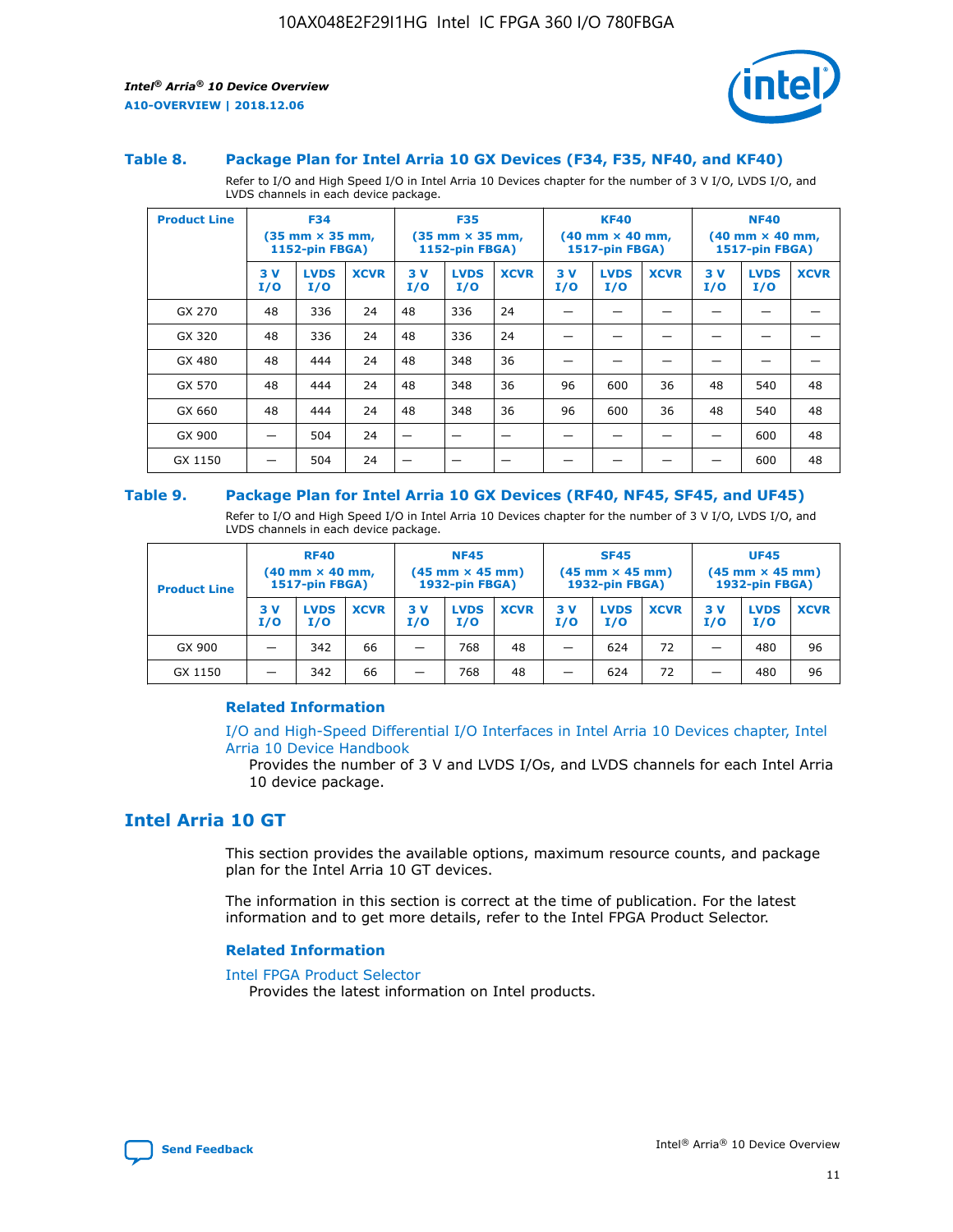

# **Available Options**

# **Figure 2. Sample Ordering Code and Available Options for Intel Arria 10 GT Devices**

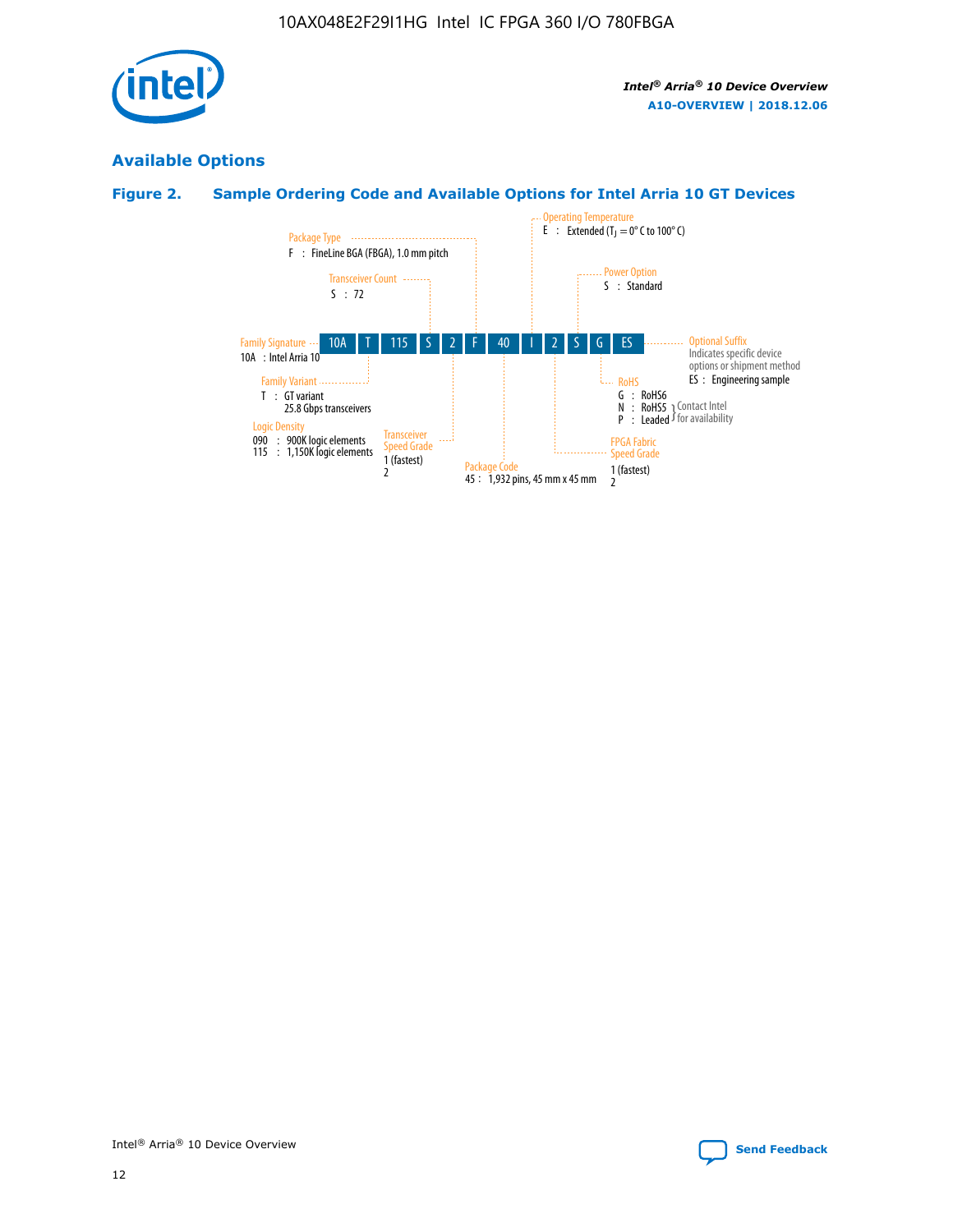

# **Maximum Resources**

#### **Table 10. Maximum Resource Counts for Intel Arria 10 GT Devices**

| <b>Resource</b>              |                      | <b>Product Line</b> |                |  |
|------------------------------|----------------------|---------------------|----------------|--|
|                              |                      | <b>GT 900</b>       | GT 1150        |  |
| Logic Elements (LE) (K)      |                      | 900                 | 1,150          |  |
| <b>ALM</b>                   |                      | 339,620             | 427,200        |  |
| Register                     |                      | 1,358,480           | 1,708,800      |  |
| Memory (Kb)                  | M <sub>20</sub> K    | 48,460              | 54,260         |  |
|                              | <b>MLAB</b>          | 9,386               | 12,984         |  |
| Variable-precision DSP Block |                      | 1,518               | 1,518          |  |
| 18 x 19 Multiplier           |                      | 3,036               | 3,036          |  |
| PLL                          | Fractional Synthesis | 32                  | 32             |  |
|                              | I/O                  | 16                  | 16             |  |
| Transceiver                  | 17.4 Gbps            | 72(5)               | 72(5)          |  |
|                              | 25.8 Gbps            | 6                   | 6              |  |
| GPIO <sup>(6)</sup>          |                      | 624                 | 624            |  |
| LVDS Pair $(7)$              |                      | 312                 | 312            |  |
| PCIe Hard IP Block           |                      | $\overline{4}$      | $\overline{4}$ |  |
| Hard Memory Controller       |                      | 16                  | 16             |  |

#### **Related Information**

#### [Intel Arria 10 GT Channel Usage](https://www.intel.com/content/www/us/en/programmable/documentation/nik1398707230472.html#nik1398707008178)

Configuring GT/GX channels in Intel Arria 10 GT devices.

## **Package Plan**

## **Table 11. Package Plan for Intel Arria 10 GT Devices**

Refer to I/O and High Speed I/O in Intel Arria 10 Devices chapter for the number of 3 V I/O, LVDS I/O, and LVDS channels in each device package.

| <b>Product Line</b> | <b>SF45</b><br>(45 mm × 45 mm, 1932-pin FBGA) |                 |             |  |  |  |  |
|---------------------|-----------------------------------------------|-----------------|-------------|--|--|--|--|
|                     | 3 V I/O                                       | <b>LVDS I/O</b> | <b>XCVR</b> |  |  |  |  |
| GT 900              |                                               | 624             | 72          |  |  |  |  |
| GT 1150             |                                               | 624             |             |  |  |  |  |

<sup>(7)</sup> Each LVDS I/O pair can be used as differential input or output.



 $(5)$  If all 6 GT channels are in use, 12 of the GX channels are not usable.

<sup>(6)</sup> The number of GPIOs does not include transceiver I/Os. In the Intel Quartus Prime software, the number of user I/Os includes transceiver I/Os.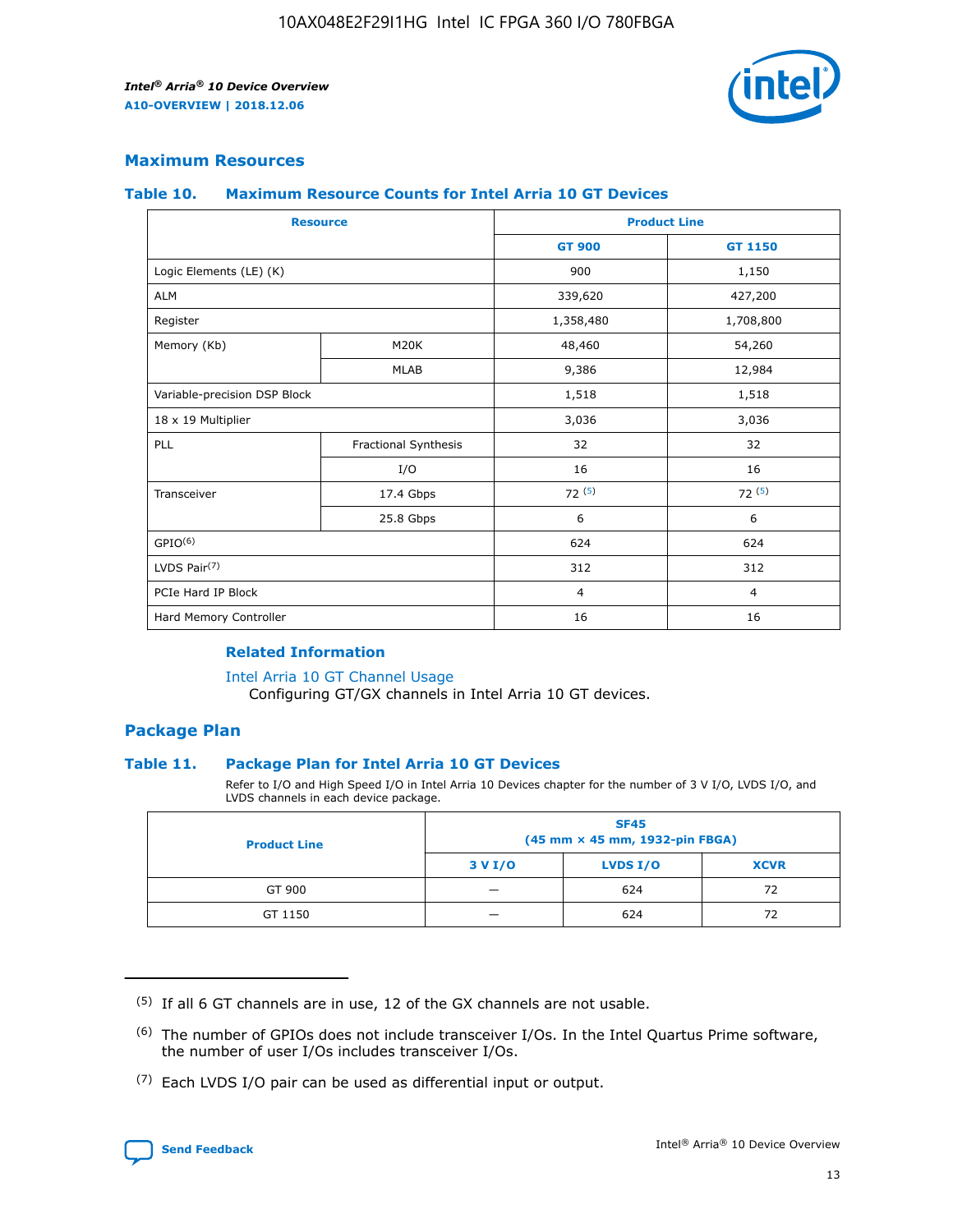

#### **Related Information**

[I/O and High-Speed Differential I/O Interfaces in Intel Arria 10 Devices chapter, Intel](https://www.intel.com/content/www/us/en/programmable/documentation/sam1403482614086.html#sam1403482030321) [Arria 10 Device Handbook](https://www.intel.com/content/www/us/en/programmable/documentation/sam1403482614086.html#sam1403482030321)

Provides the number of 3 V and LVDS I/Os, and LVDS channels for each Intel Arria 10 device package.

# **Intel Arria 10 SX**

This section provides the available options, maximum resource counts, and package plan for the Intel Arria 10 SX devices.

The information in this section is correct at the time of publication. For the latest information and to get more details, refer to the Intel FPGA Product Selector.

#### **Related Information**

[Intel FPGA Product Selector](http://www.altera.com/products/selector/psg-selector.html) Provides the latest information on Intel products.

## **Available Options**

#### **Figure 3. Sample Ordering Code and Available Options for Intel Arria 10 SX Devices**



#### **Related Information**

[Transceiver Performance for Intel Arria 10 GX/SX Devices](https://www.intel.com/content/www/us/en/programmable/documentation/mcn1413182292568.html#mcn1413213965502) Provides more information about the transceiver speed grade.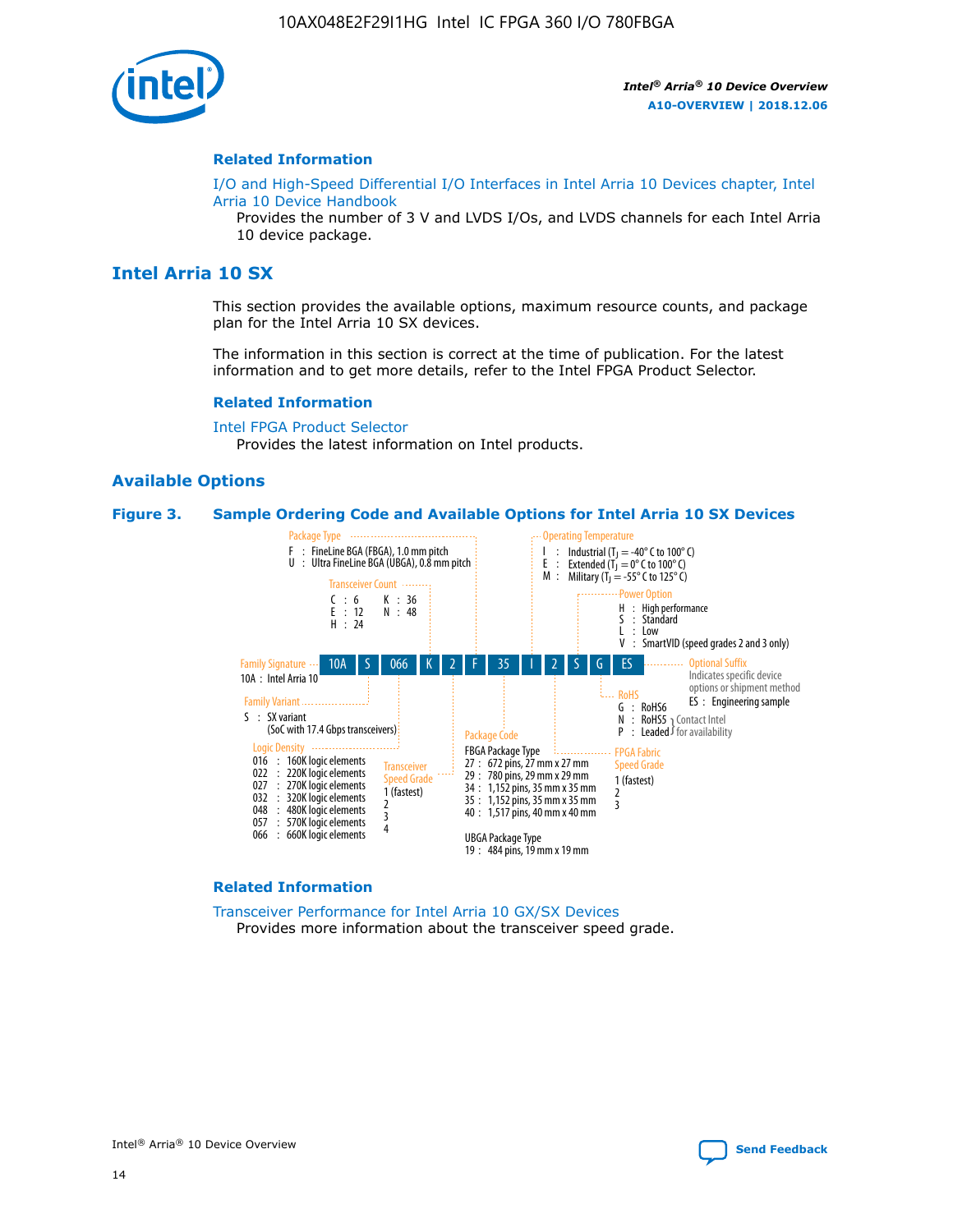

# **Maximum Resources**

#### **Table 12. Maximum Resource Counts for Intel Arria 10 SX Devices**

|                                   | <b>Resource</b>         | <b>Product Line</b> |               |                |                |               |                |                |  |  |  |
|-----------------------------------|-------------------------|---------------------|---------------|----------------|----------------|---------------|----------------|----------------|--|--|--|
|                                   |                         | <b>SX 160</b>       | <b>SX 220</b> | <b>SX 270</b>  | <b>SX 320</b>  | <b>SX 480</b> | <b>SX 570</b>  | <b>SX 660</b>  |  |  |  |
| Logic Elements (LE) (K)           |                         | 160                 | 220           | 270            | 320            | 480           | 570            | 660            |  |  |  |
| <b>ALM</b>                        |                         | 61,510              | 80,330        | 101,620        | 119,900        | 183,590       | 217,080        | 251,680        |  |  |  |
| Register                          |                         | 246,040             | 321,320       | 406,480        | 479,600        | 734,360       | 868,320        | 1,006,720      |  |  |  |
| Memory (Kb)                       | <b>M20K</b>             | 8,800               | 11,740        | 15,000         | 17,820         | 28,620        | 36,000         | 42,620         |  |  |  |
|                                   | <b>MLAB</b>             | 1,050               | 1,690         | 2,452          | 2,727          | 4,164         | 5,096          | 5,788          |  |  |  |
| Variable-precision DSP Block      |                         | 156                 | 192           | 830            | 985            | 1,368         | 1,523          | 1,687          |  |  |  |
| 18 x 19 Multiplier                |                         | 312                 | 384           | 1,660          | 1,970          | 2,736         | 3,046          | 3,374          |  |  |  |
| <b>PLL</b>                        | Fractional<br>Synthesis | 6                   | 6             | 8              | 8              | 12            | 16             | 16             |  |  |  |
|                                   | I/O                     | 6                   | 6             | 8              | 8              | 12            | 16             | 16             |  |  |  |
| 17.4 Gbps Transceiver             |                         | 12                  | 12            | 24             | 24             | 36            | 48             | 48             |  |  |  |
| GPIO <sup>(8)</sup>               |                         | 288                 | 288           | 384            | 384            | 492           | 696            | 696            |  |  |  |
| LVDS Pair $(9)$                   |                         | 120                 | 120           | 168            | 168            | 174           | 324            | 324            |  |  |  |
| PCIe Hard IP Block                |                         | $\mathbf{1}$        | $\mathbf{1}$  | $\overline{2}$ | $\overline{2}$ | 2             | $\overline{2}$ | $\overline{2}$ |  |  |  |
| Hard Memory Controller            |                         | 6                   | 6             | 8              | 8              | 12            | 16             | 16             |  |  |  |
| ARM Cortex-A9 MPCore<br>Processor |                         | Yes                 | Yes           | Yes            | Yes            | Yes           | Yes            | Yes            |  |  |  |

# **Package Plan**

## **Table 13. Package Plan for Intel Arria 10 SX Devices (U19, F27, F29, and F34)**

Refer to I/O and High Speed I/O in Intel Arria 10 Devices chapter for the number of 3 V I/O, LVDS I/O, and LVDS channels in each device package.

| <b>Product Line</b> | U <sub>19</sub><br>$(19 \text{ mm} \times 19 \text{ mm})$<br>484-pin UBGA) |                    | <b>F27</b><br>$(27 \text{ mm} \times 27 \text{ mm})$<br>672-pin FBGA) |           | <b>F29</b><br>$(29 \text{ mm} \times 29 \text{ mm})$<br>780-pin FBGA) |             |            | <b>F34</b><br>$(35 \text{ mm} \times 35 \text{ mm})$<br><b>1152-pin FBGA)</b> |             |           |                    |             |
|---------------------|----------------------------------------------------------------------------|--------------------|-----------------------------------------------------------------------|-----------|-----------------------------------------------------------------------|-------------|------------|-------------------------------------------------------------------------------|-------------|-----------|--------------------|-------------|
|                     | 3V<br>I/O                                                                  | <b>LVDS</b><br>I/O | <b>XCVR</b>                                                           | 3V<br>I/O | <b>LVDS</b><br>I/O                                                    | <b>XCVR</b> | 3 V<br>I/O | <b>LVDS</b><br>I/O                                                            | <b>XCVR</b> | 3V<br>I/O | <b>LVDS</b><br>I/O | <b>XCVR</b> |
| SX 160              | 48                                                                         | 144                | 6                                                                     | 48        | 192                                                                   | 12          | 48         | 240                                                                           | 12          | –         |                    |             |
| SX 220              | 48                                                                         | 144                | 6                                                                     | 48        | 192                                                                   | 12          | 48         | 240                                                                           | 12          |           |                    |             |
| SX 270              |                                                                            |                    |                                                                       | 48        | 192                                                                   | 12          | 48         | 312                                                                           | 12          | 48        | 336                | 24          |
| SX 320              |                                                                            |                    |                                                                       | 48        | 192                                                                   | 12          | 48         | 312                                                                           | 12          | 48        | 336                | 24          |
|                     |                                                                            |                    |                                                                       |           |                                                                       |             |            |                                                                               |             |           |                    | continued   |

 $(8)$  The number of GPIOs does not include transceiver I/Os. In the Intel Quartus Prime software, the number of user I/Os includes transceiver I/Os.

 $(9)$  Each LVDS I/O pair can be used as differential input or output.

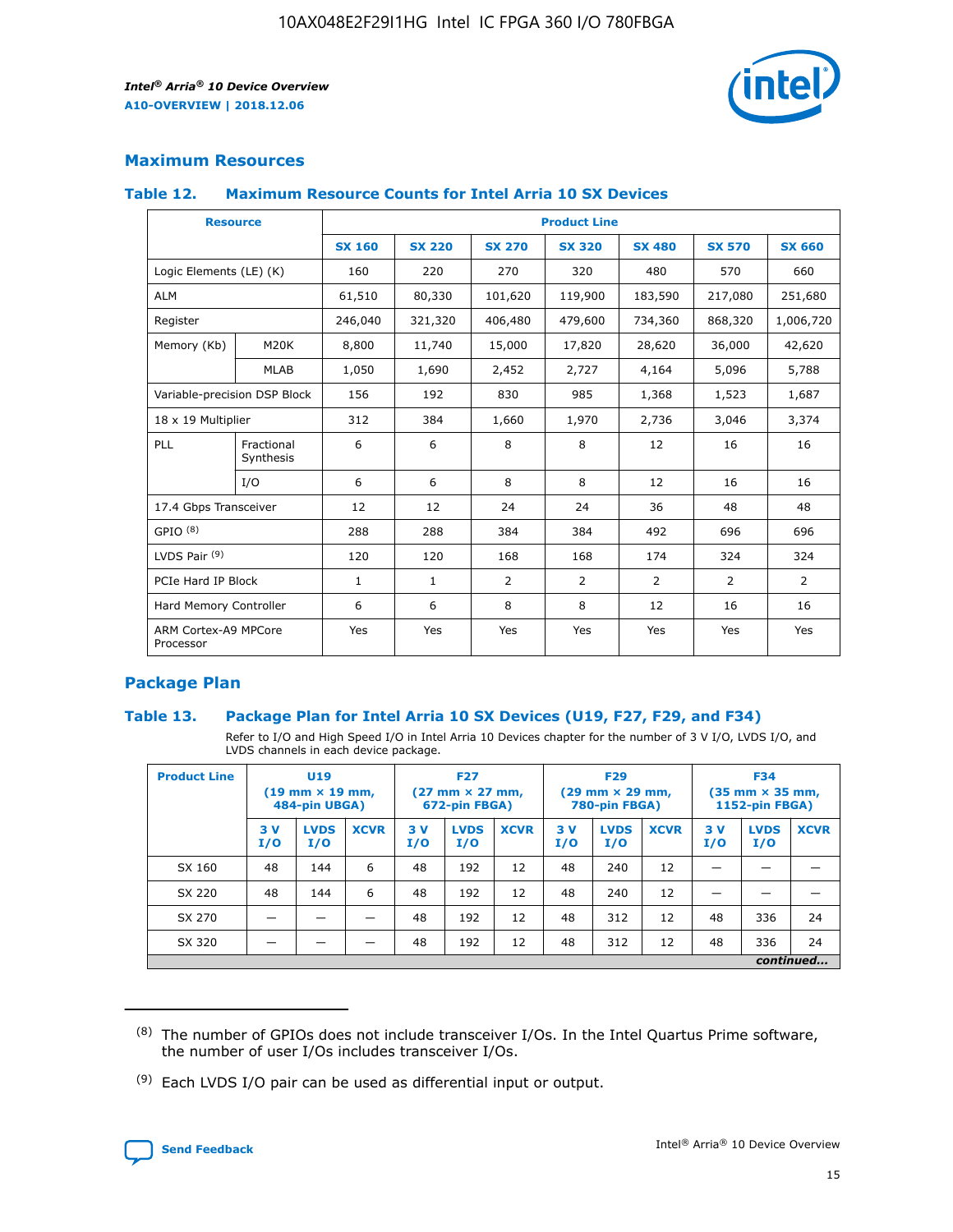

| <b>Product Line</b> | <b>U19</b><br>$(19 \text{ mm} \times 19 \text{ mm})$<br>484-pin UBGA) |                    | <b>F27</b><br>$(27 \text{ mm} \times 27 \text{ mm})$<br>672-pin FBGA) |           |                    | <b>F29</b><br>$(29$ mm $\times$ 29 mm,<br>780-pin FBGA) |           |                    | <b>F34</b><br>$(35$ mm $\times$ 35 mm,<br><b>1152-pin FBGA)</b> |           |                    |             |
|---------------------|-----------------------------------------------------------------------|--------------------|-----------------------------------------------------------------------|-----------|--------------------|---------------------------------------------------------|-----------|--------------------|-----------------------------------------------------------------|-----------|--------------------|-------------|
|                     | 3 V<br>I/O                                                            | <b>LVDS</b><br>I/O | <b>XCVR</b>                                                           | 3V<br>I/O | <b>LVDS</b><br>I/O | <b>XCVR</b>                                             | 3V<br>I/O | <b>LVDS</b><br>I/O | <b>XCVR</b>                                                     | 3V<br>I/O | <b>LVDS</b><br>I/O | <b>XCVR</b> |
| SX 480              |                                                                       |                    |                                                                       |           |                    |                                                         | 48        | 312                | 12                                                              | 48        | 444                | 24          |
| SX 570              |                                                                       |                    |                                                                       |           |                    |                                                         |           |                    |                                                                 | 48        | 444                | 24          |
| SX 660              |                                                                       |                    |                                                                       |           |                    |                                                         |           |                    |                                                                 | 48        | 444                | 24          |

## **Table 14. Package Plan for Intel Arria 10 SX Devices (F35, KF40, and NF40)**

Refer to I/O and High Speed I/O in Intel Arria 10 Devices chapter for the number of 3 V I/O, LVDS I/O, and LVDS channels in each device package.

| <b>Product Line</b> | <b>F35</b><br>(35 mm × 35 mm,<br><b>1152-pin FBGA)</b> |          |             |                                           | <b>KF40</b><br>(40 mm × 40 mm,<br>1517-pin FBGA) |    | <b>NF40</b><br>$(40 \text{ mm} \times 40 \text{ mm})$<br>1517-pin FBGA) |          |             |  |
|---------------------|--------------------------------------------------------|----------|-------------|-------------------------------------------|--------------------------------------------------|----|-------------------------------------------------------------------------|----------|-------------|--|
|                     | 3 V I/O                                                | LVDS I/O | <b>XCVR</b> | <b>LVDS I/O</b><br>3 V I/O<br><b>XCVR</b> |                                                  |    | 3 V I/O                                                                 | LVDS I/O | <b>XCVR</b> |  |
| SX 270              | 48                                                     | 336      | 24          |                                           |                                                  |    |                                                                         |          |             |  |
| SX 320              | 48                                                     | 336      | 24          |                                           |                                                  |    |                                                                         |          |             |  |
| SX 480              | 48                                                     | 348      | 36          |                                           |                                                  |    |                                                                         |          |             |  |
| SX 570              | 48                                                     | 348      | 36          | 96                                        | 600                                              | 36 | 48                                                                      | 540      | 48          |  |
| SX 660              | 48                                                     | 348      | 36          | 96                                        | 600                                              | 36 | 48                                                                      | 540      | 48          |  |

# **Related Information**

[I/O and High-Speed Differential I/O Interfaces in Intel Arria 10 Devices chapter, Intel](https://www.intel.com/content/www/us/en/programmable/documentation/sam1403482614086.html#sam1403482030321) [Arria 10 Device Handbook](https://www.intel.com/content/www/us/en/programmable/documentation/sam1403482614086.html#sam1403482030321)

Provides the number of 3 V and LVDS I/Os, and LVDS channels for each Intel Arria 10 device package.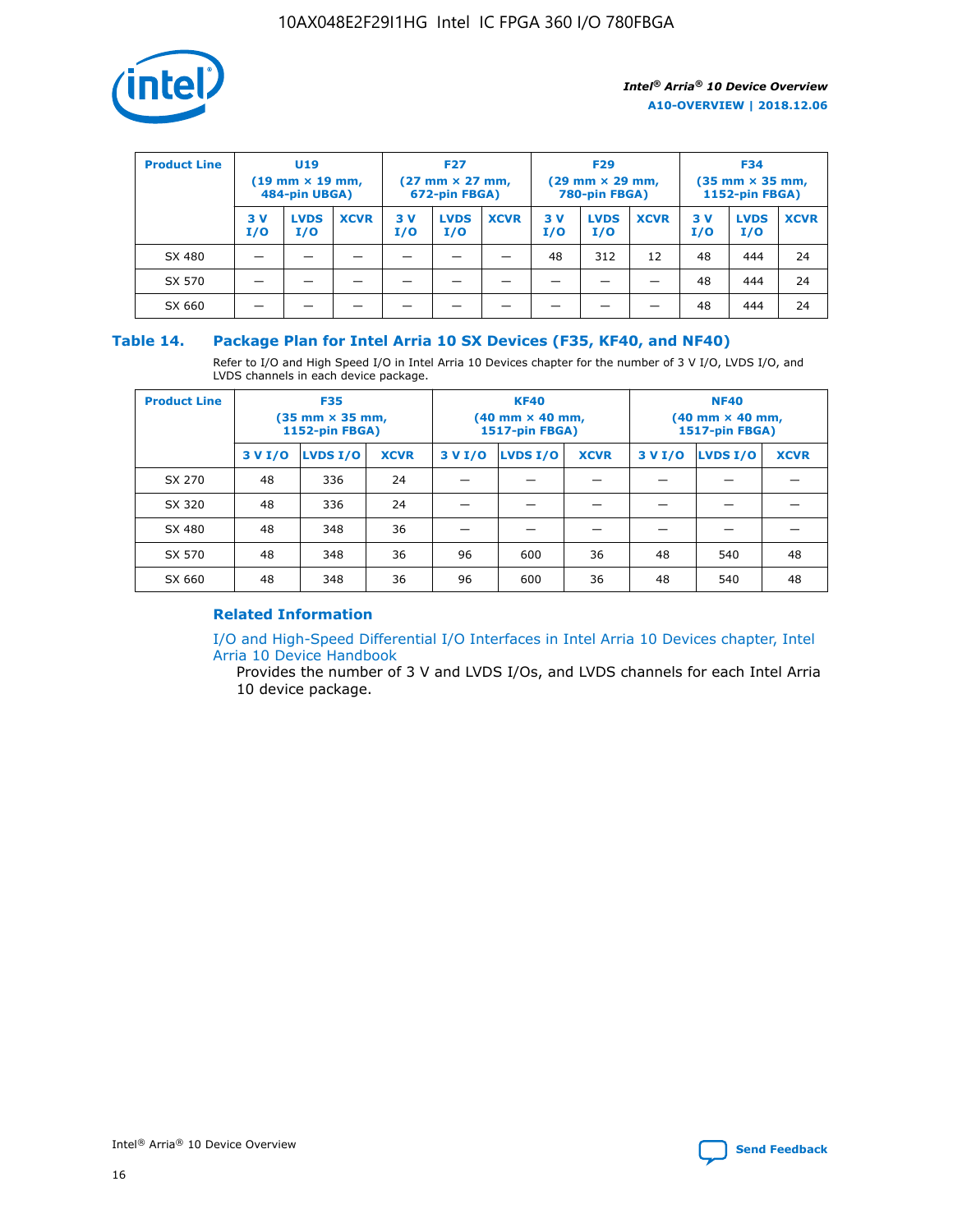

# **I/O Vertical Migration for Intel Arria 10 Devices**

#### **Figure 4. Migration Capability Across Intel Arria 10 Product Lines**

- The arrows indicate the migration paths. The devices included in each vertical migration path are shaded. Devices with fewer resources in the same path have lighter shades.
- To achieve the full I/O migration across product lines in the same migration path, restrict I/Os and transceivers usage to match the product line with the lowest I/O and transceiver counts.
- An LVDS I/O bank in the source device may be mapped to a 3 V I/O bank in the target device. To use memory interface clock frequency higher than 533 MHz, assign external memory interface pins only to banks that are LVDS I/O in both devices.
- There may be nominal 0.15 mm package height difference between some product lines in the same package type.
	- **Variant Product Line Package U19 F27 F29 F34 F35 KF40 NF40 RF40 NF45 SF45 UF45** Intel® Arria® 10 GX GX 160 GX 220 GX 270 GX 320 GX 480 GX 570 GX 660 GX 900 GX 1150 Intel Arria 10 GT GT 900 GT 1150 Intel Arria 10 SX SX 160 SX 220 SX 270 SX 320 SX 480 SX 570 SX 660
- Some migration paths are not shown in the Intel Quartus Prime software **Pin Migration View**.

*Note:* To verify the pin migration compatibility, use the **Pin Migration View** window in the Intel Quartus Prime software Pin Planner.

# **Adaptive Logic Module**

Intel Arria 10 devices use a 20 nm ALM as the basic building block of the logic fabric.

The ALM architecture is the same as the previous generation FPGAs, allowing for efficient implementation of logic functions and easy conversion of IP between the device generations.

The ALM, as shown in following figure, uses an 8-input fracturable look-up table (LUT) with four dedicated registers to help improve timing closure in register-rich designs and achieve an even higher design packing capability than the traditional two-register per LUT architecture.

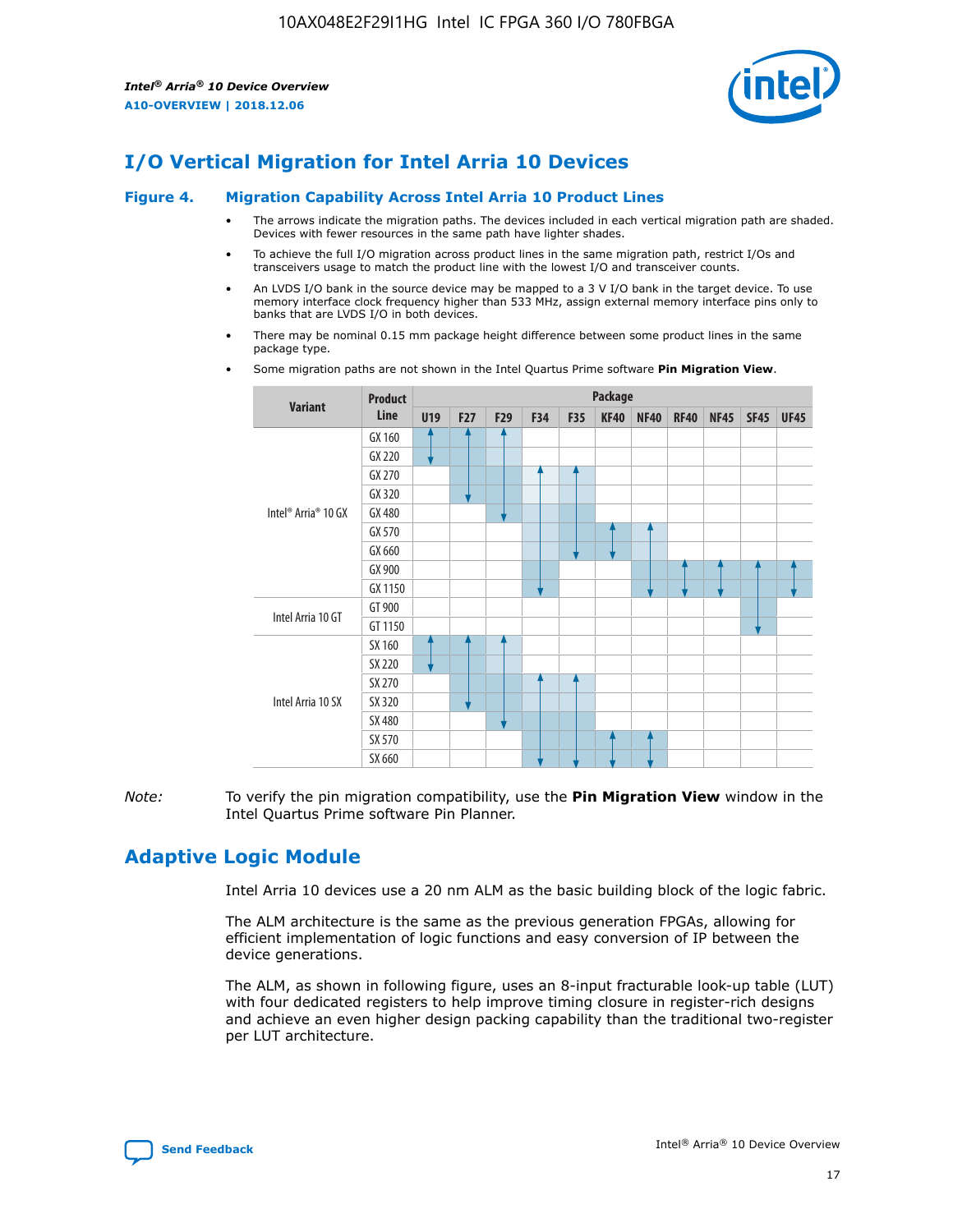

**Figure 5. ALM for Intel Arria 10 Devices**



The Intel Quartus Prime software optimizes your design according to the ALM logic structure and automatically maps legacy designs into the Intel Arria 10 ALM architecture.

# **Variable-Precision DSP Block**

The Intel Arria 10 variable precision DSP blocks support fixed-point arithmetic and floating-point arithmetic.

Features for fixed-point arithmetic:

- High-performance, power-optimized, and fully registered multiplication operations
- 18-bit and 27-bit word lengths
- Two 18 x 19 multipliers or one 27 x 27 multiplier per DSP block
- Built-in addition, subtraction, and 64-bit double accumulation register to combine multiplication results
- Cascading 19-bit or 27-bit when pre-adder is disabled and cascading 18-bit when pre-adder is used to form the tap-delay line for filtering applications
- Cascading 64-bit output bus to propagate output results from one block to the next block without external logic support
- Hard pre-adder supported in 19-bit and 27-bit modes for symmetric filters
- Internal coefficient register bank in both 18-bit and 27-bit modes for filter implementation
- 18-bit and 27-bit systolic finite impulse response (FIR) filters with distributed output adder
- Biased rounding support

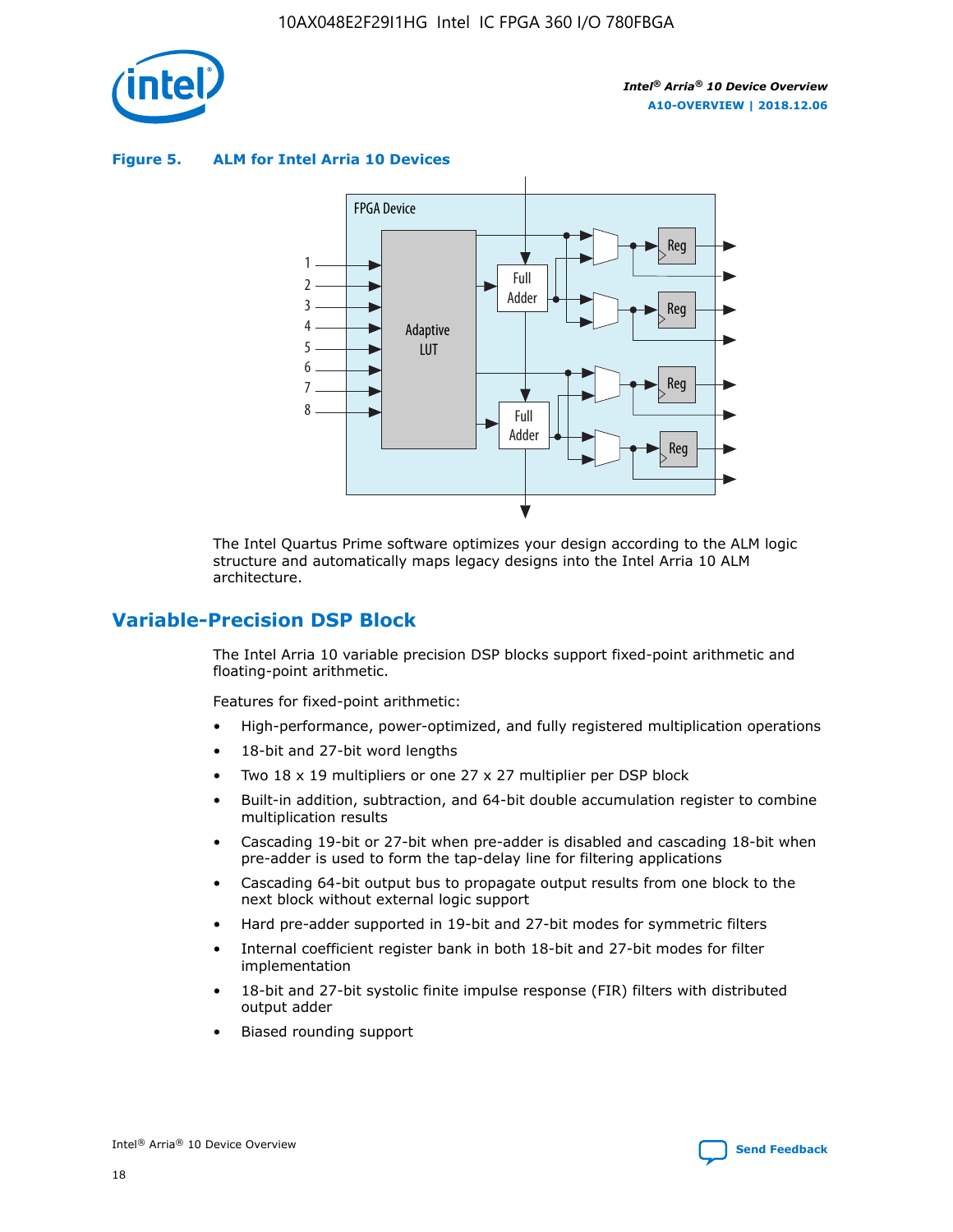

Features for floating-point arithmetic:

- A completely hardened architecture that supports multiplication, addition, subtraction, multiply-add, and multiply-subtract
- Multiplication with accumulation capability and a dynamic accumulator reset control
- Multiplication with cascade summation capability
- Multiplication with cascade subtraction capability
- Complex multiplication
- Direct vector dot product
- Systolic FIR filter

## **Table 15. Variable-Precision DSP Block Configurations for Intel Arria 10 Devices**

| <b>Usage Example</b>                                       | <b>Multiplier Size (Bit)</b>    | <b>DSP Block Resources</b> |
|------------------------------------------------------------|---------------------------------|----------------------------|
| Medium precision fixed point                               | Two 18 x 19                     |                            |
| High precision fixed or Single precision<br>floating point | One 27 x 27                     |                            |
| Fixed point FFTs                                           | One 19 x 36 with external adder |                            |
| Very high precision fixed point                            | One 36 x 36 with external adder |                            |
| Double precision floating point                            | One 54 x 54 with external adder | 4                          |

#### **Table 16. Resources for Fixed-Point Arithmetic in Intel Arria 10 Devices**

The table lists the variable-precision DSP resources by bit precision for each Intel Arria 10 device.

| <b>Variant</b>  | <b>Product Line</b> | <b>Variable-</b><br>precision<br><b>DSP Block</b> | <b>Independent Input and Output</b><br><b>Multiplications Operator</b> |                                     | 18 x 19<br><b>Multiplier</b><br><b>Adder Sum</b> | $18 \times 18$<br><b>Multiplier</b><br><b>Adder</b> |
|-----------------|---------------------|---------------------------------------------------|------------------------------------------------------------------------|-------------------------------------|--------------------------------------------------|-----------------------------------------------------|
|                 |                     |                                                   | 18 x 19<br><b>Multiplier</b>                                           | $27 \times 27$<br><b>Multiplier</b> | <b>Mode</b>                                      | <b>Summed with</b><br>36 bit Input                  |
| AIntel Arria 10 | GX 160              | 156                                               | 312                                                                    | 156                                 | 156                                              | 156                                                 |
| GX              | GX 220              | 192                                               | 384                                                                    | 192                                 | 192                                              | 192                                                 |
|                 | GX 270              | 830                                               | 1,660                                                                  | 830                                 | 830                                              | 830                                                 |
|                 | GX 320              | 984                                               | 1,968                                                                  | 984                                 | 984                                              | 984                                                 |
|                 | GX 480              | 1,368                                             | 2,736                                                                  | 1,368                               | 1,368                                            | 1,368                                               |
|                 | GX 570              | 1,523                                             | 3,046                                                                  | 1,523                               | 1,523                                            | 1,523                                               |
|                 | GX 660              | 1,687                                             | 3,374                                                                  | 1,687                               | 1,687                                            | 1,687                                               |
|                 | GX 900              | 1,518                                             | 3,036                                                                  | 1,518                               | 1,518                                            | 1,518                                               |
|                 | GX 1150             | 1,518                                             | 3,036                                                                  | 1,518                               | 1,518                                            | 1,518                                               |
| Intel Arria 10  | GT 900              | 1,518                                             | 3,036                                                                  | 1,518                               | 1,518                                            | 1,518                                               |
| GT              | GT 1150             | 1,518                                             | 3,036                                                                  | 1,518                               | 1,518                                            | 1,518                                               |
| Intel Arria 10  | SX 160              | 156                                               | 312                                                                    | 156                                 | 156                                              | 156                                                 |
| <b>SX</b>       | SX 220              | 192                                               | 384                                                                    | 192                                 | 192                                              | 192                                                 |
|                 | SX 270              | 830                                               | 830<br>1,660                                                           |                                     | 830                                              | 830                                                 |
|                 |                     |                                                   |                                                                        |                                     |                                                  | continued                                           |

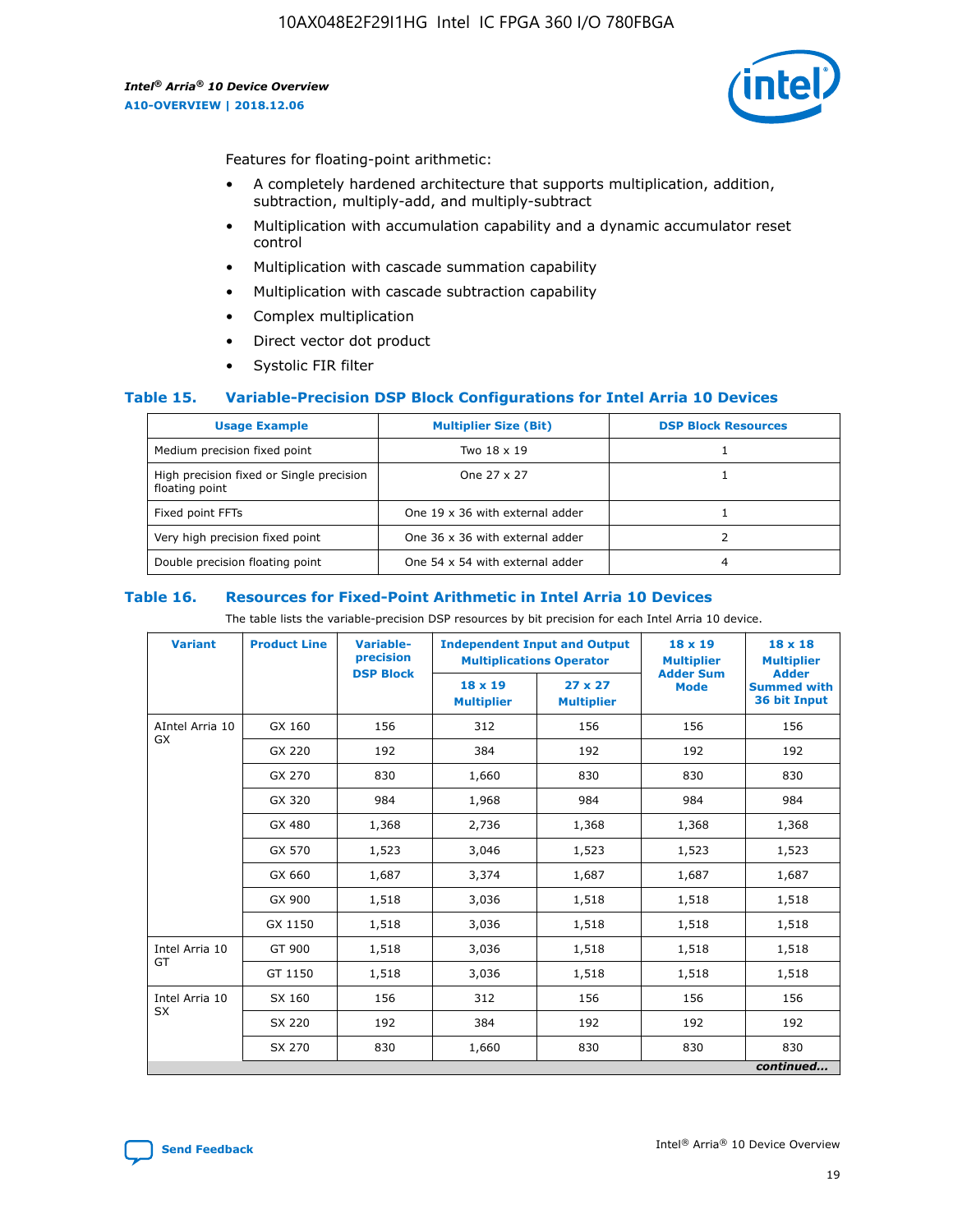

| <b>Variant</b> | <b>Product Line</b> | Variable-<br>precision | <b>Independent Input and Output</b><br><b>Multiplications Operator</b> |                                     | $18 \times 19$<br><b>Multiplier</b> | $18 \times 18$<br><b>Multiplier</b><br><b>Adder</b> |  |
|----------------|---------------------|------------------------|------------------------------------------------------------------------|-------------------------------------|-------------------------------------|-----------------------------------------------------|--|
|                |                     | <b>DSP Block</b>       | $18 \times 19$<br><b>Multiplier</b>                                    | $27 \times 27$<br><b>Multiplier</b> | <b>Adder Sum</b><br><b>Mode</b>     | <b>Summed with</b><br>36 bit Input                  |  |
|                | SX 320              | 984                    | 1,968                                                                  | 984                                 | 984                                 | 984                                                 |  |
|                | SX 480              | 1,368                  | 2,736                                                                  | 1,368                               | 1,368                               | 1,368                                               |  |
|                | SX 570              | 1,523                  | 3,046                                                                  | 1,523                               | 1,523                               | 1,523                                               |  |
|                | SX 660              | 1,687                  | 3,374                                                                  | 1,687                               | 1,687                               | 1,687                                               |  |

# **Table 17. Resources for Floating-Point Arithmetic in Intel Arria 10 Devices**

The table lists the variable-precision DSP resources by bit precision for each Intel Arria 10 device.

| <b>Variant</b> | <b>Product Line</b> | <b>Variable-</b><br>precision<br><b>DSP Block</b> | <b>Single</b><br><b>Precision</b><br><b>Floating-Point</b><br><b>Multiplication</b><br><b>Mode</b> | <b>Single-Precision</b><br><b>Floating-Point</b><br><b>Adder Mode</b> | Single-<br><b>Precision</b><br><b>Floating-Point</b><br><b>Multiply</b><br><b>Accumulate</b><br><b>Mode</b> | <b>Peak</b><br><b>Giga Floating-</b><br><b>Point</b><br><b>Operations</b><br>per Second<br>(GFLOPs) |
|----------------|---------------------|---------------------------------------------------|----------------------------------------------------------------------------------------------------|-----------------------------------------------------------------------|-------------------------------------------------------------------------------------------------------------|-----------------------------------------------------------------------------------------------------|
| Intel Arria 10 | GX 160              | 156                                               | 156                                                                                                | 156                                                                   | 156                                                                                                         | 140                                                                                                 |
| GX             | GX 220              | 192                                               | 192                                                                                                | 192                                                                   | 192                                                                                                         | 173                                                                                                 |
|                | GX 270              | 830                                               | 830                                                                                                | 830                                                                   | 830                                                                                                         | 747                                                                                                 |
|                | GX 320              | 984                                               | 984                                                                                                | 984                                                                   | 984                                                                                                         | 886                                                                                                 |
|                | GX 480              | 1,369                                             | 1,368                                                                                              | 1,368                                                                 | 1,368                                                                                                       | 1,231                                                                                               |
|                | GX 570              | 1,523                                             | 1,523                                                                                              | 1,523                                                                 | 1,523                                                                                                       | 1,371                                                                                               |
|                | GX 660              | 1,687                                             | 1,687                                                                                              | 1,687                                                                 | 1,687                                                                                                       | 1,518                                                                                               |
|                | GX 900              | 1,518                                             | 1,518                                                                                              | 1,518                                                                 | 1,518                                                                                                       | 1,366                                                                                               |
|                | GX 1150             | 1,518                                             | 1,518                                                                                              | 1,518                                                                 | 1,518                                                                                                       | 1,366                                                                                               |
| Intel Arria 10 | GT 900              | 1,518                                             | 1,518                                                                                              | 1,518                                                                 | 1,518                                                                                                       | 1,366                                                                                               |
| GT             | GT 1150             | 1,518                                             | 1,518                                                                                              | 1,518                                                                 | 1,518                                                                                                       | 1,366                                                                                               |
| Intel Arria 10 | SX 160              | 156                                               | 156                                                                                                | 156                                                                   | 156                                                                                                         | 140                                                                                                 |
| <b>SX</b>      | SX 220              | 192                                               | 192                                                                                                | 192                                                                   | 192                                                                                                         | 173                                                                                                 |
|                | SX 270              | 830                                               | 830                                                                                                | 830                                                                   | 830                                                                                                         | 747                                                                                                 |
|                | SX 320              | 984                                               | 984                                                                                                | 984                                                                   | 984                                                                                                         | 886                                                                                                 |
|                | SX 480              | 1,369                                             | 1,368                                                                                              | 1,368                                                                 | 1,368                                                                                                       | 1,231                                                                                               |
|                | SX 570              | 1,523                                             | 1,523                                                                                              | 1,523                                                                 | 1,523                                                                                                       | 1,371                                                                                               |
|                | SX 660              | 1,687                                             | 1,687                                                                                              | 1,687                                                                 | 1,687                                                                                                       | 1,518                                                                                               |

# **Embedded Memory Blocks**

The embedded memory blocks in the devices are flexible and designed to provide an optimal amount of small- and large-sized memory arrays to fit your design requirements.

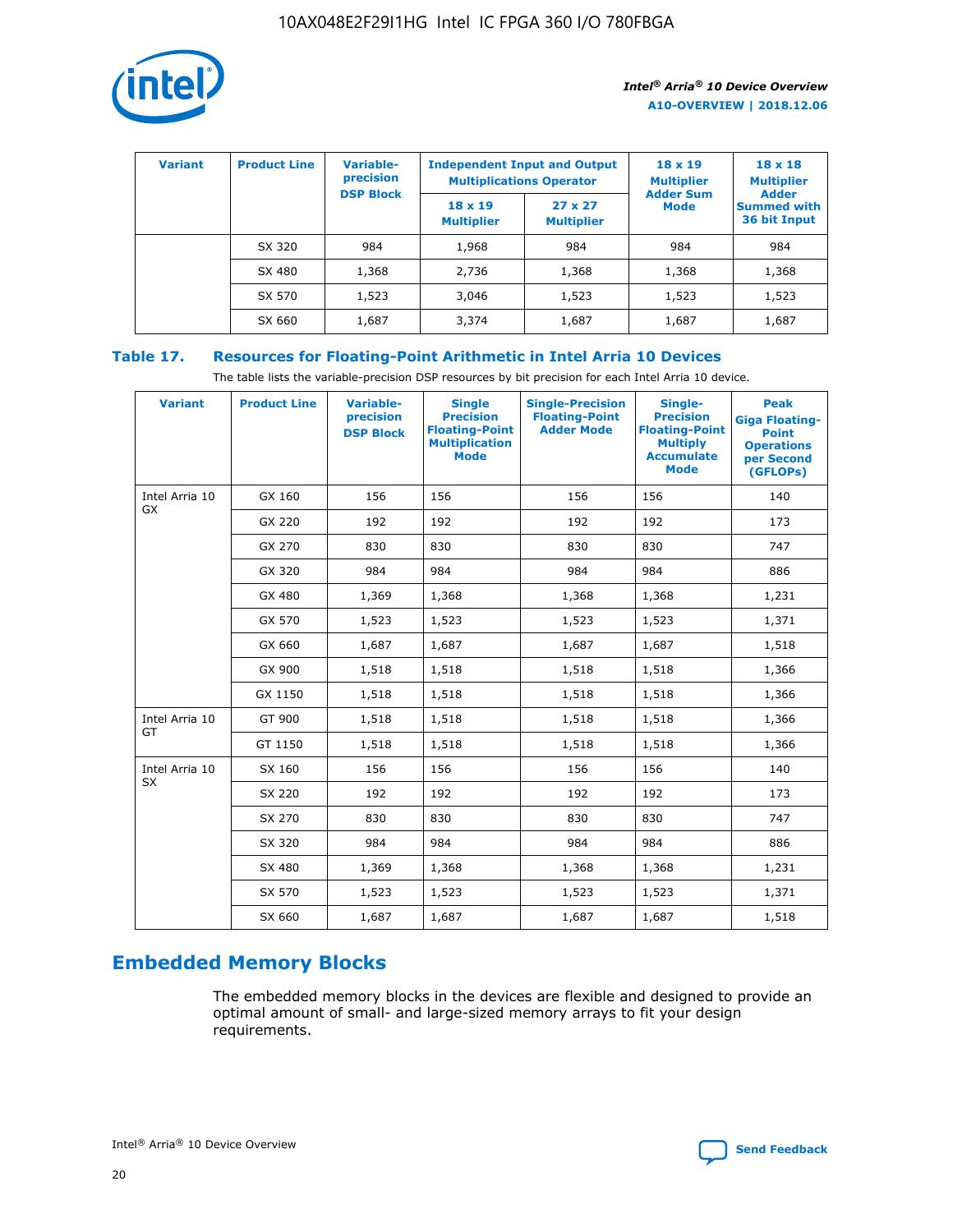

# **Types of Embedded Memory**

The Intel Arria 10 devices contain two types of memory blocks:

- 20 Kb M20K blocks—blocks of dedicated memory resources. The M20K blocks are ideal for larger memory arrays while still providing a large number of independent ports.
- 640 bit memory logic array blocks (MLABs)—enhanced memory blocks that are configured from dual-purpose logic array blocks (LABs). The MLABs are ideal for wide and shallow memory arrays. The MLABs are optimized for implementation of shift registers for digital signal processing (DSP) applications, wide and shallow FIFO buffers, and filter delay lines. Each MLAB is made up of ten adaptive logic modules (ALMs). In the Intel Arria 10 devices, you can configure these ALMs as ten 32 x 2 blocks, giving you one 32 x 20 simple dual-port SRAM block per MLAB.

# **Embedded Memory Capacity in Intel Arria 10 Devices**

|                   | <b>Product</b> |              | <b>M20K</b>         | <b>MLAB</b>  |                     | <b>Total RAM Bit</b> |
|-------------------|----------------|--------------|---------------------|--------------|---------------------|----------------------|
| <b>Variant</b>    | Line           | <b>Block</b> | <b>RAM Bit (Kb)</b> | <b>Block</b> | <b>RAM Bit (Kb)</b> | (Kb)                 |
| Intel Arria 10 GX | GX 160         | 440          | 8,800               | 1,680        | 1,050               | 9,850                |
|                   | GX 220         | 587          | 11,740              | 2,703        | 1,690               | 13,430               |
|                   | GX 270         | 750          | 15,000              | 3,922        | 2,452               | 17,452               |
|                   | GX 320         | 891          | 17,820              | 4,363        | 2,727               | 20,547               |
|                   | GX 480         | 1,431        | 28,620              | 6,662        | 4,164               | 32,784               |
|                   | GX 570         | 1,800        | 36,000              | 8,153        | 5,096               | 41,096               |
|                   | GX 660         | 2,131        | 42,620              | 9,260        | 5,788               | 48,408               |
|                   | GX 900         | 2,423        | 48,460              | 15,017       | 9,386               | 57,846               |
|                   | GX 1150        | 2,713        | 54,260              | 20,774       | 12,984              | 67,244               |
| Intel Arria 10 GT | GT 900         | 2,423        | 48,460              | 15,017       | 9,386               | 57,846               |
|                   | GT 1150        | 2,713        | 54,260              | 20,774       | 12,984              | 67,244               |
| Intel Arria 10 SX | SX 160         | 440          | 8,800               | 1,680        | 1,050               | 9,850                |
|                   | SX 220         | 587          | 11,740              | 2,703        | 1,690               | 13,430               |
|                   | SX 270         | 750          | 15,000              | 3,922        | 2,452               | 17,452               |
|                   | SX 320         | 891          | 17,820              | 4,363        | 2,727               | 20,547               |
|                   | SX 480         | 1,431        | 28,620              | 6,662        | 4,164               | 32,784               |
|                   | SX 570         | 1,800        | 36,000              | 8,153        | 5,096               | 41,096               |
|                   | SX 660         | 2,131        | 42,620              | 9,260        | 5,788               | 48,408               |

#### **Table 18. Embedded Memory Capacity and Distribution in Intel Arria 10 Devices**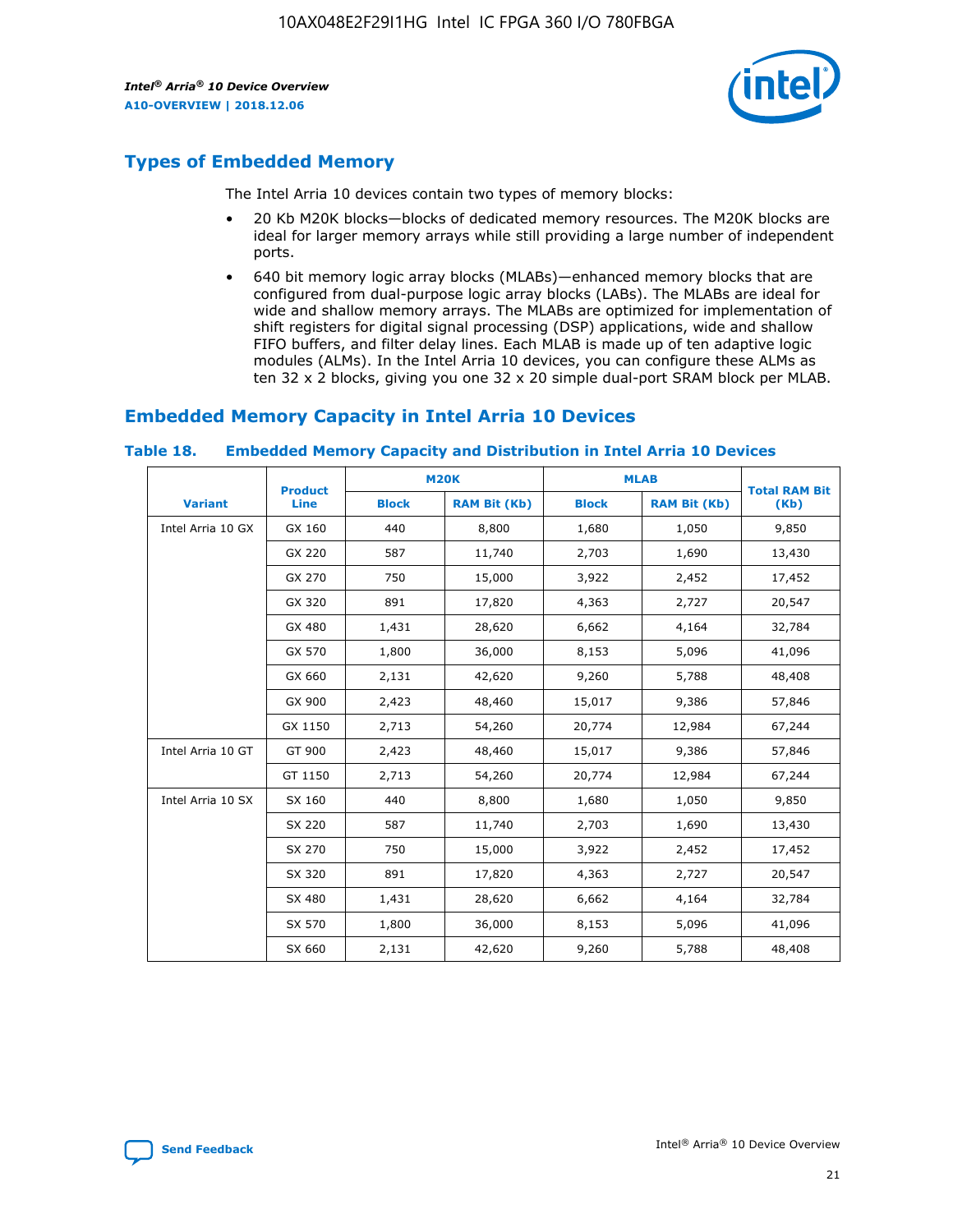

# **Embedded Memory Configurations for Single-port Mode**

#### **Table 19. Single-port Embedded Memory Configurations for Intel Arria 10 Devices**

This table lists the maximum configurations supported for single-port RAM and ROM modes.

| <b>Memory Block</b> | Depth (bits) | <b>Programmable Width</b> |
|---------------------|--------------|---------------------------|
| MLAB                | 32           | x16, x18, or x20          |
|                     | 64(10)       | x8, x9, x10               |
| M20K                | 512          | x40, x32                  |
|                     | 1K           | x20, x16                  |
|                     | 2K           | x10, x8                   |
|                     | 4K           | x5, x4                    |
|                     | 8K           | x2                        |
|                     | 16K          | x1                        |

# **Clock Networks and PLL Clock Sources**

The clock network architecture is based on Intel's global, regional, and peripheral clock structure. This clock structure is supported by dedicated clock input pins, fractional clock synthesis PLLs, and integer I/O PLLs.

# **Clock Networks**

The Intel Arria 10 core clock networks are capable of up to 800 MHz fabric operation across the full industrial temperature range. For the external memory interface, the clock network supports the hard memory controller with speeds up to 2,400 Mbps in a quarter-rate transfer.

To reduce power consumption, the Intel Quartus Prime software identifies all unused sections of the clock network and powers them down.

# **Fractional Synthesis and I/O PLLs**

Intel Arria 10 devices contain up to 32 fractional synthesis PLLs and up to 16 I/O PLLs that are available for both specific and general purpose uses in the core:

- Fractional synthesis PLLs—located in the column adjacent to the transceiver blocks
- I/O PLLs—located in each bank of the 48 I/Os

## **Fractional Synthesis PLLs**

You can use the fractional synthesis PLLs to:

- Reduce the number of oscillators that are required on your board
- Reduce the number of clock pins that are used in the device by synthesizing multiple clock frequencies from a single reference clock source

<sup>(10)</sup> Supported through software emulation and consumes additional MLAB blocks.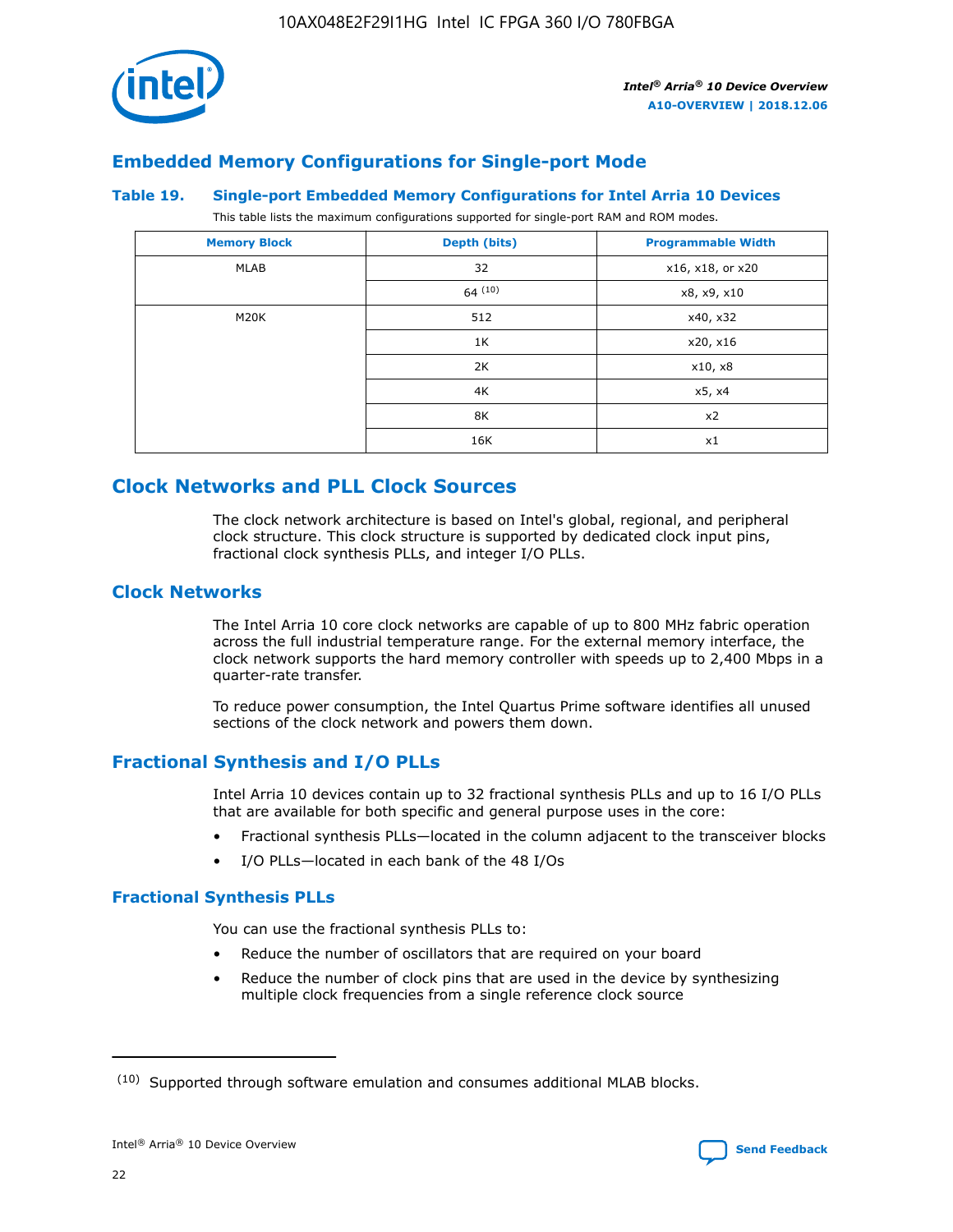

The fractional synthesis PLLs support the following features:

- Reference clock frequency synthesis for transceiver CMU and Advanced Transmit (ATX) PLLs
- Clock network delay compensation
- Zero-delay buffering
- Direct transmit clocking for transceivers
- Independently configurable into two modes:
	- Conventional integer mode equivalent to the general purpose PLL
	- Enhanced fractional mode with third order delta-sigma modulation
- PLL cascading

# **I/O PLLs**

The integer mode I/O PLLs are located in each bank of 48 I/Os. You can use the I/O PLLs to simplify the design of external memory and high-speed LVDS interfaces.

In each I/O bank, the I/O PLLs are adjacent to the hard memory controllers and LVDS SERDES. Because these PLLs are tightly coupled with the I/Os that need to use them, it makes it easier to close timing.

You can use the I/O PLLs for general purpose applications in the core such as clock network delay compensation and zero-delay buffering.

Intel Arria 10 devices support PLL-to-PLL cascading.

# **FPGA General Purpose I/O**

Intel Arria 10 devices offer highly configurable GPIOs. Each I/O bank contains 48 general purpose I/Os and a high-efficiency hard memory controller.

The following list describes the features of the GPIOs:

- Consist of 3 V I/Os for high-voltage application and LVDS I/Os for differential signaling
	- Up to two 3 V I/O banks, available in some devices, that support up to 3 V I/O standards
	- LVDS I/O banks that support up to 1.8 V I/O standards
- Support a wide range of single-ended and differential I/O interfaces
- LVDS speeds up to 1.6 Gbps
- Each LVDS pair of pins has differential input and output buffers, allowing you to configure the LVDS direction for each pair.
- Programmable bus hold and weak pull-up
- Programmable differential output voltage  $(V_{OD})$  and programmable pre-emphasis

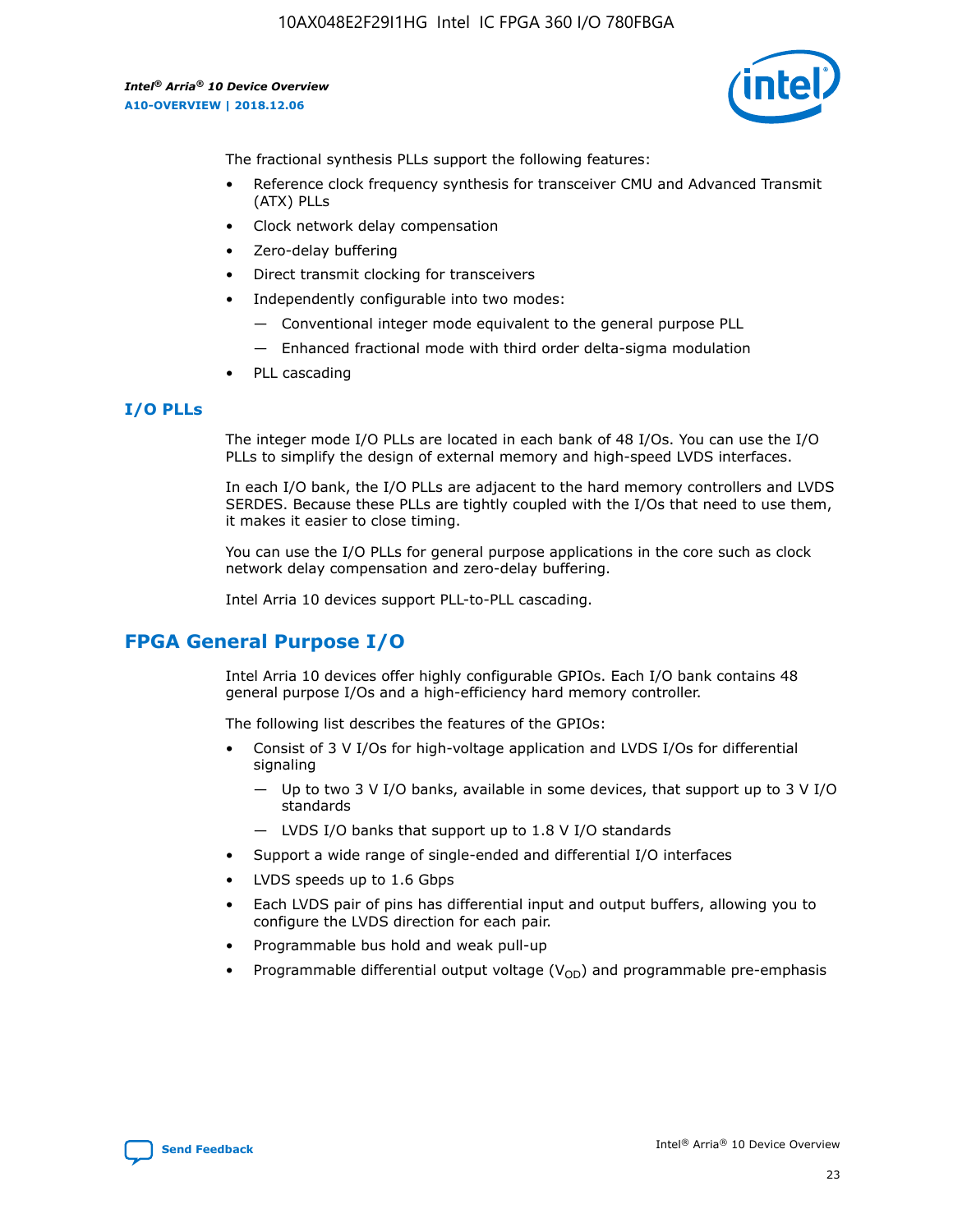

- Series (R<sub>S</sub>) and parallel (R<sub>T</sub>) on-chip termination (OCT) for all I/O banks with OCT calibration to limit the termination impedance variation
- On-chip dynamic termination that has the ability to swap between series and parallel termination, depending on whether there is read or write on a common bus for signal integrity
- Easy timing closure support using the hard read FIFO in the input register path, and delay-locked loop (DLL) delay chain with fine and coarse architecture

# **External Memory Interface**

Intel Arria 10 devices offer massive external memory bandwidth, with up to seven 32 bit DDR4 memory interfaces running at up to 2,400 Mbps. This bandwidth provides additional ease of design, lower power, and resource efficiencies of hardened highperformance memory controllers.

The memory interface within Intel Arria 10 FPGAs and SoCs delivers the highest performance and ease of use. You can configure up to a maximum width of 144 bits when using the hard or soft memory controllers. If required, you can bypass the hard memory controller and use a soft controller implemented in the user logic.

Each I/O contains a hardened DDR read/write path (PHY) capable of performing key memory interface functionality such as read/write leveling, FIFO buffering to lower latency and improve margin, timing calibration, and on-chip termination.

The timing calibration is aided by the inclusion of hard microcontrollers based on Intel's Nios® II technology, specifically tailored to control the calibration of multiple memory interfaces. This calibration allows the Intel Arria 10 device to compensate for any changes in process, voltage, or temperature either within the Intel Arria 10 device itself, or within the external memory device. The advanced calibration algorithms ensure maximum bandwidth and robust timing margin across all operating conditions.

In addition to parallel memory interfaces, Intel Arria 10 devices support serial memory technologies such as the Hybrid Memory Cube (HMC). The HMC is supported by the Intel Arria 10 high-speed serial transceivers which connect up to four HMC links, with each link running at data rates up to 15 Gbps.

## **Related Information**

#### [External Memory Interface Spec Estimator](http://www.altera.com/technology/memory/estimator/mem-emif-index.html)

Provides a parametric tool that allows you to find and compare the performance of the supported external memory interfaces in IntelFPGAs.

# **Memory Standards Supported by Intel Arria 10 Devices**

The I/Os are designed to provide high performance support for existing and emerging external memory standards.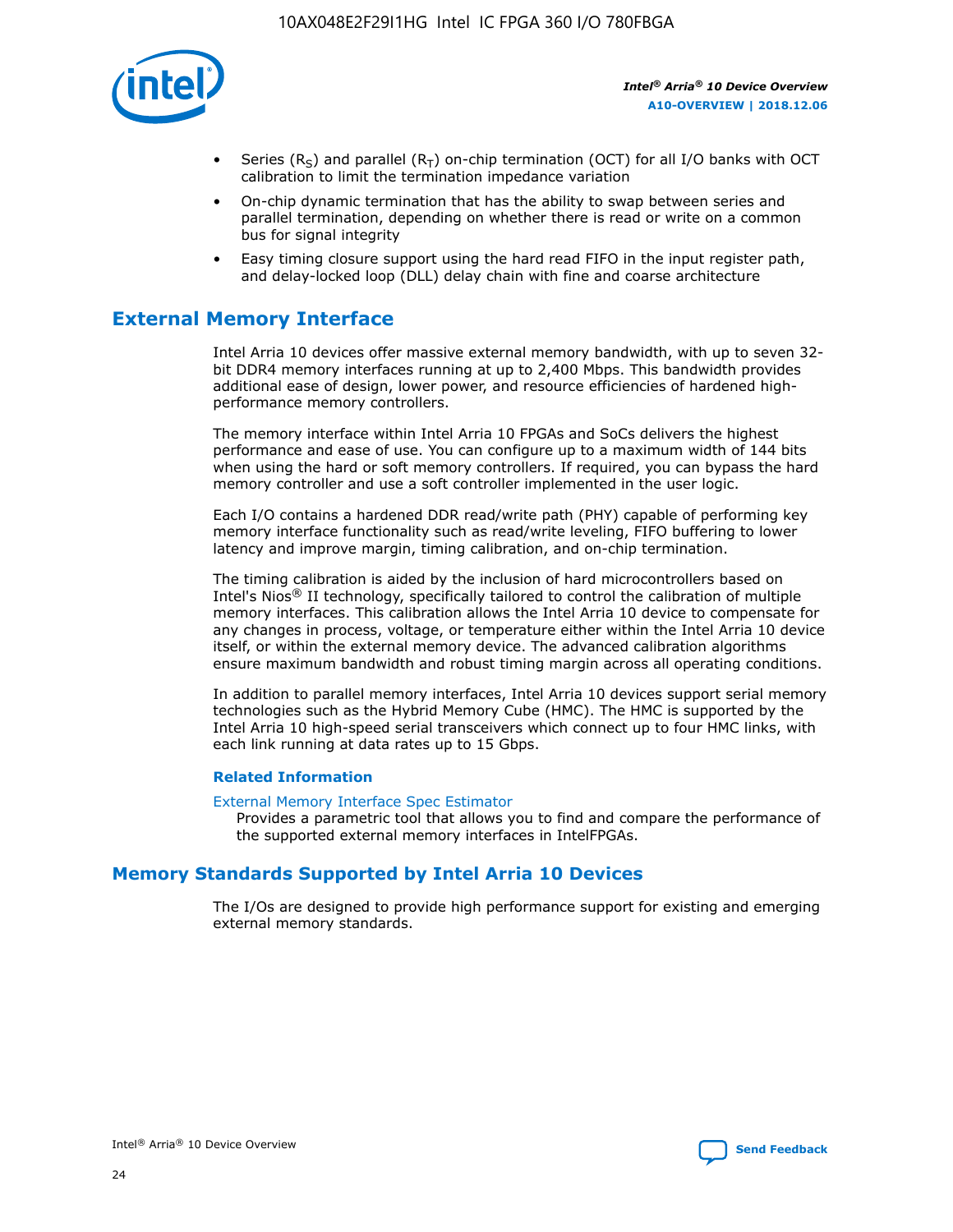

#### **Table 20. Memory Standards Supported by the Hard Memory Controller**

This table lists the overall capability of the hard memory controller. For specific details, refer to the External Memory Interface Spec Estimator and Intel Arria 10 Device Datasheet.

| <b>Memory Standard</b> | <b>Rate Support</b> | <b>Ping Pong PHY Support</b> | <b>Maximum Frequency</b><br>(MHz) |
|------------------------|---------------------|------------------------------|-----------------------------------|
| <b>DDR4 SDRAM</b>      | Quarter rate        | Yes                          | 1,067                             |
|                        |                     |                              | 1,200                             |
| <b>DDR3 SDRAM</b>      | Half rate           | Yes                          | 533                               |
|                        |                     |                              | 667                               |
|                        | Quarter rate        | Yes                          | 1,067                             |
|                        |                     |                              | 1,067                             |
| <b>DDR3L SDRAM</b>     | Half rate           | Yes                          | 533                               |
|                        |                     |                              | 667                               |
|                        | Quarter rate        | Yes                          | 933                               |
|                        |                     |                              | 933                               |
| LPDDR3 SDRAM           | Half rate           |                              | 533                               |
|                        | Quarter rate        |                              | 800                               |

#### **Table 21. Memory Standards Supported by the Soft Memory Controller**

| <b>Memory Standard</b>      | <b>Rate Support</b> | <b>Maximum Frequency</b><br>(MHz) |
|-----------------------------|---------------------|-----------------------------------|
| <b>RLDRAM 3 (11)</b>        | Quarter rate        | 1,200                             |
| ODR IV SRAM <sup>(11)</sup> | Quarter rate        | 1,067                             |
| <b>ODR II SRAM</b>          | Full rate           | 333                               |
|                             | Half rate           | 633                               |
| <b>ODR II+ SRAM</b>         | Full rate           | 333                               |
|                             | Half rate           | 633                               |
| <b>ODR II+ Xtreme SRAM</b>  | Full rate           | 333                               |
|                             | Half rate           | 633                               |

#### **Table 22. Memory Standards Supported by the HPS Hard Memory Controller**

The hard processor system (HPS) is available in Intel Arria 10 SoC devices only.

| <b>Memory Standard</b> | <b>Rate Support</b> | <b>Maximum Frequency</b><br>(MHz) |
|------------------------|---------------------|-----------------------------------|
| <b>DDR4 SDRAM</b>      | Half rate           | 1,200                             |
| <b>DDR3 SDRAM</b>      | Half rate           | 1,067                             |
| <b>DDR3L SDRAM</b>     | Half rate           | 933                               |

<sup>(11)</sup> Intel Arria 10 devices support this external memory interface using hard PHY with soft memory controller.

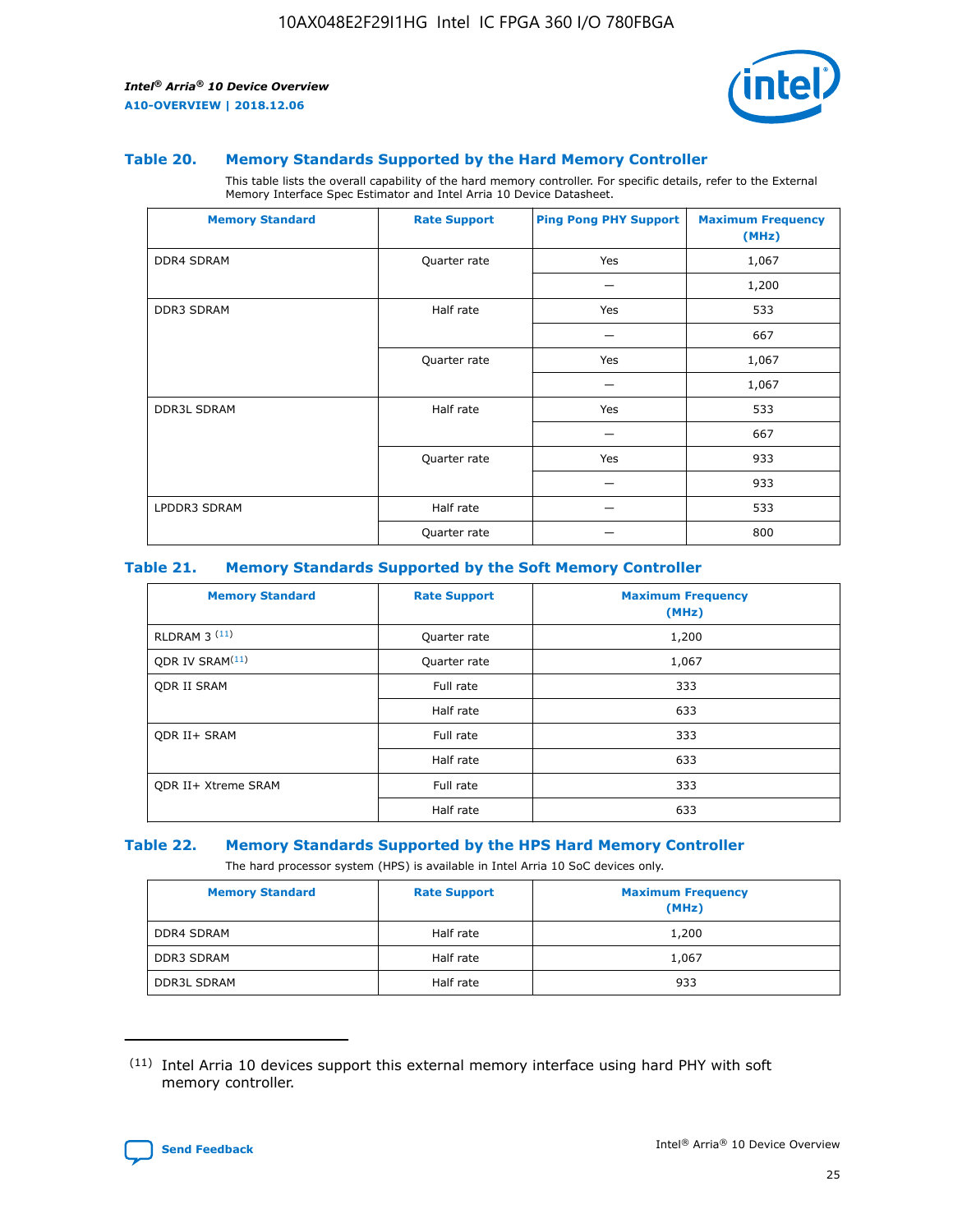

## **Related Information**

#### [Intel Arria 10 Device Datasheet](https://www.intel.com/content/www/us/en/programmable/documentation/mcn1413182292568.html#mcn1413182153340)

Lists the memory interface performance according to memory interface standards, rank or chip select configurations, and Intel Arria 10 device speed grades.

# **PCIe Gen1, Gen2, and Gen3 Hard IP**

Intel Arria 10 devices contain PCIe hard IP that is designed for performance and ease-of-use:

- Includes all layers of the PCIe stack—transaction, data link and physical layers.
- Supports PCIe Gen3, Gen2, and Gen1 Endpoint and Root Port in x1, x2, x4, or x8 lane configuration.
- Operates independently from the core logic—optional configuration via protocol (CvP) allows the PCIe link to power up and complete link training in less than 100 ms while the Intel Arria 10 device completes loading the programming file for the rest of the FPGA.
- Provides added functionality that makes it easier to support emerging features such as Single Root I/O Virtualization (SR-IOV) and optional protocol extensions.
- Provides improved end-to-end datapath protection using ECC.
- Supports FPGA configuration via protocol (CvP) using PCIe at Gen3, Gen2, or Gen1 speed.

#### **Related Information**

PCS Features on page 30

# **Enhanced PCS Hard IP for Interlaken and 10 Gbps Ethernet**

# **Interlaken Support**

The Intel Arria 10 enhanced PCS hard IP provides integrated Interlaken PCS supporting rates up to 25.8 Gbps per lane.

The Interlaken PCS is based on the proven functionality of the PCS developed for Intel's previous generation FPGAs, which demonstrated interoperability with Interlaken ASSP vendors and third-party IP suppliers. The Interlaken PCS is present in every transceiver channel in Intel Arria 10 devices.

## **Related Information**

PCS Features on page 30

# **10 Gbps Ethernet Support**

The Intel Arria 10 enhanced PCS hard IP supports 10GBASE-R PCS compliant with IEEE 802.3 10 Gbps Ethernet (10GbE). The integrated hard IP support for 10GbE and the 10 Gbps transceivers save external PHY cost, board space, and system power.

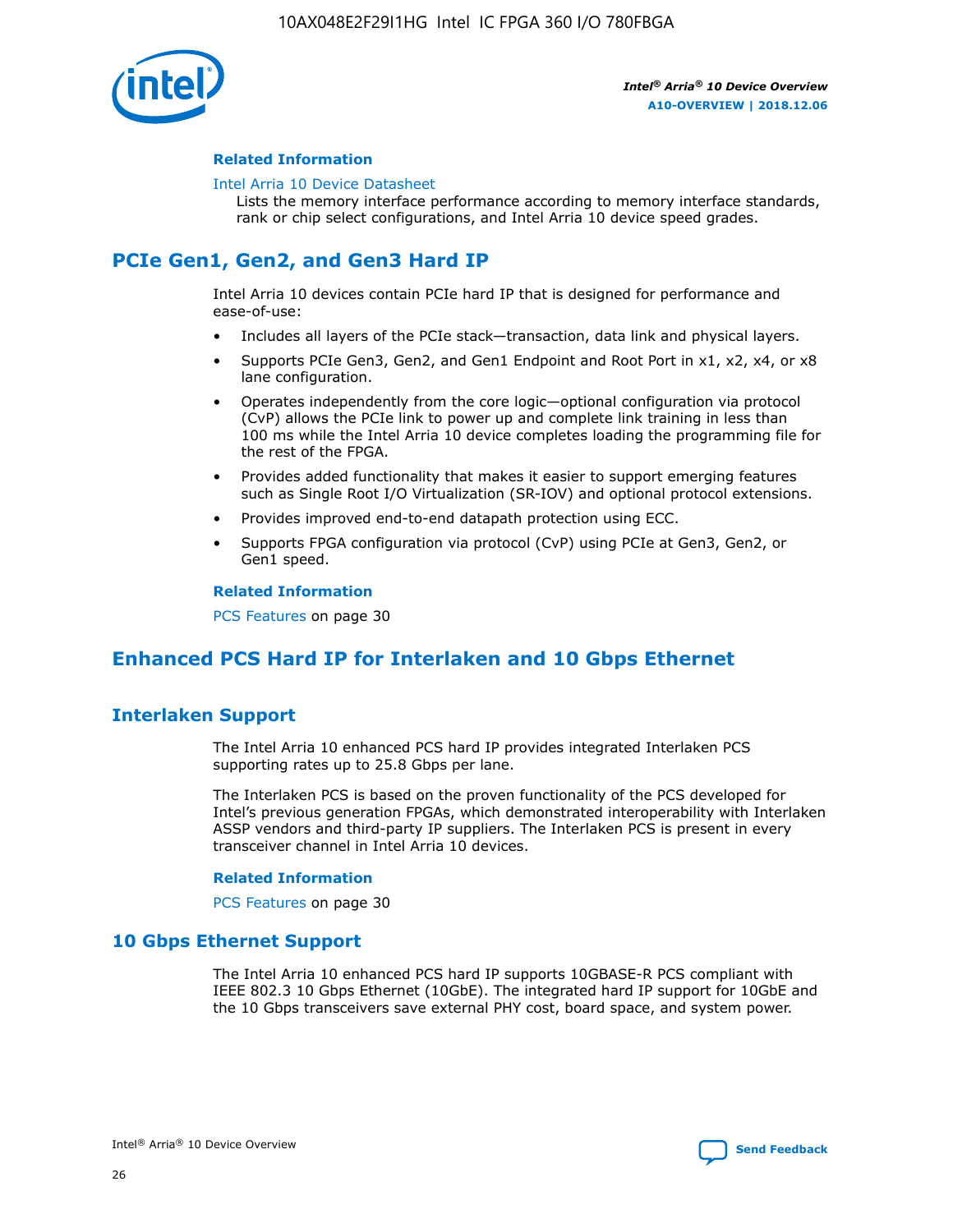

The scalable hard IP supports multiple independent 10GbE ports while using a single PLL for all the 10GBASE-R PCS instantiations, which saves on core logic resources and clock networks:

- Simplifies multiport 10GbE systems compared to XAUI interfaces that require an external XAUI-to-10G PHY.
- Incorporates Electronic Dispersion Compensation (EDC), which enables direct connection to standard 10 Gbps XFP and SFP+ pluggable optical modules.
- Supports backplane Ethernet applications and includes a hard 10GBASE-KR Forward Error Correction (FEC) circuit that you can use for 10 Gbps and 40 Gbps applications.

The 10 Gbps Ethernet PCS hard IP and 10GBASE-KR FEC are present in every transceiver channel.

#### **Related Information**

PCS Features on page 30

# **Low Power Serial Transceivers**

Intel Arria 10 FPGAs and SoCs include lowest power transceivers that deliver high bandwidth, throughput and low latency.

Intel Arria 10 devices deliver the industry's lowest power consumption per transceiver channel:

- 12.5 Gbps transceivers at as low as 242 mW
- 10 Gbps transceivers at as low as 168 mW
- 6 Gbps transceivers at as low as 117 mW

Intel Arria 10 transceivers support various data rates according to application:

- Chip-to-chip and chip-to-module applications—from 1 Gbps up to 25.8 Gbps
- Long reach and backplane applications—from 1 Gbps up to 12.5 with advanced adaptive equalization
- Critical power sensitive applications—from 1 Gbps up to 11.3 Gbps using lower power modes

The combination of 20 nm process technology and architectural advances provide the following benefits:

- Significant reduction in die area and power consumption
- Increase of up to two times in transceiver I/O density compared to previous generation devices while maintaining optimal signal integrity
- Up to 72 total transceiver channels—you can configure up to 6 of these channels to run as fast as 25.8 Gbps
- All channels feature continuous data rate support up to the maximum rated speed

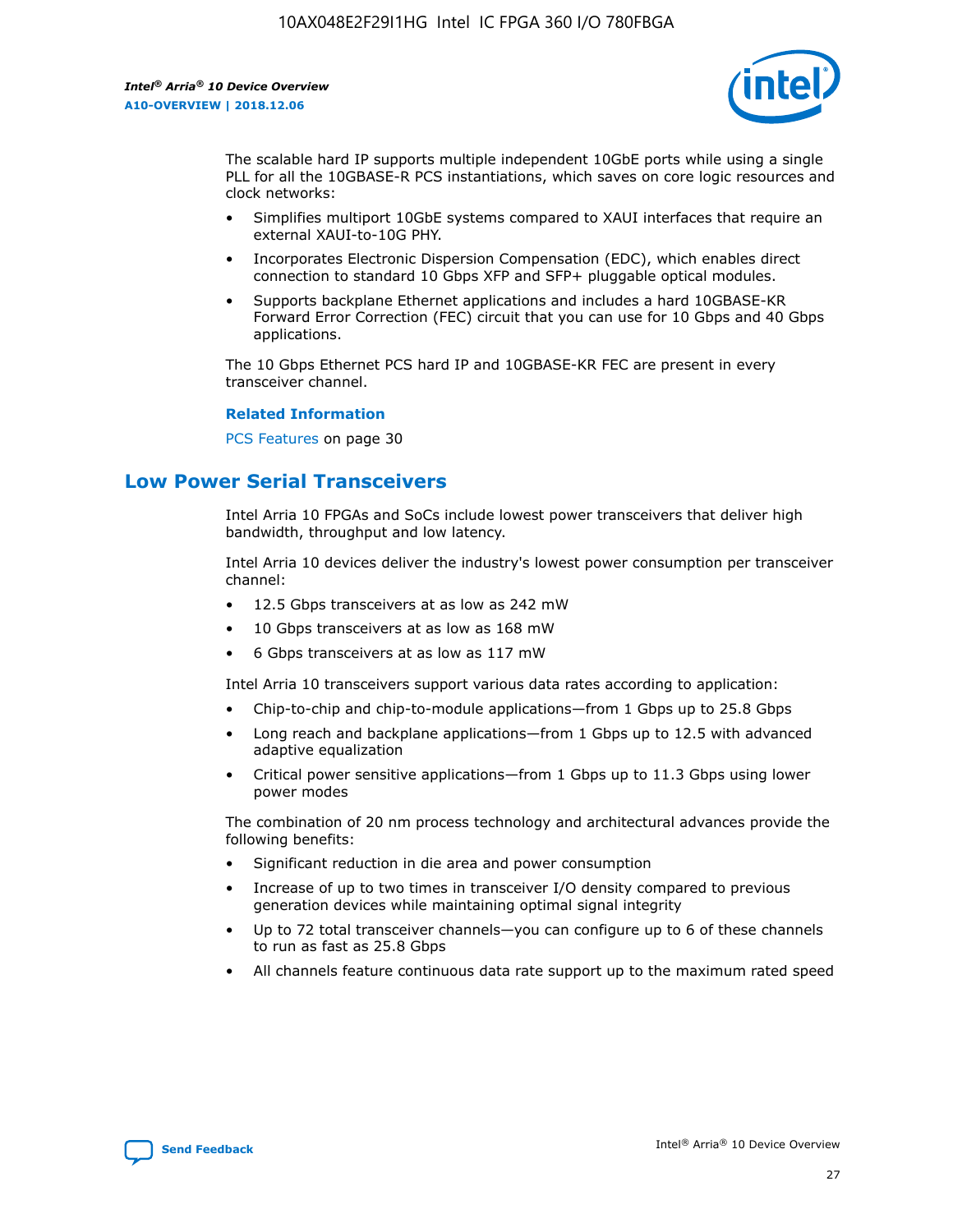

#### Transceiver PMA TX/RX PCS ATX PLL Transceiver PMA TX/RX PCS fPLL Network Flexible Clock Distribution Network PCS Transceiver PMA TX/RX FPGA **Clock Distribution** Fabric PCS Transceiver PMA TX/RX ATX Flexible PLL PCS Transceiver PMA TX/RX ▲ fPLL Transceiver PMA TX/RX PCS

## **Figure 6. Intel Arria 10 Transceiver Block Architecture**

# **Transceiver Channels**

All transceiver channels feature a dedicated Physical Medium Attachment (PMA) and a hardened Physical Coding Sublayer (PCS).

4

- The PMA provides primary interfacing capabilities to physical channels.
- The PCS typically handles encoding/decoding, word alignment, and other preprocessing functions before transferring data to the FPGA core fabric.

A transceiver channel consists of a PMA and a PCS block. Most transceiver banks have 6 channels. There are some transceiver banks that contain only 3 channels.

A wide variety of bonded and non-bonded data rate configurations is possible using a highly configurable clock distribution network. Up to 80 independent transceiver data rates can be configured.

The following figures are graphical representations of top views of the silicon die, which correspond to reverse views for flip chip packages. Different Intel Arria 10 devices may have different floorplans than the ones shown in the figures.

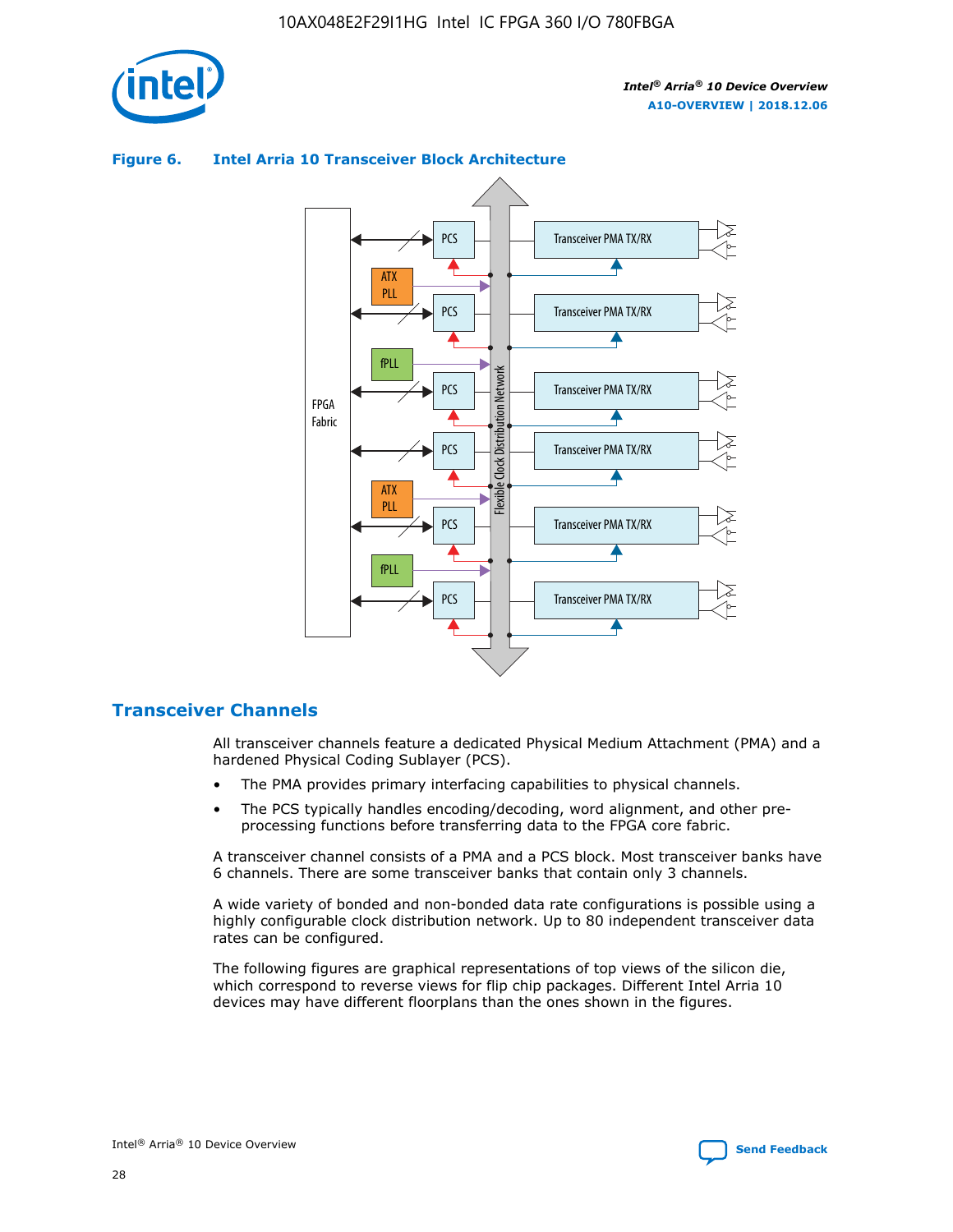

## **Figure 7. Device Chip Overview for Intel Arria 10 GX and GT Devices**





# **PMA Features**

Intel Arria 10 transceivers provide exceptional signal integrity at data rates up to 25.8 Gbps. Clocking options include ultra-low jitter ATX PLLs (LC tank based), clock multiplier unit (CMU) PLLs, and fractional PLLs.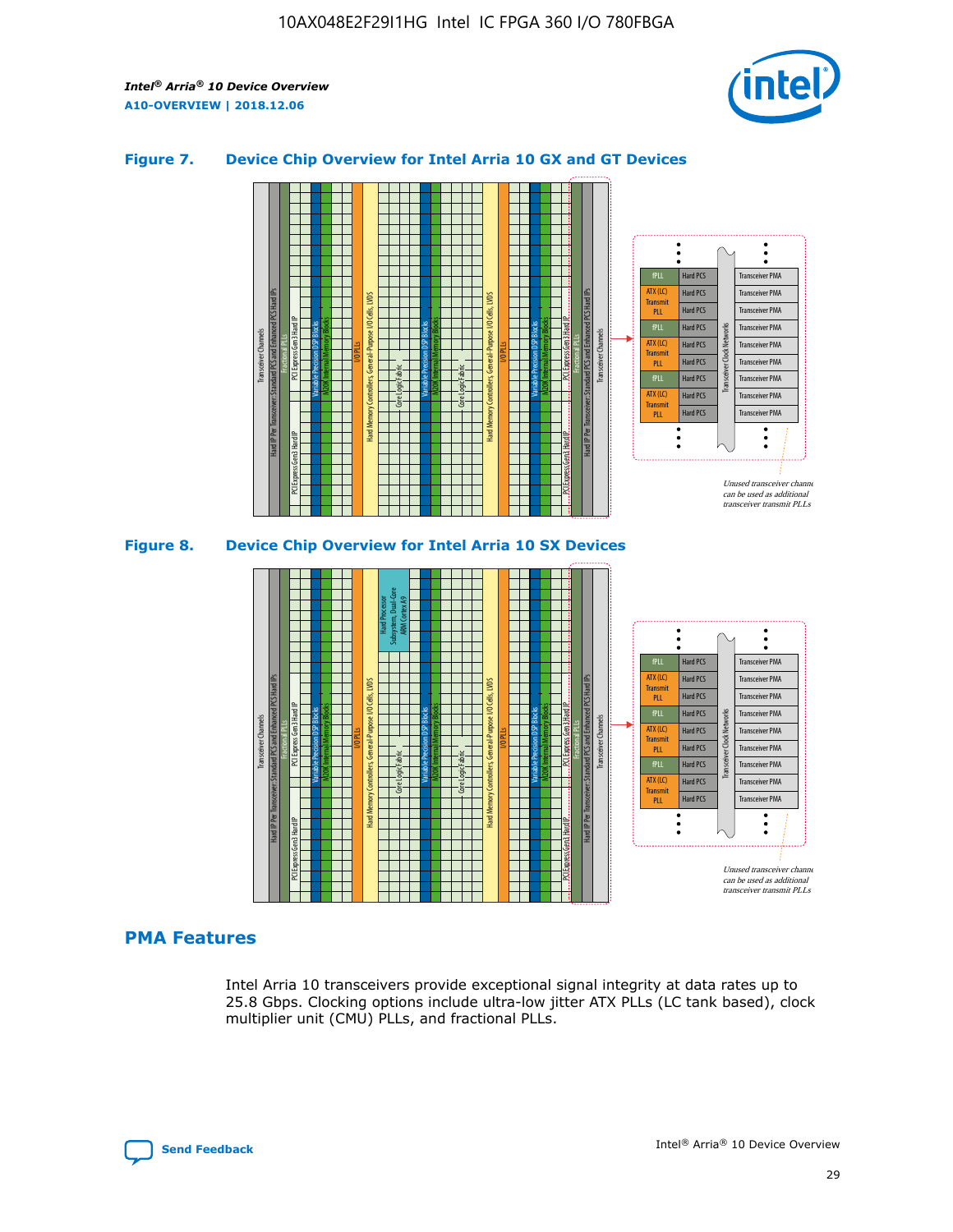

Each transceiver channel contains a channel PLL that can be used as the CMU PLL or clock data recovery (CDR) PLL. In CDR mode, the channel PLL recovers the receiver clock and data in the transceiver channel. Up to 80 independent data rates can be configured on a single Intel Arria 10 device.

## **Table 23. PMA Features of the Transceivers in Intel Arria 10 Devices**

| <b>Feature</b>                                             | <b>Capability</b>                                                                                                                                                                                                             |
|------------------------------------------------------------|-------------------------------------------------------------------------------------------------------------------------------------------------------------------------------------------------------------------------------|
| Chip-to-Chip Data Rates                                    | 1 Gbps to 17.4 Gbps (Intel Arria 10 GX devices)<br>1 Gbps to 25.8 Gbps (Intel Arria 10 GT devices)                                                                                                                            |
| <b>Backplane Support</b>                                   | Drive backplanes at data rates up to 12.5 Gbps                                                                                                                                                                                |
| <b>Optical Module Support</b>                              | SFP+/SFP, XFP, CXP, QSFP/QSFP28, CFP/CFP2/CFP4                                                                                                                                                                                |
| Cable Driving Support                                      | SFP+ Direct Attach, PCI Express over cable, eSATA                                                                                                                                                                             |
| Transmit Pre-Emphasis                                      | 4-tap transmit pre-emphasis and de-emphasis to compensate for system channel loss                                                                                                                                             |
| Continuous Time Linear<br>Equalizer (CTLE)                 | Dual mode, high-gain, and high-data rate, linear receive equalization to compensate for<br>system channel loss                                                                                                                |
| Decision Feedback Equalizer<br>(DFE)                       | 7-fixed and 4-floating tap DFE to equalize backplane channel loss in the presence of<br>crosstalk and noisy environments                                                                                                      |
| Variable Gain Amplifier                                    | Optimizes the signal amplitude prior to the CDR sampling and operates in fixed and<br>adaptive modes                                                                                                                          |
| Altera Digital Adaptive<br>Parametric Tuning (ADAPT)       | Fully digital adaptation engine to automatically adjust all link equalization parameters-<br>including CTLE, DFE, and variable gain amplifier blocks—that provide optimal link margin<br>without intervention from user logic |
| Precision Signal Integrity<br>Calibration Engine (PreSICE) | Hardened calibration controller to quickly calibrate all transceiver control parameters on<br>power-up, which provides the optimal signal integrity and jitter performance                                                    |
| Advanced Transmit (ATX)<br><b>PLL</b>                      | Low jitter ATX (LC tank based) PLLs with continuous tuning range to cover a wide range of<br>standard and proprietary protocols                                                                                               |
| <b>Fractional PLLs</b>                                     | On-chip fractional frequency synthesizers to replace on-board crystal oscillators and reduce<br>system cost                                                                                                                   |
| Digitally Assisted Analog<br><b>CDR</b>                    | Superior jitter tolerance with fast lock time                                                                                                                                                                                 |
| <b>Dynamic Partial</b><br>Reconfiguration                  | Allows independent control of the Avalon memory-mapped interface of each transceiver<br>channel for the highest transceiver flexibility                                                                                       |
| Multiple PCS-PMA and PCS-<br>PLD interface widths          | 8-, 10-, 16-, 20-, 32-, 40-, or 64-bit interface widths for flexibility of deserialization width,<br>encoding, and reduced latency                                                                                            |

# **PCS Features**

This table summarizes the Intel Arria 10 transceiver PCS features. You can use the transceiver PCS to support a wide range of protocols ranging from 1 Gbps to 25.8 Gbps.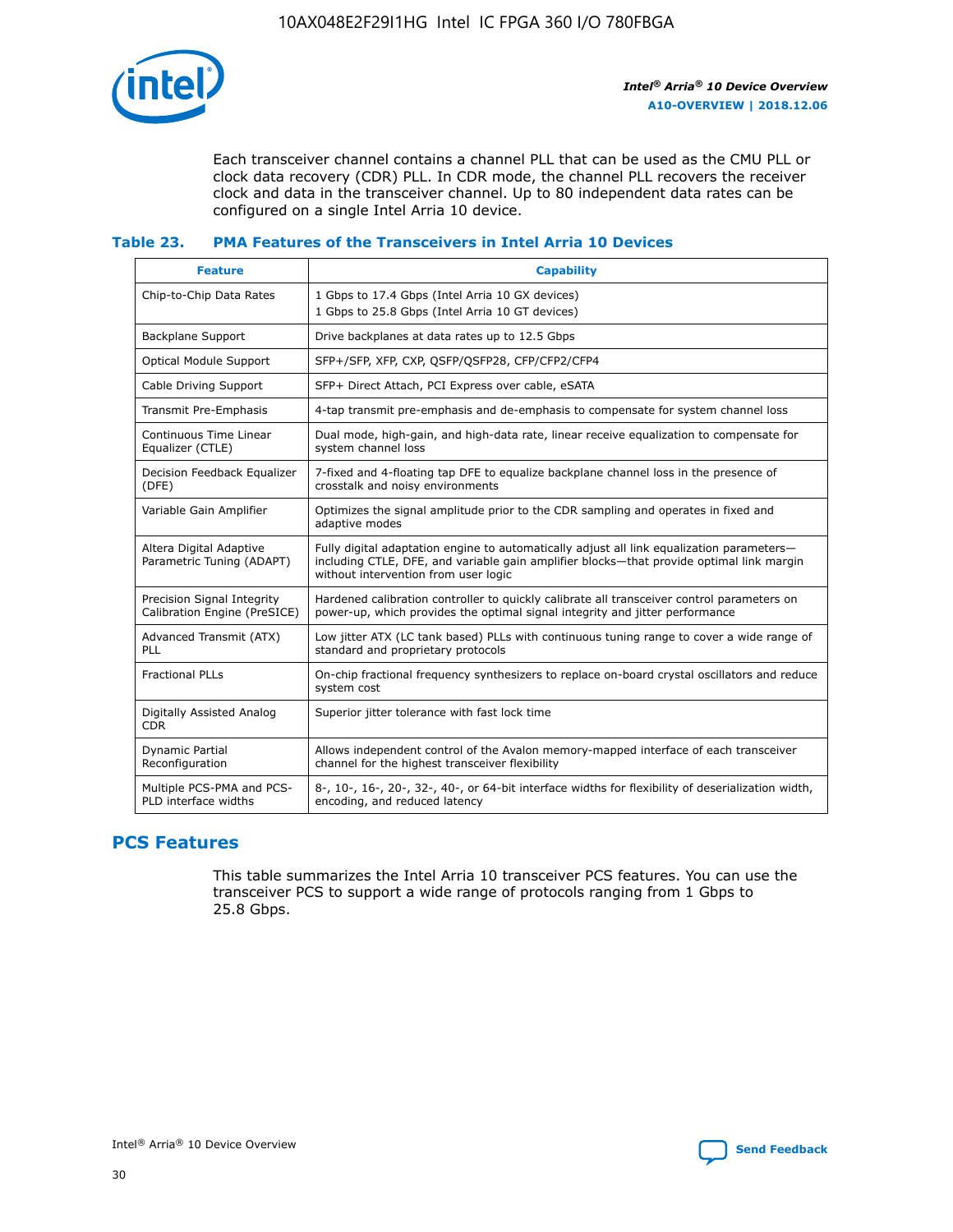

| <b>PCS</b>    | <b>Description</b>                                                                                                                                                                                                                                                                                                                                                                                             |
|---------------|----------------------------------------------------------------------------------------------------------------------------------------------------------------------------------------------------------------------------------------------------------------------------------------------------------------------------------------------------------------------------------------------------------------|
| Standard PCS  | Operates at a data rate up to 12 Gbps<br>Supports protocols such as PCI-Express, CPRI 4.2+, GigE, IEEE 1588 in Hard PCS<br>Implements other protocols using Basic/Custom (Standard PCS) transceiver<br>configuration rules.                                                                                                                                                                                    |
| Enhanced PCS  | Performs functions common to most serial data industry standards, such as word<br>alignment, encoding/decoding, and framing, before data is sent or received off-chip<br>through the PMA<br>• Handles data transfer to and from the FPGA fabric<br>Handles data transfer internally to and from the PMA<br>Provides frequency compensation<br>Performs channel bonding for multi-channel low skew applications |
| PCIe Gen3 PCS | Supports the seamless switching of Data and Clock between the Gen1, Gen2, and Gen3<br>data rates<br>Provides support for PIPE 3.0 features<br>Supports the PIPE interface with the Hard IP enabled, as well as with the Hard IP<br>bypassed                                                                                                                                                                    |

#### **Related Information**

- PCIe Gen1, Gen2, and Gen3 Hard IP on page 26
- Interlaken Support on page 26
- 10 Gbps Ethernet Support on page 26

# **PCS Protocol Support**

This table lists some of the protocols supported by the Intel Arria 10 transceiver PCS. For more information about the blocks in the transmitter and receiver data paths, refer to the related information.

| <b>Protocol</b>                                 | <b>Data Rate</b><br>(Gbps) | <b>Transceiver IP</b>       | <b>PCS Support</b>                      |
|-------------------------------------------------|----------------------------|-----------------------------|-----------------------------------------|
| PCIe Gen3 x1, x2, x4, x8                        | 8.0                        | Native PHY (PIPE)           | Standard PCS and PCIe<br>Gen3 PCS       |
| PCIe Gen2 x1, x2, x4, x8                        | 5.0                        | Native PHY (PIPE)           | <b>Standard PCS</b>                     |
| PCIe Gen1 x1, x2, x4, x8                        | 2.5                        | Native PHY (PIPE)           | Standard PCS                            |
| 1000BASE-X Gigabit Ethernet                     | 1.25                       | Native PHY                  | <b>Standard PCS</b>                     |
| 1000BASE-X Gigabit Ethernet with<br>IEEE 1588v2 | 1.25                       | Native PHY                  | Standard PCS                            |
| 10GBASE-R                                       | 10.3125                    | Native PHY                  | <b>Enhanced PCS</b>                     |
| 10GBASE-R with IEEE 1588v2                      | 10.3125                    | Native PHY                  | <b>Enhanced PCS</b>                     |
| 10GBASE-R with KR FEC                           | 10.3125                    | Native PHY                  | <b>Enhanced PCS</b>                     |
| 10GBASE-KR and 1000BASE-X                       | 10.3125                    | 1G/10GbE and 10GBASE-KR PHY | Standard PCS and<br><b>Enhanced PCS</b> |
| Interlaken (CEI-6G/11G)                         | 3.125 to 17.4              | Native PHY                  | <b>Enhanced PCS</b>                     |
| SFI-S/SFI-5.2                                   | 11.2                       | Native PHY                  | <b>Enhanced PCS</b>                     |
| 10G SDI                                         | 10.692                     | Native PHY                  | <b>Enhanced PCS</b>                     |
|                                                 |                            |                             | continued                               |

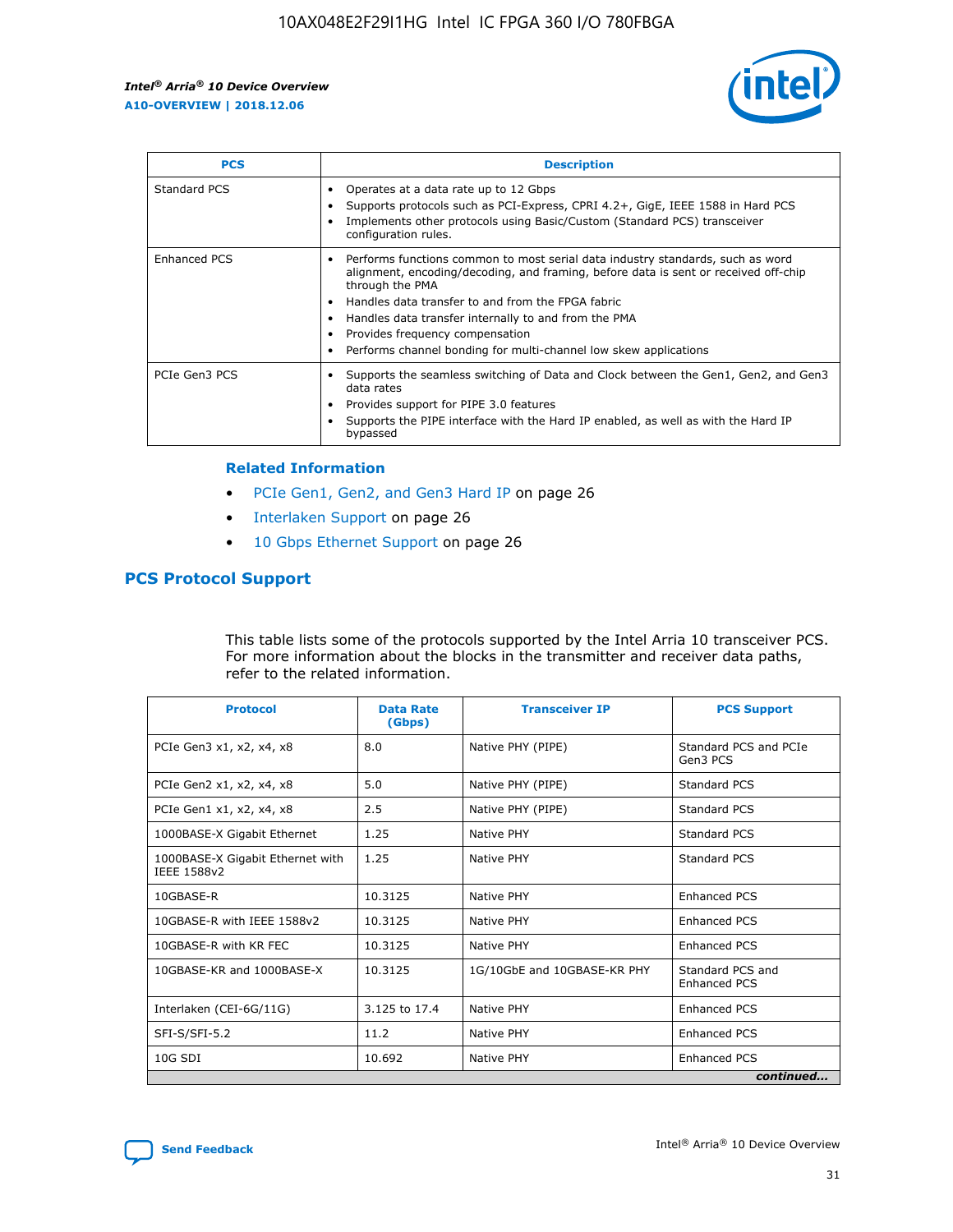

| <b>Protocol</b>      | <b>Data Rate</b><br>(Gbps) | <b>Transceiver IP</b> | <b>PCS Support</b> |
|----------------------|----------------------------|-----------------------|--------------------|
| CPRI 6.0 (64B/66B)   | 0.6144 to<br>10.1376       | Native PHY            | Enhanced PCS       |
| CPRI 4.2 (8B/10B)    | 0.6144 to<br>9.8304        | Native PHY            | Standard PCS       |
| OBSAI RP3 v4.2       | 0.6144 to 6.144            | Native PHY            | Standard PCS       |
| SD-SDI/HD-SDI/3G-SDI | $0.143(12)$ to<br>2.97     | Native PHY            | Standard PCS       |

# **Related Information**

#### [Intel Arria 10 Transceiver PHY User Guide](https://www.intel.com/content/www/us/en/programmable/documentation/nik1398707230472.html#nik1398707091164)

Provides more information about the supported transceiver protocols and PHY IP, the PMA architecture, and the standard, enhanced, and PCIe Gen3 PCS architecture.

# **SoC with Hard Processor System**

Each SoC device combines an FPGA fabric and a hard processor system (HPS) in a single device. This combination delivers the flexibility of programmable logic with the power and cost savings of hard IP in these ways:

- Reduces board space, system power, and bill of materials cost by eliminating a discrete embedded processor
- Allows you to differentiate the end product in both hardware and software, and to support virtually any interface standard
- Extends the product life and revenue through in-field hardware and software updates

 $(12)$  The 0.143 Gbps data rate is supported using oversampling of user logic that you must implement in the FPGA fabric.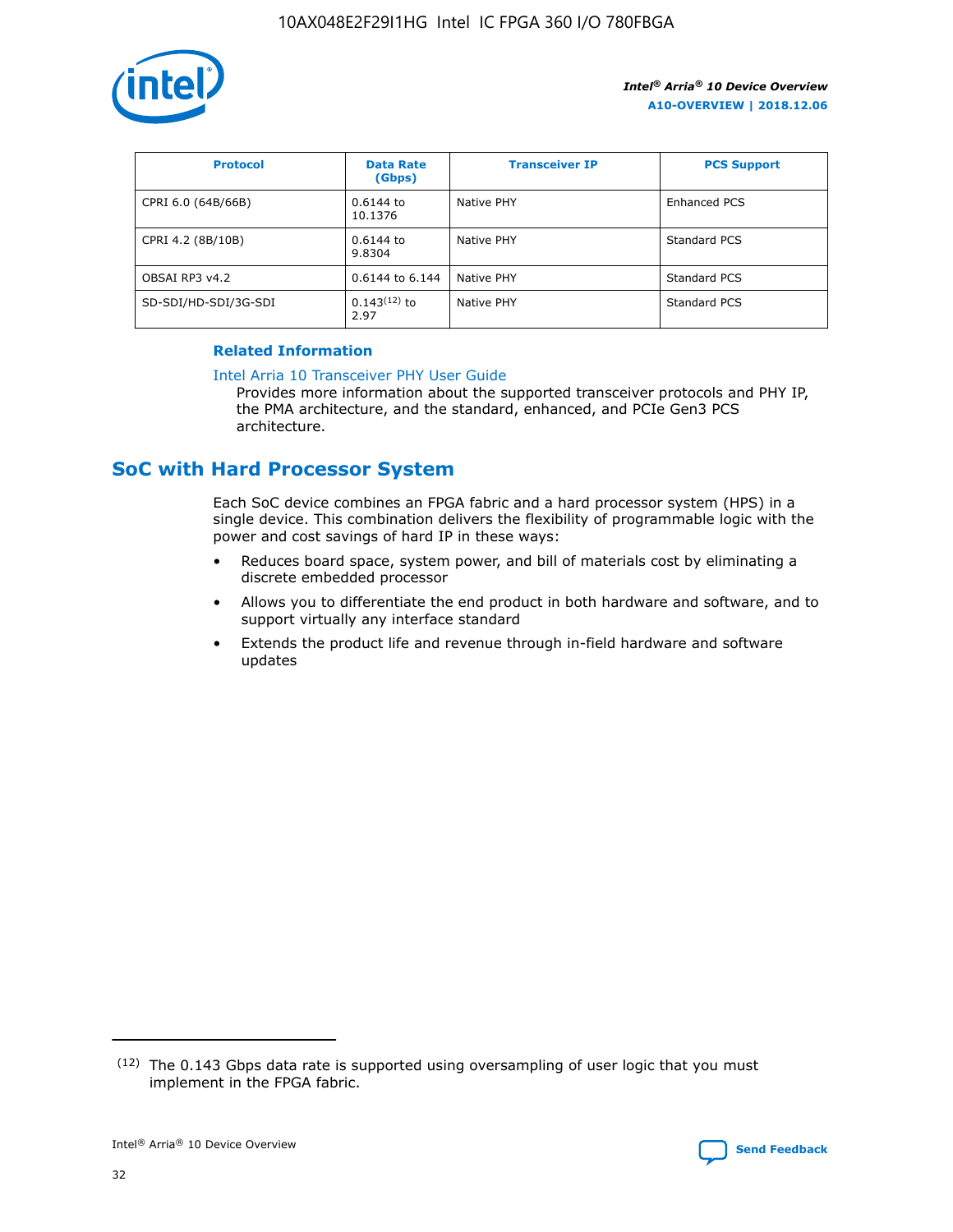

#### **Figure 9. HPS Block Diagram**

This figure shows a block diagram of the HPS with the dual ARM Cortex-A9 MPCore processor.



# **Key Advantages of 20-nm HPS**

The 20-nm HPS strikes a balance between enabling maximum software compatibility with 28-nm SoCs while still improving upon the 28-nm HPS architecture. These improvements address the requirements of the next generation target markets such as wireless and wireline communications, compute and storage equipment, broadcast and military in terms of performance, memory bandwidth, connectivity via backplane and security.

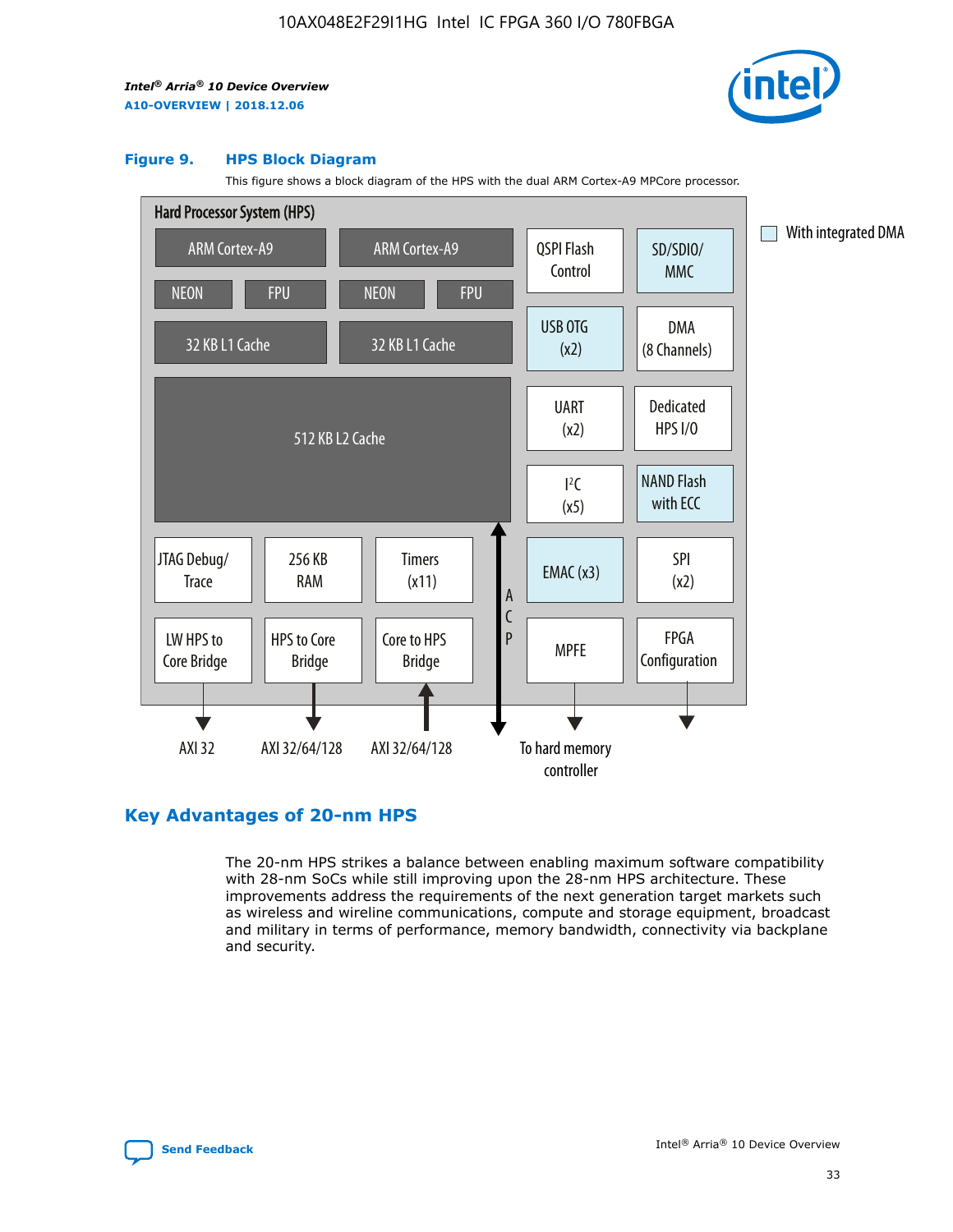

## **Table 24. Improvements in 20 nm HPS**

This table lists the key improvements of the 20 nm HPS compared to the 28 nm HPS.

| Advantages/<br><b>Improvements</b>                          | <b>Description</b>                                                                                                                                                                                                                                                                                                                                                                                                                                                                                                                                                                                                                                                                                                                                                                                                                                                                                                      |
|-------------------------------------------------------------|-------------------------------------------------------------------------------------------------------------------------------------------------------------------------------------------------------------------------------------------------------------------------------------------------------------------------------------------------------------------------------------------------------------------------------------------------------------------------------------------------------------------------------------------------------------------------------------------------------------------------------------------------------------------------------------------------------------------------------------------------------------------------------------------------------------------------------------------------------------------------------------------------------------------------|
| Increased performance and<br>overdrive capability           | While the nominal processor frequency is 1.2 GHz, the 20 nm HPS offers an "overdrive"<br>feature which enables a higher processor operating frequency. This requires a higher supply<br>voltage value that is unique to the HPS and may require a separate regulator.                                                                                                                                                                                                                                                                                                                                                                                                                                                                                                                                                                                                                                                   |
| Increased processor memory<br>bandwidth and DDR4<br>support | Up to 64-bit DDR4 memory at 2,400 Mbps support is available for the processor. The hard<br>memory controller for the HPS comprises a multi-port front end that manages connections<br>to a single port memory controller. The multi-port front end allows logic core and the HPS<br>to share ports and thereby the available bandwidth of the memory controller.                                                                                                                                                                                                                                                                                                                                                                                                                                                                                                                                                        |
| Flexible I/O sharing                                        | An advanced I/O pin muxing scheme allows improved sharing of I/O between the HPS and<br>the core logic. The following types of I/O are available for SoC:<br>17 dedicated I/Os-physically located inside the HPS block and are not accessible to<br>logic within the core. The 17 dedicated I/Os are used for HPS clock, resets, and<br>interfacing with boot devices, QSPI, and SD/MMC.<br>48 direct shared I/O-located closest to the HPS block and are ideal for high speed HPS<br>peripherals such as EMAC, USB, and others. There is one bank of 48 I/Os that supports<br>direct sharing where the 48 I/Os can be shared 12 I/Os at a time.<br>Standard (shared) I/O—all standard I/Os can be shared by the HPS peripherals and any<br>logic within the core. For designs where more than 48 I/Os are required to fully use all<br>the peripherals in the HPS, these I/Os can be connected through the core logic. |
| <b>EMAC</b> core                                            | Three EMAC cores are available in the HPS. The EMAC cores enable an application to<br>support two redundant Ethernet connections; for example, backplane, or two EMAC cores<br>for managing IEEE 1588 time stamp information while allowing a third EMAC core for debug<br>and configuration. All three EMACs can potentially share the same time stamps, simplifying<br>the 1588 time stamping implementation. A new serial time stamp interface allows core<br>logic to access and read the time stamp values. The integrated EMAC controllers can be<br>connected to external Ethernet PHY through the provided MDIO or I <sup>2</sup> C interface.                                                                                                                                                                                                                                                                  |
| On-chip memory                                              | The on-chip memory is updated to 256 KB support and can support larger data sets and<br>real time algorithms.                                                                                                                                                                                                                                                                                                                                                                                                                                                                                                                                                                                                                                                                                                                                                                                                           |
| <b>ECC</b> enhancements                                     | Improvements in L2 Cache ECC management allow identification of errors down to the<br>address level. ECC enhancements also enable improved error injection and status reporting<br>via the introduction of new memory mapped access to syndrome and data signals.                                                                                                                                                                                                                                                                                                                                                                                                                                                                                                                                                                                                                                                       |
| HPS to FPGA Interconnect<br>Backbone                        | Although the HPS and the Logic Core can operate independently, they are tightly coupled<br>via a high-bandwidth system interconnect built from high-performance ARM AMBA AXI bus<br>bridges. IP bus masters in the FPGA fabric have access to HPS bus slaves via the FPGA-to-<br>HPS interconnect. Similarly, HPS bus masters have access to bus slaves in the core fabric<br>via the HPS-to-FPGA bridge. Both bridges are AMBA AXI-3 compliant and support<br>simultaneous read and write transactions. Up to three masters within the core fabric can<br>share the HPS SDRAM controller with the processor. Additionally, the processor can be used<br>to configure the core fabric under program control via a dedicated 32-bit configuration port.                                                                                                                                                                  |
| FPGA configuration and HPS<br>booting                       | The FPGA fabric and HPS in the SoCs are powered independently. You can reduce the clock<br>frequencies or gate the clocks to reduce dynamic power.<br>You can configure the FPGA fabric and boot the HPS independently, in any order, providing<br>you with more design flexibility.                                                                                                                                                                                                                                                                                                                                                                                                                                                                                                                                                                                                                                    |
| Security                                                    | New security features have been introduced for anti-tamper management, secure boot,<br>encryption (AES), and authentication (SHA).                                                                                                                                                                                                                                                                                                                                                                                                                                                                                                                                                                                                                                                                                                                                                                                      |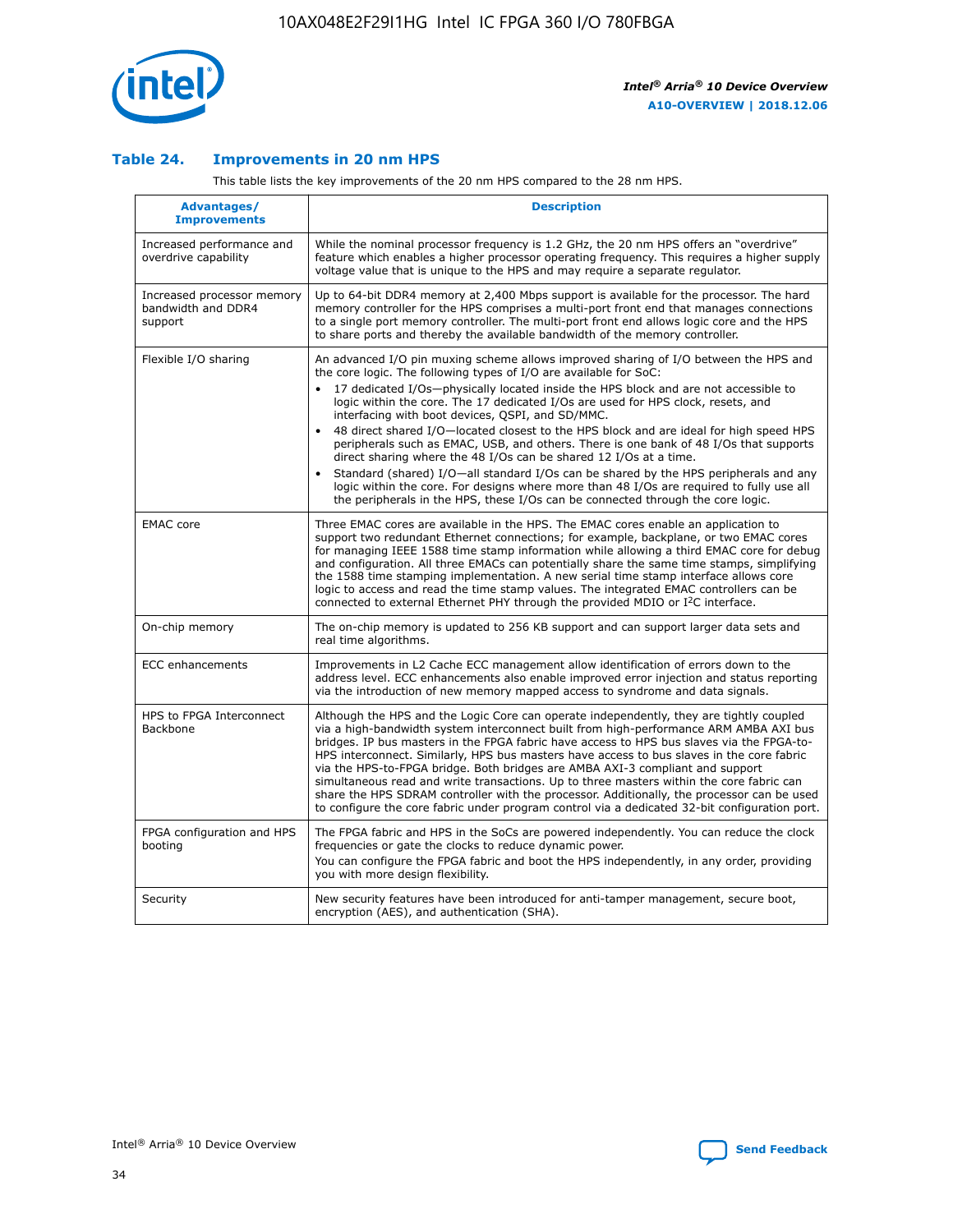

# **Features of the HPS**

The HPS has the following features:

- 1.2-GHz, dual-core ARM Cortex-A9 MPCore processor with up to 1.5-GHz via overdrive
	- ARMv7-A architecture that runs 32-bit ARM instructions, 16-bit and 32-bit Thumb instructions, and 8-bit Java byte codes in Jazelle style
	- Superscalar, variable length, out-of-order pipeline with dynamic branch prediction
	- Instruction Efficiency 2.5 MIPS/MHz, which provides total performance of 7500 MIPS at 1.5 GHz
- Each processor core includes:
	- 32 KB of L1 instruction cache, 32 KB of L1 data cache
	- Single- and double-precision floating-point unit and NEON media engine
	- CoreSight debug and trace technology
	- Snoop Control Unit (SCU) and Acceleration Coherency Port (ACP)
- 512 KB of shared L2 cache
- 256 KB of scratch RAM
- Hard memory controller with support for DDR3, DDR4 and optional error correction code (ECC) support
- Multiport Front End (MPFE) Scheduler interface to the hard memory controller
- 8-channel direct memory access (DMA) controller
- QSPI flash controller with SIO, DIO, QIO SPI Flash support
- NAND flash controller (ONFI 1.0 or later) with DMA and ECC support, updated to support 8 and 16-bit Flash devices and new command DMA to offload CPU for fast power down recovery
- Updated SD/SDIO/MMC controller to eMMC 4.5 with DMA with CE-ATA digital command support
- 3 10/100/1000 Ethernet media access control (MAC) with DMA
- 2 USB On-the-Go (OTG) controllers with DMA
- $\bullet$  5 I<sup>2</sup>C controllers (3 can be used by EMAC for MIO to external PHY)
- 2 UART 16550 Compatible controllers
- 4 serial peripheral interfaces (SPI) (2 Master, 2 Slaves)
- 62 programmable general-purpose I/Os, which includes 48 direct share I/Os that allows the HPS peripherals to connect directly to the FPGA I/Os
- 7 general-purpose timers
- 4 watchdog timers
- Anti-tamper, Secure Boot, Encryption (AES) and Authentication (SHA)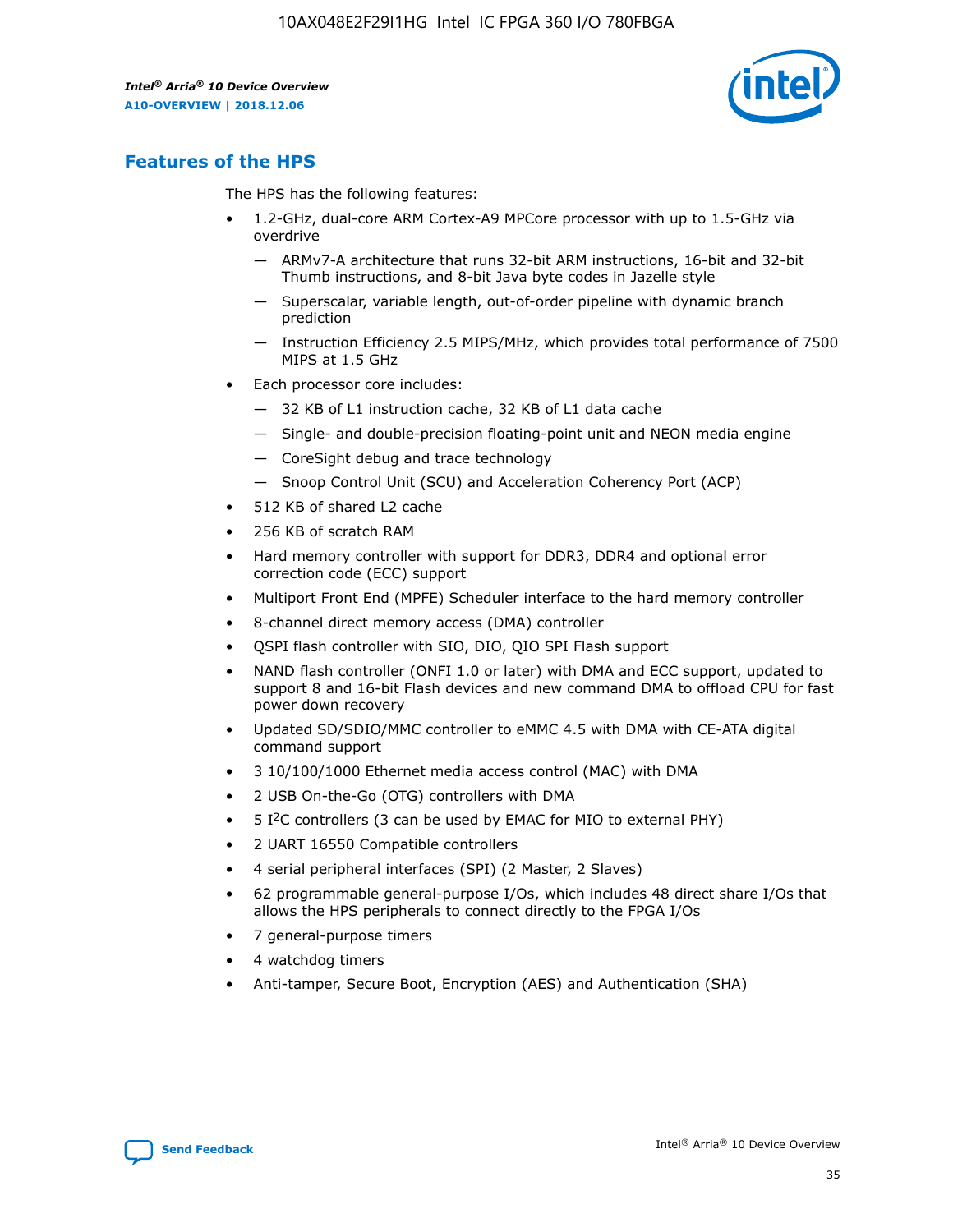

# **System Peripherals and Debug Access Port**

Each Ethernet MAC, USB OTG, NAND flash controller, and SD/MMC controller module has an integrated DMA controller. For modules without an integrated DMA controller, an additional DMA controller module provides up to eight channels of high-bandwidth data transfers. Peripherals that communicate off-chip are multiplexed with other peripherals at the HPS pin level. This allows you to choose which peripherals interface with other devices on your PCB.

The debug access port provides interfaces to industry standard JTAG debug probes and supports ARM CoreSight debug and core traces to facilitate software development.

## **HPS–FPGA AXI Bridges**

The HPS–FPGA bridges, which support the Advanced Microcontroller Bus Architecture (AMBA) Advanced eXtensible Interface (AXI™) specifications, consist of the following bridges:

- FPGA-to-HPS AMBA AXI bridge—a high-performance bus supporting 32, 64, and 128 bit data widths that allows the FPGA fabric to issue transactions to slaves in the HPS.
- HPS-to-FPGA Avalon/AMBA AXI bridge—a high-performance bus supporting 32, 64, and 128 bit data widths that allows the HPS to issue transactions to slaves in the FPGA fabric.
- Lightweight HPS-to-FPGA AXI bridge—a lower latency 32 bit width bus that allows the HPS to issue transactions to soft peripherals in the FPGA fabric. This bridge is primarily used for control and status register (CSR) accesses to peripherals in the FPGA fabric.

The HPS–FPGA AXI bridges allow masters in the FPGA fabric to communicate with slaves in the HPS logic, and vice versa. For example, the HPS-to-FPGA AXI bridge allows you to share memories instantiated in the FPGA fabric with one or both microprocessors in the HPS, while the FPGA-to-HPS AXI bridge allows logic in the FPGA fabric to access the memory and peripherals in the HPS.

Each HPS–FPGA bridge also provides asynchronous clock crossing for data transferred between the FPGA fabric and the HPS.

## **HPS SDRAM Controller Subsystem**

The HPS SDRAM controller subsystem contains a multiport SDRAM controller and DDR PHY that are shared between the FPGA fabric (through the FPGA-to-HPS SDRAM interface), the level 2 (L2) cache, and the level 3 (L3) system interconnect. The FPGA-to-HPS SDRAM interface supports AMBA AXI and Avalon® Memory-Mapped (Avalon-MM) interface standards, and provides up to six individual ports for access by masters implemented in the FPGA fabric.

The HPS SDRAM controller supports up to 3 masters (command ports), 3x 64-bit read data ports and 3x 64-bit write data ports.

To maximize memory performance, the SDRAM controller subsystem supports command and data reordering, deficit round-robin arbitration with aging, and high-priority bypass features.

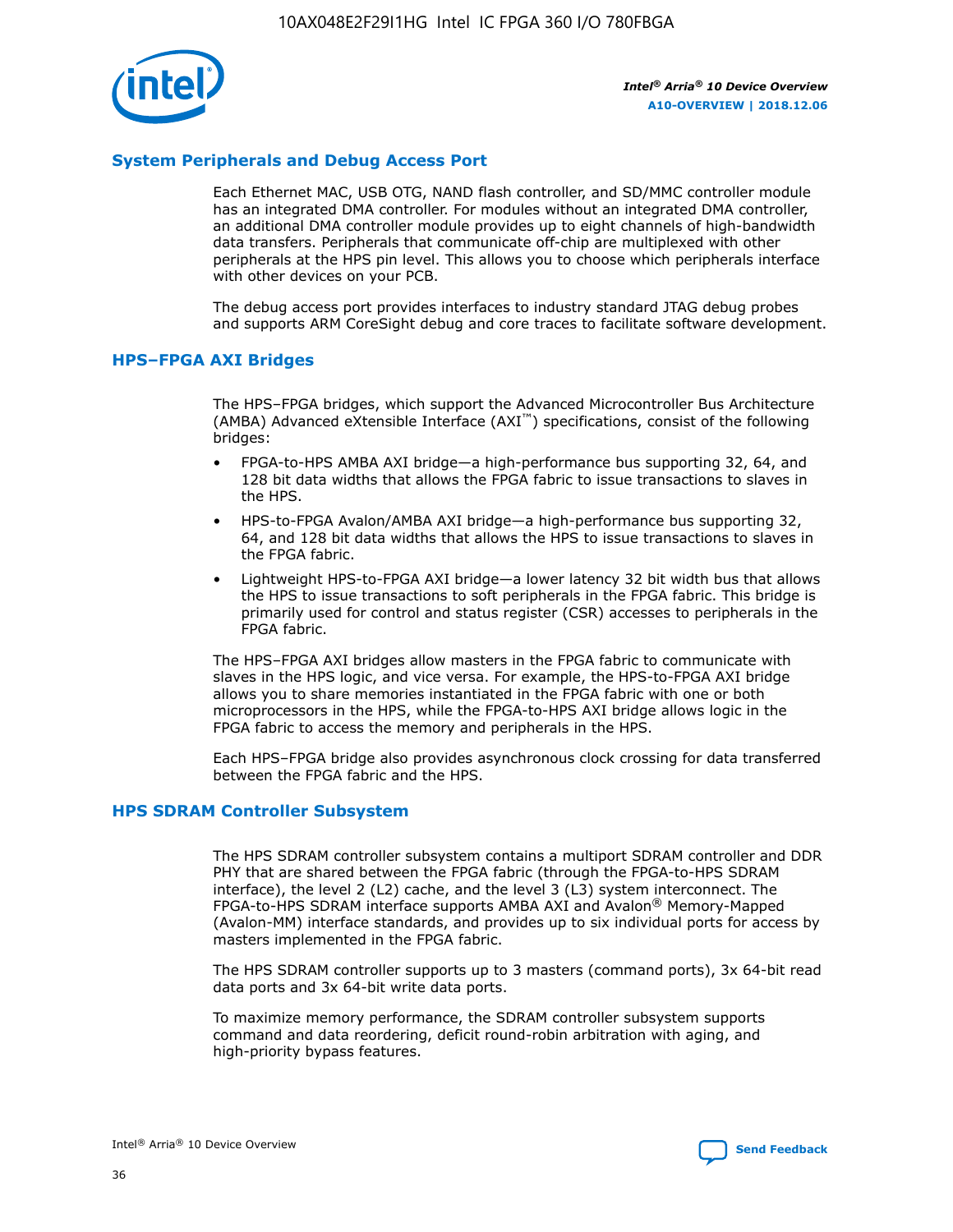

# **FPGA Configuration and HPS Booting**

The FPGA fabric and HPS in the SoC FPGA must be powered at the same time. You can reduce the clock frequencies or gate the clocks to reduce dynamic power.

Once powered, the FPGA fabric and HPS can be configured independently thus providing you with more design flexibility:

- You can boot the HPS independently. After the HPS is running, the HPS can fully or partially reconfigure the FPGA fabric at any time under software control. The HPS can also configure other FPGAs on the board through the FPGA configuration controller.
- Configure the FPGA fabric first, and then boot the HPS from memory accessible to the FPGA fabric.

## **Hardware and Software Development**

For hardware development, you can configure the HPS and connect your soft logic in the FPGA fabric to the HPS interfaces using the Platform Designer system integration tool in the Intel Quartus Prime software.

For software development, the ARM-based SoC FPGA devices inherit the rich software development ecosystem available for the ARM Cortex-A9 MPCore processor. The software development process for Intel SoC FPGAs follows the same steps as those for other SoC devices from other manufacturers. Support for Linux\*, VxWorks\*, and other operating systems are available for the SoC FPGAs. For more information on the operating systems support availability, contact the Intel FPGA sales team.

You can begin device-specific firmware and software development on the Intel SoC FPGA Virtual Target. The Virtual Target is a fast PC-based functional simulation of a target development system—a model of a complete development board. The Virtual Target enables the development of device-specific production software that can run unmodified on actual hardware.

# **Dynamic and Partial Reconfiguration**

The Intel Arria 10 devices support dynamic and partial reconfiguration. You can use dynamic and partial reconfiguration simultaneously to enable seamless reconfiguration of both the device core and transceivers.

# **Dynamic Reconfiguration**

You can reconfigure the PMA and PCS blocks while the device continues to operate. This feature allows you to change the data rates, protocol, and analog settings of a channel in a transceiver bank without affecting on-going data transfer in other transceiver banks. This feature is ideal for applications that require dynamic multiprotocol or multirate support.

# **Partial Reconfiguration**

Using partial reconfiguration, you can reconfigure some parts of the device while keeping the device in operation.

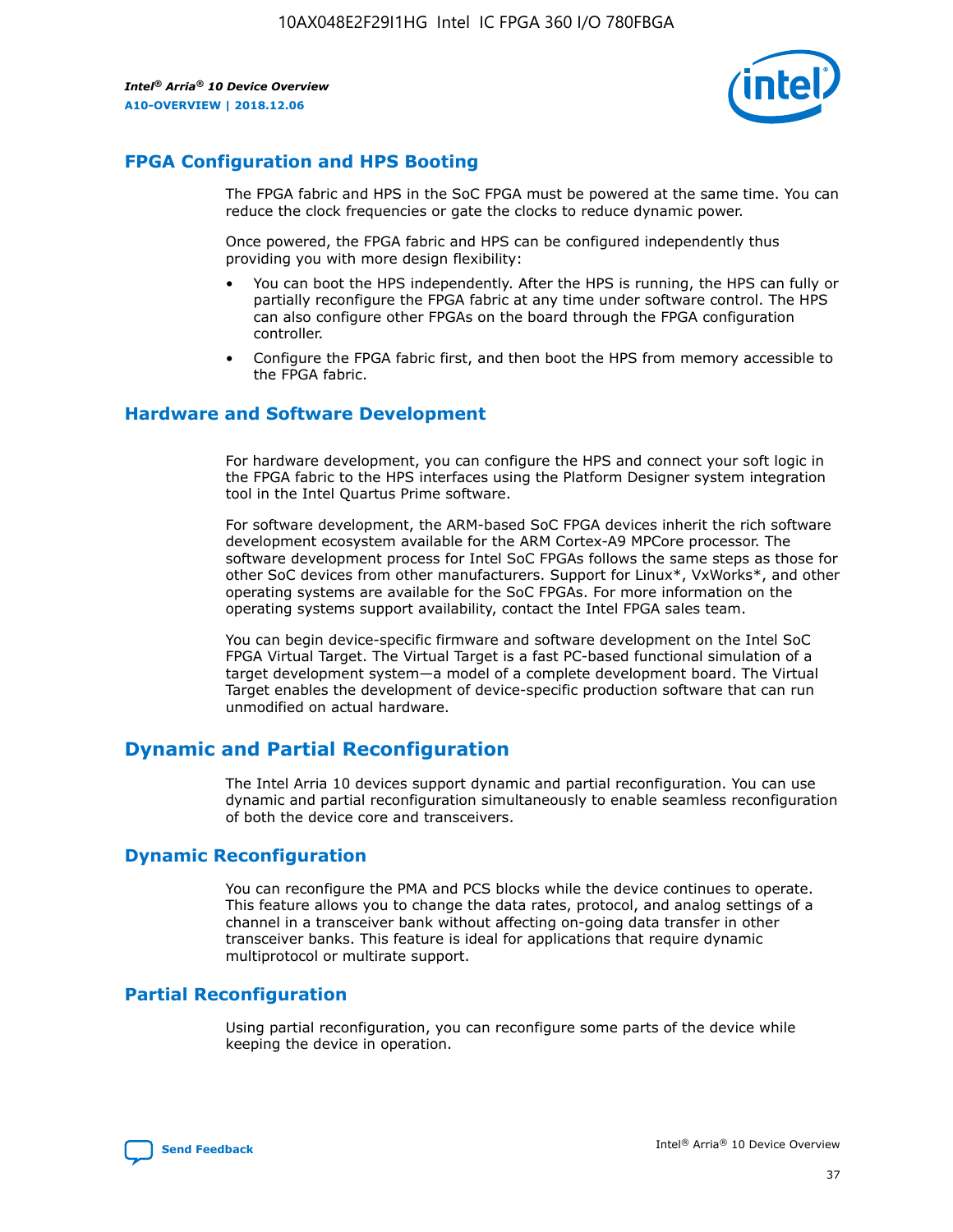

Instead of placing all device functions in the FPGA fabric, you can store some functions that do not run simultaneously in external memory and load them only when required. This capability increases the effective logic density of the device, and lowers cost and power consumption.

In the Intel solution, you do not have to worry about intricate device architecture to perform a partial reconfiguration. The partial reconfiguration capability is built into the Intel Quartus Prime design software, making such time-intensive task simple.

Intel Arria 10 devices support partial reconfiguration in the following configuration options:

- Using an internal host:
	- All supported configuration modes where the FPGA has access to external memory devices such as serial and parallel flash memory.
	- Configuration via Protocol [CvP (PCIe)]
- Using an external host—passive serial (PS), fast passive parallel (FPP) x8, FPP x16, and FPP x32 I/O interface.

# **Enhanced Configuration and Configuration via Protocol**

# **Table 25. Configuration Schemes and Features of Intel Arria 10 Devices**

Intel Arria 10 devices support 1.8 V programming voltage and several configuration schemes.

| <b>Scheme</b>                                                          | <b>Data</b><br><b>Width</b> | <b>Max Clock</b><br>Rate<br>(MHz) | <b>Max Data</b><br>Rate<br>(Mbps)<br>(13) | <b>Decompression</b> | <b>Design</b><br>Security <sup>(1</sup><br>4) | <b>Partial</b><br><b>Reconfiguration</b><br>(15) | <b>Remote</b><br><b>System</b><br><b>Update</b> |
|------------------------------------------------------------------------|-----------------------------|-----------------------------------|-------------------------------------------|----------------------|-----------------------------------------------|--------------------------------------------------|-------------------------------------------------|
| <b>JTAG</b>                                                            | 1 bit                       | 33                                | 33                                        |                      |                                               | Yes(16)                                          |                                                 |
| Active Serial (AS)<br>through the<br>EPCO-L<br>configuration<br>device | 1 bit,<br>4 bits            | 100                               | 400                                       | Yes                  | Yes                                           | $Y_{PS}(16)$                                     | Yes                                             |
| Passive serial (PS)<br>through CPLD or<br>external<br>microcontroller  | 1 bit                       | 100                               | 100                                       | Yes                  | Yes                                           | Yes(16)                                          | Parallel<br>Flash<br>Loader<br>(PFL) IP<br>core |
|                                                                        |                             |                                   |                                           |                      |                                               |                                                  | continued                                       |

<sup>(13)</sup> Enabling either compression or design security features affects the maximum data rate. Refer to the Intel Arria 10 Device Datasheet for more information.

<sup>(14)</sup> Encryption and compression cannot be used simultaneously.

 $<sup>(15)</sup>$  Partial reconfiguration is an advanced feature of the device family. If you are interested in</sup> using partial reconfiguration, contact Intel for support.

 $(16)$  Partial configuration can be performed only when it is configured as internal host.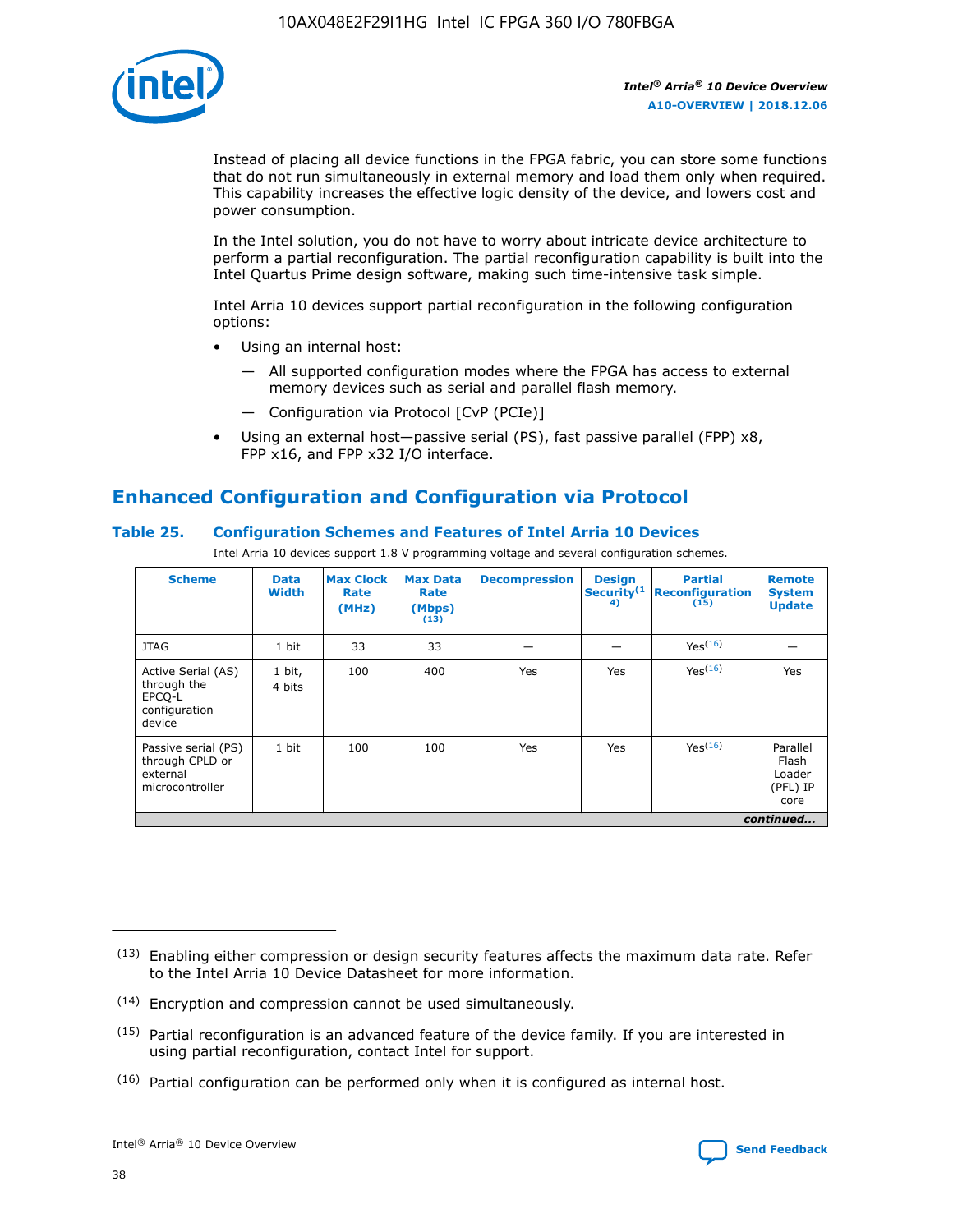

| <b>Scheme</b>                                   | <b>Data</b><br><b>Width</b> | <b>Max Clock</b><br>Rate<br>(MHz) | <b>Max Data</b><br>Rate<br>(Mbps)<br>(13) | <b>Decompression</b> | <b>Design</b><br>Security <sup>(1</sup><br>4) | <b>Partial</b><br><b>Reconfiguration</b><br>(15) | <b>Remote</b><br><b>System</b><br><b>Update</b> |
|-------------------------------------------------|-----------------------------|-----------------------------------|-------------------------------------------|----------------------|-----------------------------------------------|--------------------------------------------------|-------------------------------------------------|
| Fast passive                                    | 8 bits                      | 100                               | 3200                                      | <b>Yes</b>           | Yes                                           | Yes(17)                                          | PFL IP                                          |
| parallel (FPP)<br>through CPLD or               | 16 bits                     |                                   |                                           | Yes                  | Yes                                           |                                                  | core                                            |
| external<br>microcontroller                     | 32 bits                     |                                   |                                           | Yes                  | Yes                                           |                                                  |                                                 |
| Configuration via                               | 16 bits                     | 100                               | 3200                                      | Yes                  | Yes                                           | Yes <sup>(17)</sup>                              |                                                 |
| <b>HPS</b>                                      | 32 bits                     |                                   |                                           | Yes                  | Yes                                           |                                                  |                                                 |
| Configuration via<br>Protocol [CvP<br>$(PCIe*)$ | x1, x2,<br>x4, x8<br>lanes  |                                   | 8000                                      | Yes                  | Yes                                           | Yes <sup>(16)</sup>                              |                                                 |

You can configure Intel Arria 10 devices through PCIe using Configuration via Protocol (CvP). The Intel Arria 10 CvP implementation conforms to the PCIe 100 ms power-up-to-active time requirement.

## **Related Information**

[Configuration via Protocol \(CvP\) Implementation in Intel FPGAs User Guide](https://www.intel.com/content/www/us/en/programmable/documentation/dsu1441819344145.html#dsu1442269728522) Provides more information about the CvP configuration scheme.

# **SEU Error Detection and Correction**

Intel Arria 10 devices offer robust and easy-to-use single-event upset (SEU) error detection and correction circuitry.

The detection and correction circuitry includes protection for Configuration RAM (CRAM) programming bits and user memories. The CRAM is protected by a continuously running CRC error detection circuit with integrated ECC that automatically corrects one or two errors and detects higher order multi-bit errors. When more than two errors occur, correction is available through reloading of the core programming file, providing a complete design refresh while the FPGA continues to operate.

The physical layout of the Intel Arria 10 CRAM array is optimized to make the majority of multi-bit upsets appear as independent single-bit or double-bit errors which are automatically corrected by the integrated CRAM ECC circuitry. In addition to the CRAM protection, the M20K memory blocks also include integrated ECC circuitry and are layout-optimized for error detection and correction. The MLAB does not have ECC.

(14) Encryption and compression cannot be used simultaneously.

<sup>(17)</sup> Supported at a maximum clock rate of 100 MHz.



 $(13)$  Enabling either compression or design security features affects the maximum data rate. Refer to the Intel Arria 10 Device Datasheet for more information.

 $(15)$  Partial reconfiguration is an advanced feature of the device family. If you are interested in using partial reconfiguration, contact Intel for support.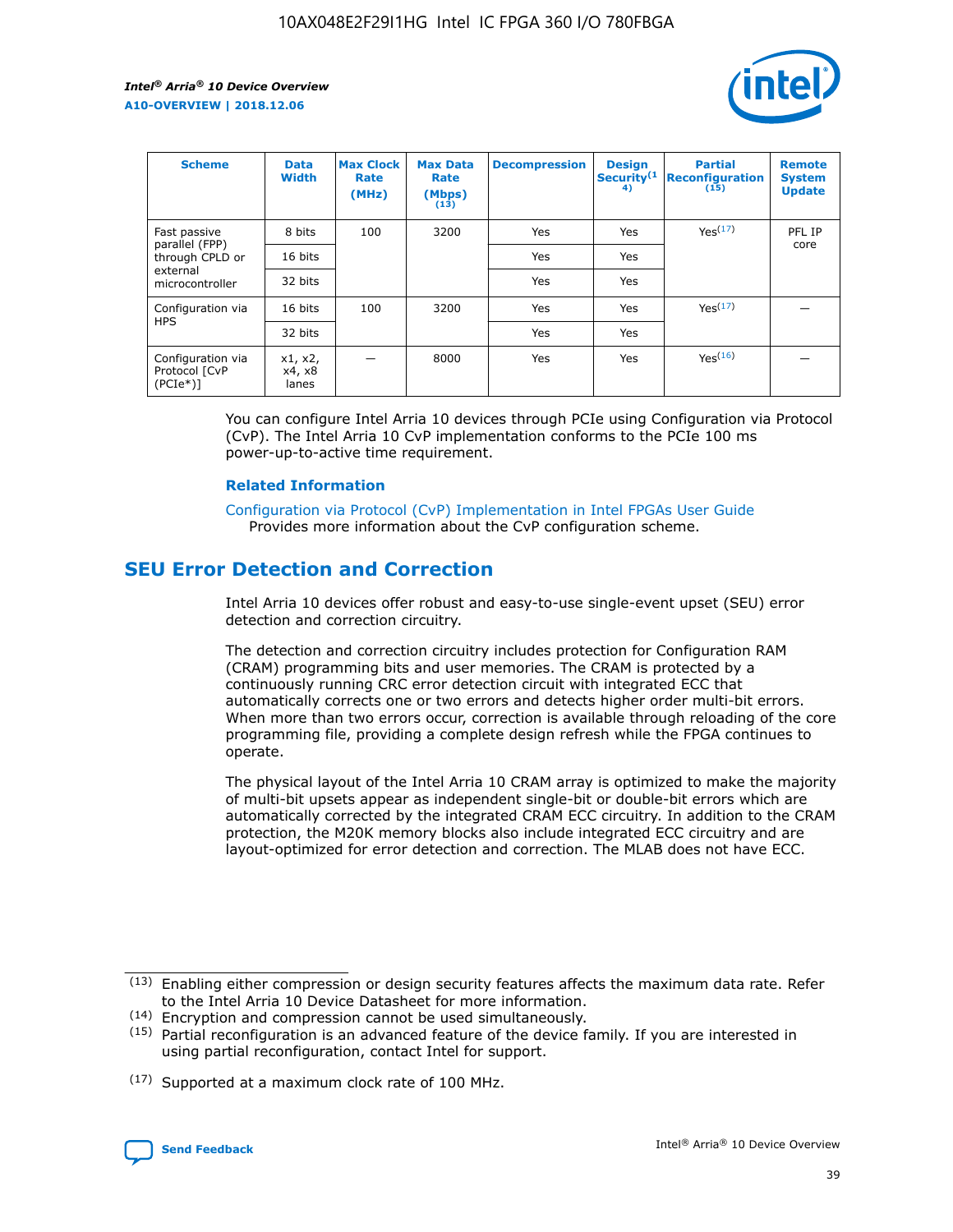

# **Power Management**

Intel Arria 10 devices leverage the advanced 20 nm process technology, a low 0.9 V core power supply, an enhanced core architecture, and several optional power reduction techniques to reduce total power consumption by as much as 40% compared to Arria V devices and as much as 60% compared to Stratix V devices.

The optional power reduction techniques in Intel Arria 10 devices include:

- **SmartVID**—a code is programmed into each device during manufacturing that allows a smart regulator to operate the device at lower core  $V_{CC}$  while maintaining performance
- **Programmable Power Technology**—non-critical timing paths are identified by the Intel Quartus Prime software and the logic in these paths is biased for low power instead of high performance
- **Low Static Power Options**—devices are available with either standard static power or low static power while maintaining performance

Furthermore, Intel Arria 10 devices feature Intel's industry-leading low power transceivers and include a number of hard IP blocks that not only reduce logic resources but also deliver substantial power savings compared to soft implementations. In general, hard IP blocks consume up to 90% less power than the equivalent soft logic implementations.

# **Incremental Compilation**

The Intel Quartus Prime software incremental compilation feature reduces compilation time and helps preserve performance to ease timing closure. The incremental compilation feature enables the partial reconfiguration flow for Intel Arria 10 devices.

Incremental compilation supports top-down, bottom-up, and team-based design flows. This feature facilitates modular, hierarchical, and team-based design flows where different designers compile their respective design sections in parallel. Furthermore, different designers or IP providers can develop and optimize different blocks of the design independently. These blocks can then be imported into the top level project.

# **Document Revision History for Intel Arria 10 Device Overview**

| <b>Document</b><br><b>Version</b> | <b>Changes</b>                                                                                                                                                                                                                                                              |
|-----------------------------------|-----------------------------------------------------------------------------------------------------------------------------------------------------------------------------------------------------------------------------------------------------------------------------|
| 2018.12.06                        | Added links to Intel Arria 10 device errata documents.<br>Removed automotive temperature option from the Intel Arria 10 GX devices.<br>Removed -3 fabric speed grade from the Intel Arria 10 GT devices.<br>Updated power options for the Intel Arria 10 GX and GT devices. |
| 2018.04.09                        | Updated the lowest $V_{CC}$ from 0.83 V to 0.82 V in the topic listing a summary of the device features.                                                                                                                                                                    |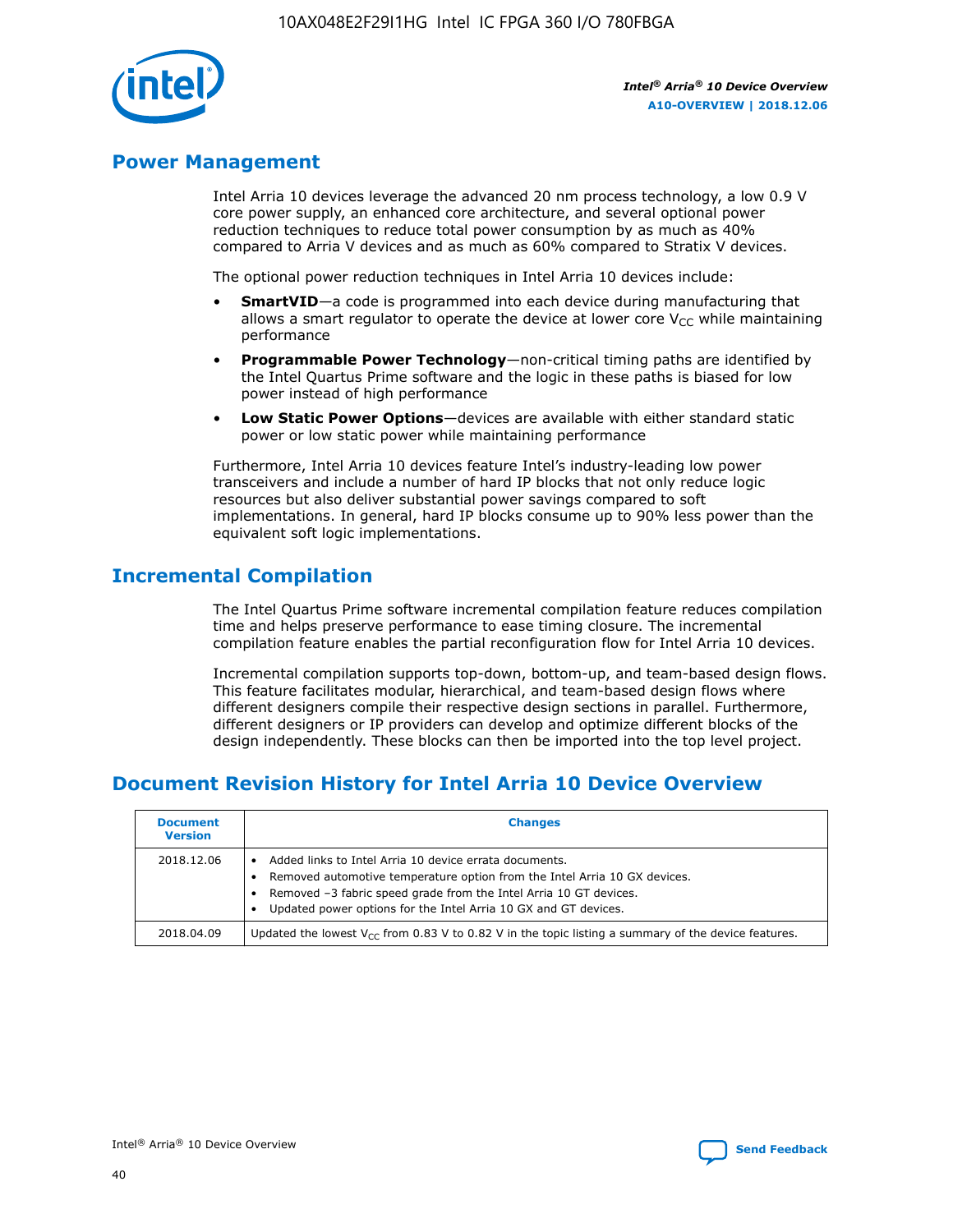$\mathsf{r}$ 



| <b>Date</b>    | <b>Version</b> | <b>Changes</b>                                                                                                                                                                                                                                                                                                                                                                                                                                                                                                                                                                                                                                                                                                                                                                                                                                                                                                                                                                         |
|----------------|----------------|----------------------------------------------------------------------------------------------------------------------------------------------------------------------------------------------------------------------------------------------------------------------------------------------------------------------------------------------------------------------------------------------------------------------------------------------------------------------------------------------------------------------------------------------------------------------------------------------------------------------------------------------------------------------------------------------------------------------------------------------------------------------------------------------------------------------------------------------------------------------------------------------------------------------------------------------------------------------------------------|
| January 2018   | 2018.01.17     | Updated the maximum data rate for HPS (Intel Arria 10 SX devices<br>external memory interface DDR3 controller from 2,166 Mbps to 2,133<br>Mbps.<br>Updated maximum frequency supported for half rate QDRII and QDRII<br>$\bullet$<br>+ SRAM to 633 MHz in Memory Standards Supported by the Soft<br>Memory Controller table.<br>Updated transceiver backplane capability to 12.5 Gbps.<br>$\bullet$<br>Removed transceiver speed grade 5 in Sample Ordering Core and<br>Available Options for Intel Arria 10 GX Devices figure.<br>Removed package code 40, low static power, SmartVID, industrial, and<br>military operating temperature support from Sample Ordering Core and<br>Available Options for Intel Arria 10 GT Devices figure.<br>Updated short reach transceiver rate for Intel Arria 10 GT devices to<br>25.8 Gbps.<br>Removed On-Die Instrumentation - EyeQ and Jitter Margin Tool<br>support from PMA Features of the Transceivers in Intel Arria 10 Devices<br>table. |
| September 2017 | 2017.09.20     | Updated the maximum speed of the DDR4 external memory interface from<br>1,333 MHz/2,666 Mbps to 1,200 MHz/2,400 Mbps.                                                                                                                                                                                                                                                                                                                                                                                                                                                                                                                                                                                                                                                                                                                                                                                                                                                                  |
| July 2017      | 2017.07.13     | Corrected the automotive temperature range in the figure showing the<br>available options for the Intel Arria 10 GX devices from "-40°C to 100°C"<br>to "-40°C to 125°C".                                                                                                                                                                                                                                                                                                                                                                                                                                                                                                                                                                                                                                                                                                                                                                                                              |
| July 2017      | 2017.07.06     | Added automotive temperature option to Intel Arria 10 GX device family.                                                                                                                                                                                                                                                                                                                                                                                                                                                                                                                                                                                                                                                                                                                                                                                                                                                                                                                |
| May 2017       | 2017.05.08     | Corrected protocol names with "1588" to "IEEE 1588v2".<br>$\bullet$<br>Updated the vertical migration table to remove vertical migration<br>$\bullet$<br>between Intel Arria 10 GX and Intel Arria 10 SX device variants.<br>Removed all "Preliminary" marks.<br>$\bullet$                                                                                                                                                                                                                                                                                                                                                                                                                                                                                                                                                                                                                                                                                                             |
| March 2017     | 2017.03.15     | Removed the topic about migration from Intel Arria 10 to Intel Stratix<br>10 devices.<br>Rebranded as Intel.<br>$\bullet$                                                                                                                                                                                                                                                                                                                                                                                                                                                                                                                                                                                                                                                                                                                                                                                                                                                              |
| October 2016   | 2016.10.31     | Removed package F36 from Intel Arria 10 GX devices.<br>Updated Intel Arria 10 GT sample ordering code and maximum GX<br>$\bullet$<br>transceiver count. Intel Arria 10 GT devices are available only in the<br>SF45 package option with a maximum of 72 transceivers.                                                                                                                                                                                                                                                                                                                                                                                                                                                                                                                                                                                                                                                                                                                  |
| May 2016       | 2016.05.02     | Updated the FPGA Configuration and HPS Booting topic.<br>Remove $V_{CC}$ PowerManager from the Summary of Features, Power<br>$\bullet$<br>Management and Arria 10 Device Variants and packages topics. This<br>feature is no longer supported in Arria 10 devices.<br>Removed LPDDR3 from the Memory Standards Supported by the HPS<br>Hard Memory Controller table in the Memory Standards Supported by<br>Intel Arria 10 Devices topic. This standard is only supported by the<br>FPGA.<br>Removed transceiver speed grade 5 from the Device Variants and<br>Packages topic for Arria 10 GX and SX devices.                                                                                                                                                                                                                                                                                                                                                                          |
| February 2016  | 2016.02.11     | Changed the maximum Arria 10 GT datarate to 25.8 Gbps and the<br>minimum datarate to 1 Gbps globally.<br>Revised the state for Core clock networks in the Summary of Features<br>$\bullet$<br>topic.<br>• Changed the transceiver parameters in the "Summary of Features for<br>Arria 10 Devices" table.<br>Changed the transceiver parameters in the "Maximum Resource Counts"<br>$\bullet$<br>for Arria 10 GT Devices" table.<br>• Changed the package availability for GT devices in the "Package Plan<br>for Arria 10 GT Devices" table.<br>Changed the package configurations for GT devices in the "Migration"<br>Capability Across Arria 10 Product Lines" figure.<br>continued                                                                                                                                                                                                                                                                                                 |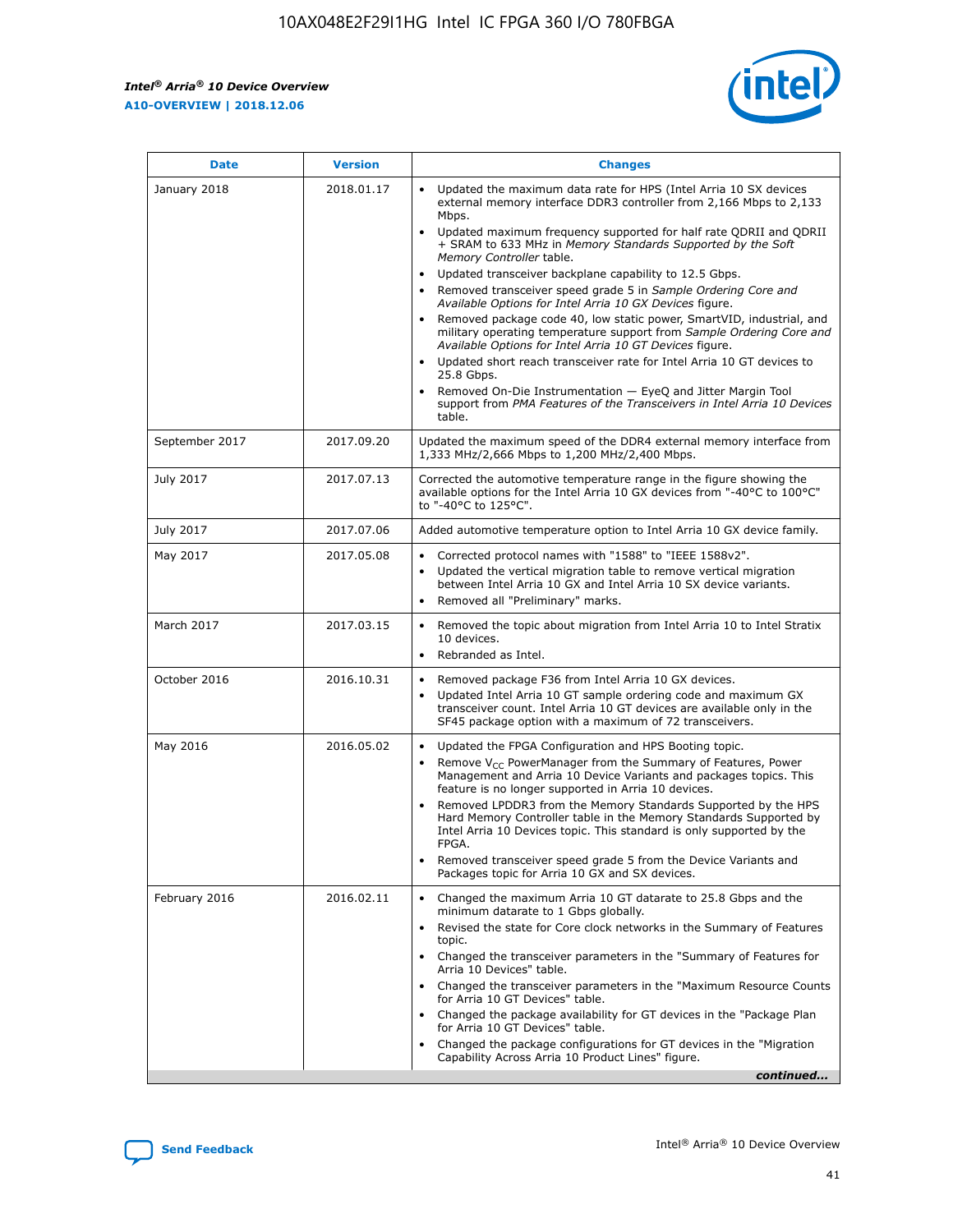

| <b>Date</b>   | <b>Version</b> | <b>Changes</b>                                                                                                                                                               |
|---------------|----------------|------------------------------------------------------------------------------------------------------------------------------------------------------------------------------|
|               |                | • Changed transceiver parameters in the "Low Power Serial Transceivers"<br>section.                                                                                          |
|               |                | • Changed the transceiver descriptions in the "Device Variants for the<br>Arria 10 Device Family" table.                                                                     |
|               |                | Changed the "Sample Ordering Code and Available Options for Arria 10<br>$\bullet$<br>GT Devices" figure.                                                                     |
|               |                | Changed the datarates for GT devices in the "PMA Features" section.                                                                                                          |
|               |                | Changed the datarates for GT devices in the "PCS Features" section.<br>$\bullet$                                                                                             |
| December 2015 | 2015.12.14     | Updated the number of M20K memory blocks for Arria 10 GX 660 from<br>2133 to 2131 and corrected the total RAM bit from 48,448 Kb to<br>48,408 Kb.                            |
|               |                | Corrected the number of DSP blocks for Arria 10 GX 660 from 1688 to<br>1687 in the table listing floating-point arithmetic resources.                                        |
| November 2015 | 2015.11.02     | Updated the maximum resources for Arria 10 GX 220, GX 320, GX 480,<br>$\bullet$<br>GX 660, SX 220, SX 320, SX 480, and SX 660.                                               |
|               |                | • Updated resource count for Arria 10 GX 320, GX 480, GX 660, SX 320,<br>SX 480, a SX 660 devices in Number of Multipliers in Intel Arria 10<br><b>Devices</b> table.        |
|               |                | Updated the available options for Arria 10 GX, GT, and SX.                                                                                                                   |
|               |                | Changed instances of Quartus II to Quartus Prime.<br>$\bullet$                                                                                                               |
| June 2015     | 2015.06.15     | Corrected label for Intel Arria 10 GT product lines in the vertical migration<br>figure.                                                                                     |
| May 2015      | 2015.05.15     | Corrected the DDR3 half rate and quarter rate maximum frequencies in the<br>table that lists the memory standards supported by the Intel Arria 10 hard<br>memory controller. |
| May 2015      | 2015.05.04     | • Added support for 13.5G JESD204b in the Summary of Features table.                                                                                                         |
|               |                | • Added a link to Arria 10 GT Channel Usage in the Arria 10 GT Package<br>Plan topic.                                                                                        |
|               |                | • Added a note to the table, Maximum Resource Counts for Arria 10 GT<br>devices.                                                                                             |
|               |                | • Updated the power requirements of the transceivers in the Low Power<br>Serial Transceivers topic.                                                                          |
| January 2015  | 2015.01.23     | • Added floating point arithmetic features in the Summary of Features<br>table.                                                                                              |
|               |                | • Updated the total embedded memory from 38.38 megabits (Mb) to<br>65.6 Mb.                                                                                                  |
|               |                | • Updated the table that lists the memory standards supported by Intel<br>Arria 10 devices.                                                                                  |
|               |                | Removed support for DDR3U, LPDDR3 SDRAM, RLDRAM 2, and DDR2.                                                                                                                 |
|               |                | Moved RLDRAM 3 support from hard memory controller to soft memory<br>controller. RLDRAM 3 support uses hard PHY with soft memory<br>controller.                              |
|               |                | Added soft memory controller support for QDR IV.<br>٠                                                                                                                        |
|               |                | Updated the maximum resource count table to include the number of<br>hard memory controllers available in each device variant.                                               |
|               |                | Updated the transceiver PCS data rate from 12.5 Gbps to 12 Gbps.<br>$\bullet$                                                                                                |
|               |                | Updated the max clock rate of PS, FPP x8, FPP x16, and Configuration<br>via HPS from 125 MHz to 100 MHz.                                                                     |
|               |                | Added a feature for fractional synthesis PLLs: PLL cascading.                                                                                                                |
|               |                | Updated the HPS programmable general-purpose I/Os from 54 to 62.<br>$\bullet$                                                                                                |
|               |                | continued                                                                                                                                                                    |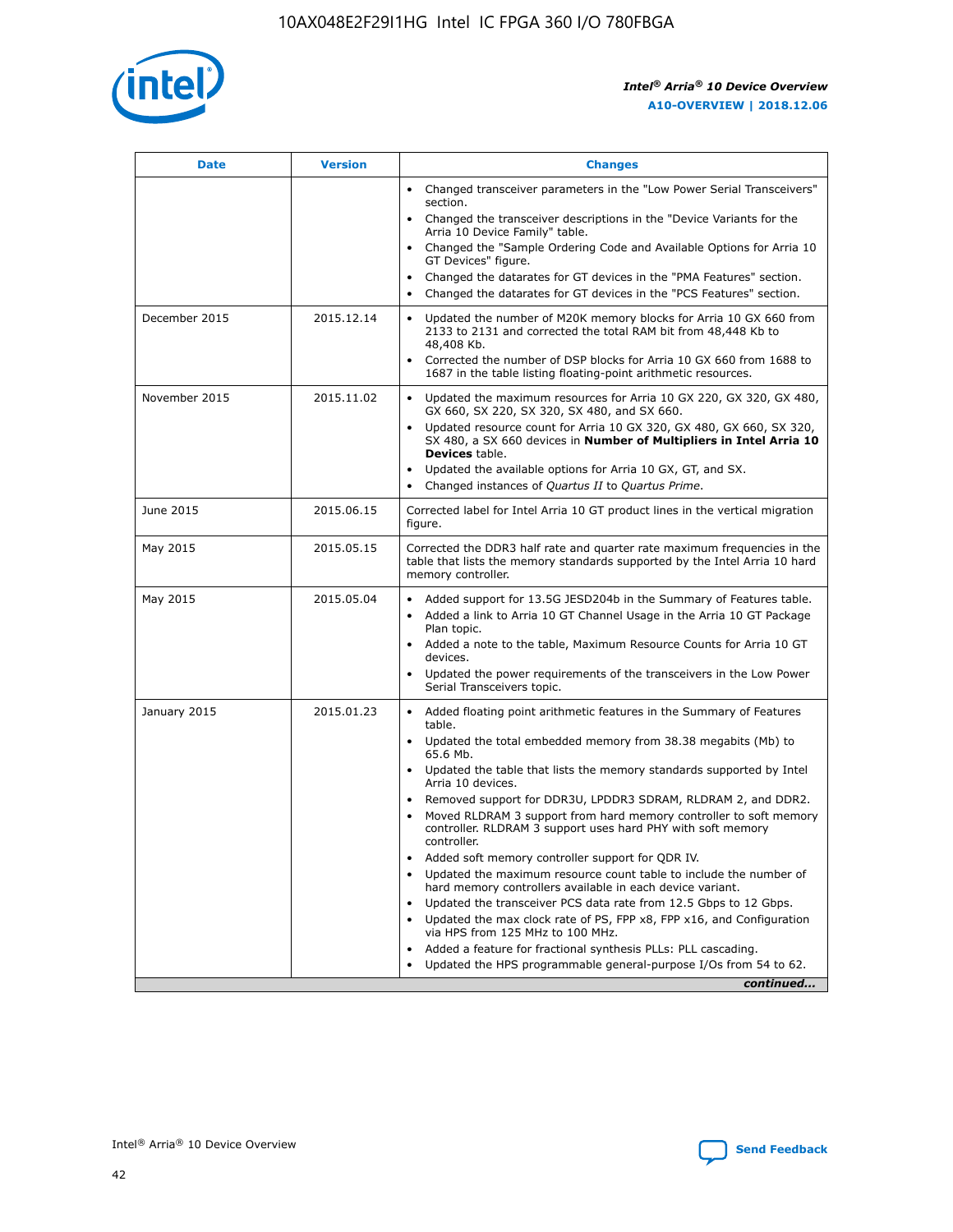$\mathsf{r}$ 



| <b>Date</b>    | <b>Version</b> | <b>Changes</b>                                                                                                                                                                                                                                                                                                                                                                                                                                                                                                                         |
|----------------|----------------|----------------------------------------------------------------------------------------------------------------------------------------------------------------------------------------------------------------------------------------------------------------------------------------------------------------------------------------------------------------------------------------------------------------------------------------------------------------------------------------------------------------------------------------|
| September 2014 | 2014.09.30     | Corrected the 3 V I/O and LVDS I/O counts for F35 and F36 packages<br>of Arria 10 GX.<br>Corrected the 3 V I/O, LVDS I/O, and transceiver counts for the NF40<br>package of the Arria GX 570 and 660.<br>Removed 3 V I/O, LVDS I/O, and transceiver counts for the NF40<br>package of the Arria GX 900 and 1150. The NF40 package is not<br>available for Arria 10 GX 900 and 1150.                                                                                                                                                    |
| August 2014    | 2014.08.18     | Updated Memory (Kb) M20K maximum resources for Arria 10 GX 660<br>devices from 42,660 to 42,620.<br>Added GPIO columns consisting of LVDS I/O Bank and 3V I/O Bank in<br>$\bullet$<br>the Package Plan table.<br>Added how to use memory interface clock frequency higher than 533<br>$\bullet$<br>MHz in the I/O vertical migration.<br>Added information to clarify that RLDRAM3 support uses hard PHY with<br>$\bullet$<br>soft memory controller.<br>Added variable precision DSP blocks support for floating-point<br>arithmetic. |
| June 2014      | 2014.06.19     | Updated number of dedicated I/Os in the HPS block to 17.                                                                                                                                                                                                                                                                                                                                                                                                                                                                               |
| February 2014  | 2014.02.21     | Updated transceiver speed grade options for GT devices in Figure 2.                                                                                                                                                                                                                                                                                                                                                                                                                                                                    |
| February 2014  | 2014.02.06     | Updated data rate for Arria 10 GT devices from 28.1 Gbps to 28.3 Gbps.                                                                                                                                                                                                                                                                                                                                                                                                                                                                 |
| December 2013  | 2013.12.10     | Updated the HPS memory standards support from LPDDR2 to LPDDR3.<br>Updated HPS block diagram to include dedicated HPS I/O and FPGA<br>$\bullet$<br>Configuration blocks as well as repositioned SD/SDIO/MMC, DMA, SPI<br>and NAND Flash with ECC blocks.                                                                                                                                                                                                                                                                               |
| December 2013  | 2013.12.02     | Initial release.                                                                                                                                                                                                                                                                                                                                                                                                                                                                                                                       |